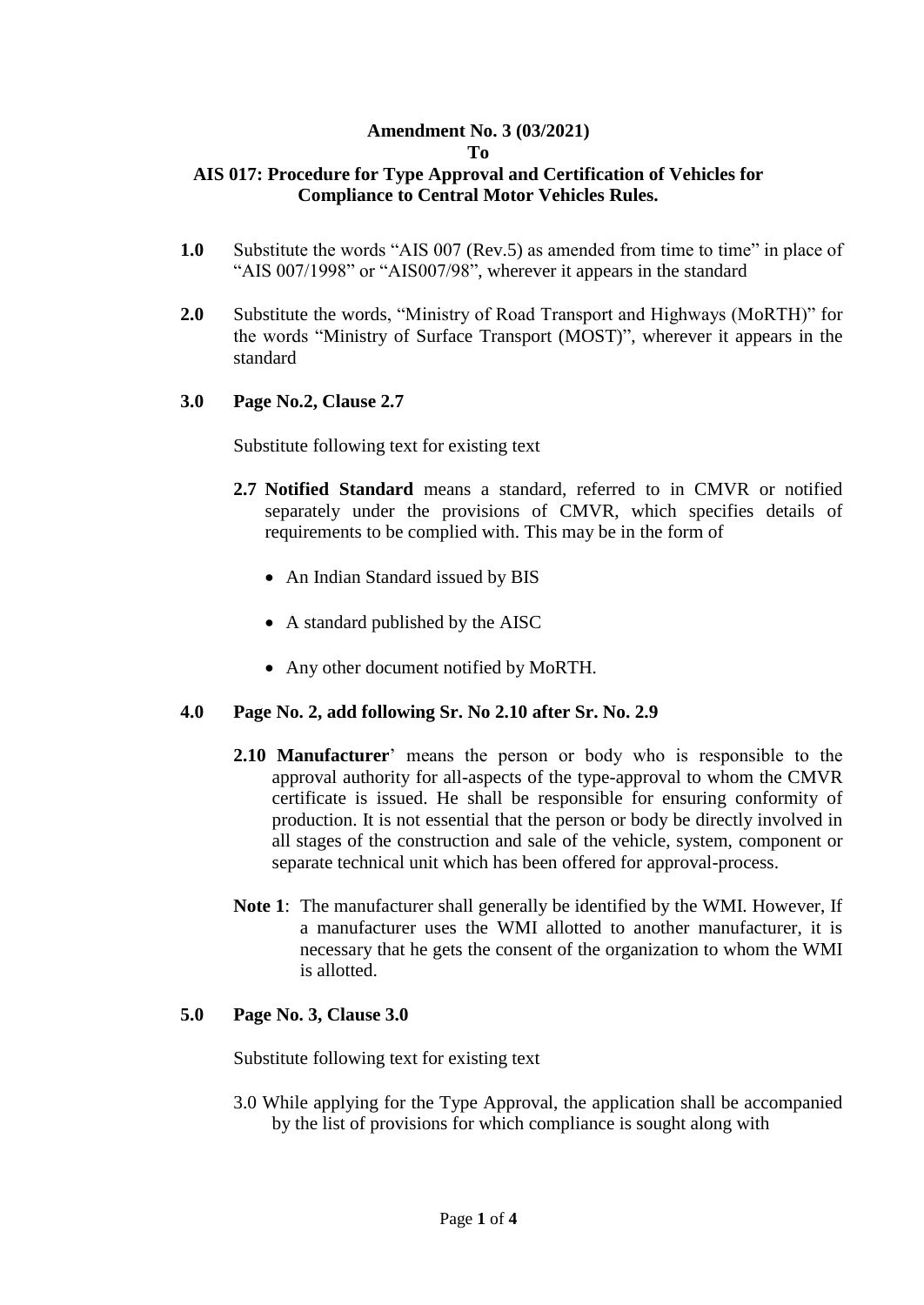- 1. Copy of certificate of incorporation of the manufacturer, if not already submitted.
- 2. Copy of WMI (World Manufacturer Identification Registration), if not already submitted.
- 3. All relevant information specified in document AIS 007 (Rev.5) as amended from time to time, "Information on Technical Specifications to be submitted by Manufacturer".

# **6.0 Page No. 3, Clause 4.1.**

Substitute following text for existing text

4.1 Depending upon the provision, the compliance can be established by either comparison of the values declared in the Technical Specifications with those in the provisions of CMVR, or checking the fitment of part(s) on the vehicle or by testing, as applicable.

# **Explanatory Notes:**

- (1) Comparison of values declared in the Technical Specifications with those in the provisions of CMVR, is applicable to rules such as dimensions, load rating of tyres etc.
- (2) Checking the fitment of part(s) on the vehicle is applicable to rules calling for fitment of components/systems such as lamps, horns, rear view mirrors etc.

The compliance of such items to any provisions shall be established independently as called for in the respective provision.

# **7.0 Page No. 8, Clause 7.2.2,**

Substitute the words "ISO 9001-2015" for the words "ISO 9001-1994 or ISO 9002-1994"

#### **8.0 Page No. 11, Annexure A**

Delete current text in Annexure A and reserve number as Annexure A.

#### **9.0 Page 17, Annexure B**

Substitute following text for existing text: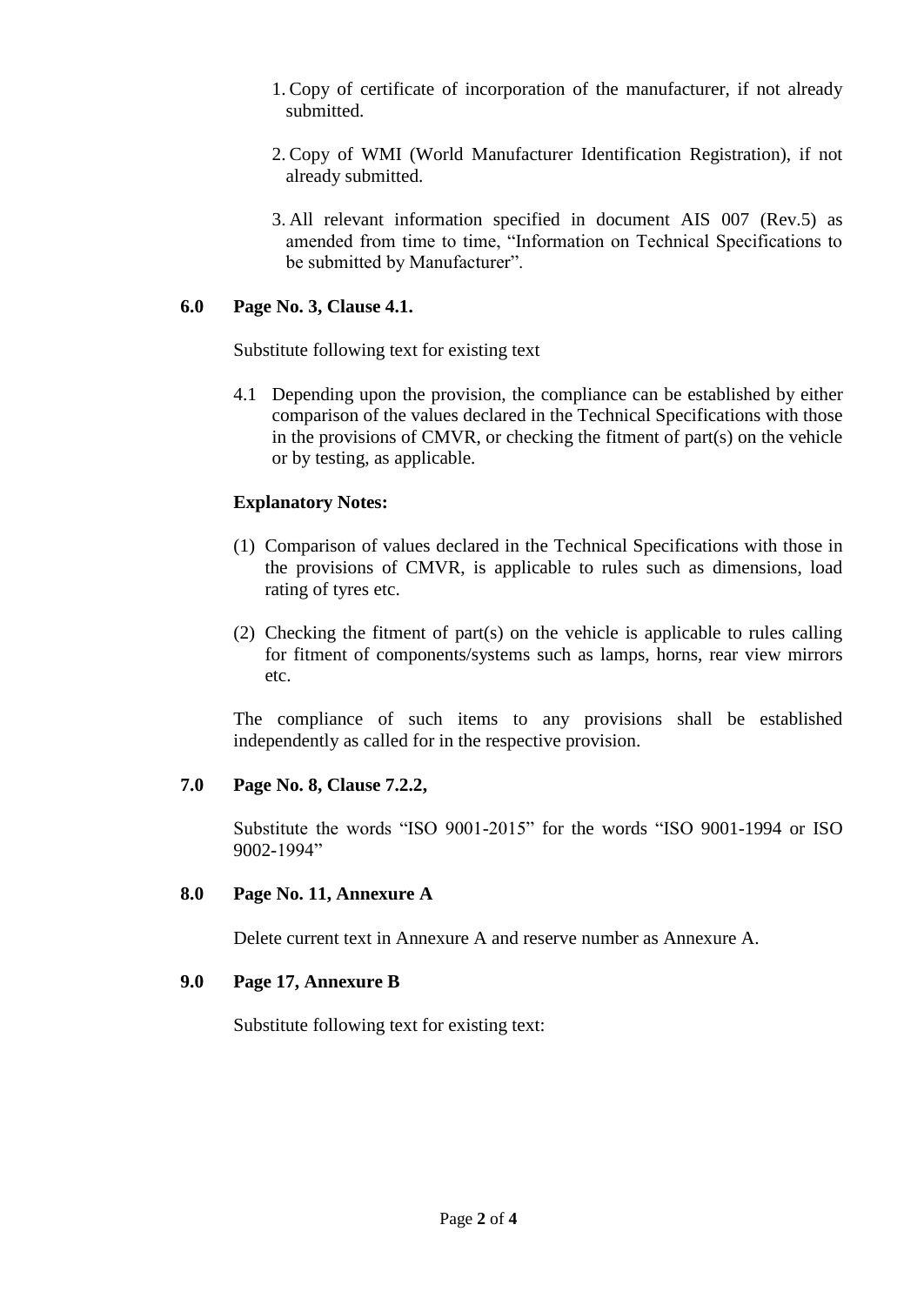# **Annexure B**

# **(See Para 6)**

# **Formats for Certificate of Compliance**

Table B1: Format For Certificate of Compliance to the Central Motor Vehicles Rules.

Table B2: Format For Annexure - I For Complete Vehicles

Table B3: Format For Annexure - I For Incomplete Vehicles

Table B4: Format for the Brief Technical Specifications

Table B5: Format for Extension of Approval

Table B6: Format for Annexure to Extension of Approval

# **10.0 Page No. 25, Annexure C**

Delete Clauses C 0.4, C2.0, C 4.0, C5.0, C6.0, C8.0, C9.0, C11.0 and C 14.0

# **11.0 Page No. 25, Annexure C, First Para**

Substitute following text for existing text from 'This Annexure gives……. model for Type Approval'

"This Annexure gives factors to be considered while selecting a vehicle to represent a range or variants for testing the vehicle for type approval as per this standard and the extension of type approval certificate of one model to change in technical specifications or its variants. In general, when changes in technical specifications of vehicle do not affect adversely, and still within the stipulated limits, the type approval certificate can be extended.

# **12.0 Page No. 25, Annexure C, Clause C 0.1**

Delete last paragraph of this clause 'The interrelationship.........ready reckoner'.

# **13.0 Page No. 28, Clause C3.0,**

Substitute the word "IS 2553 P2 as amended from time to time" for the words "IS:2553P2-1992"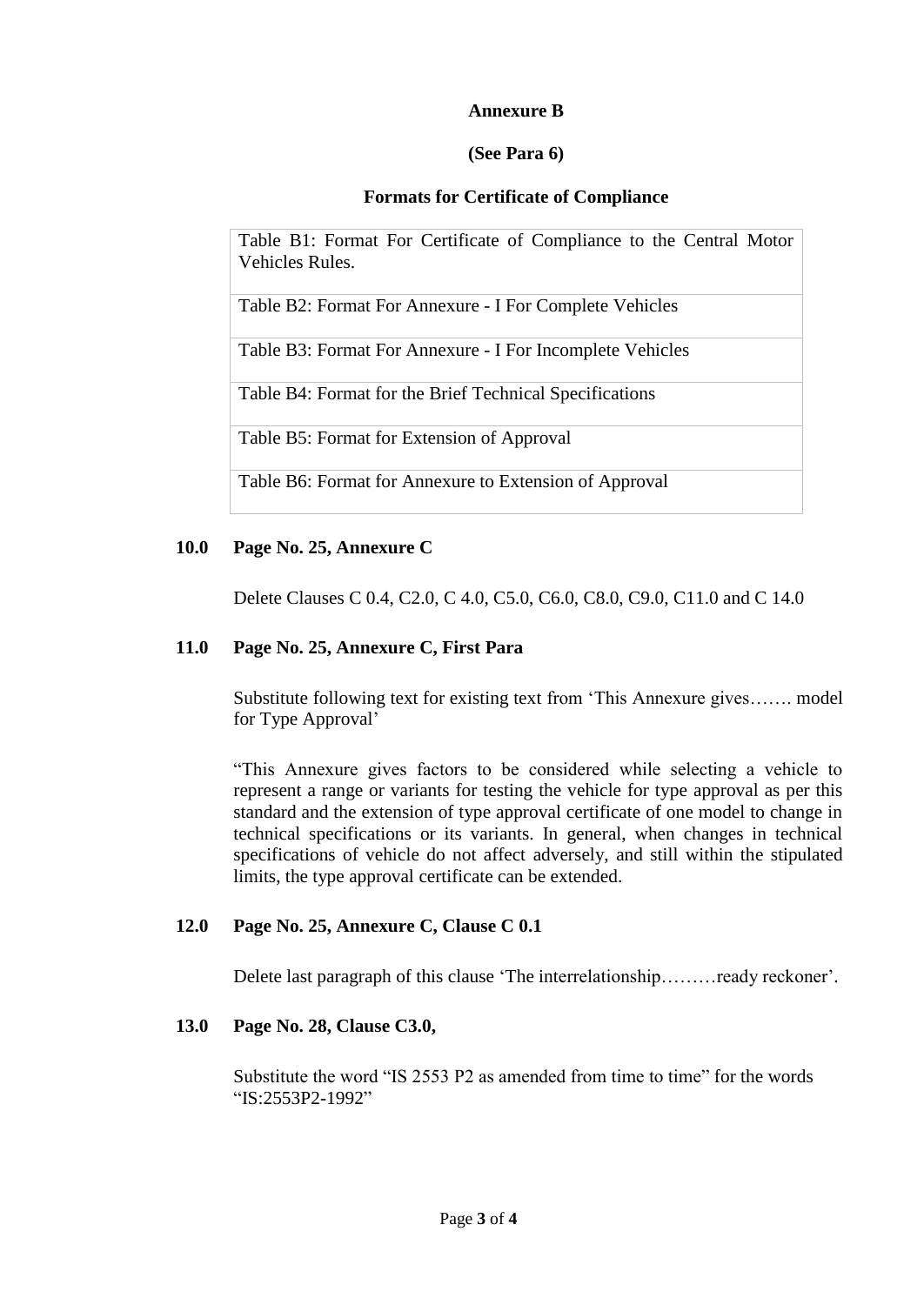# **14.0 Page No. 29, Clause C7.0,**

Substitute the word "IS:7079 as amended from time to time" for the words "IS:7079"

# **15.0 Page No. 29, Clause C10.0,**

Substitute the word "IS:13943 as amended from time to time" for the words "IS:13943:1994"

#### **16.0 Page No. 32, Appendix C1**

Delete Appendix C1

# **17.0 Page No. 33, Appendix C2**

Delete Appendix C2

#### PRINTED BY

# THE AUTOMOTIVE RESEARCH ASSOCIATION OF INDIA P. B. NO. 832, PUNE 411 004 ON BEHALF OF

#### AUTOMOTIVE INDUSTRY STANDARDS COMMITTEE UNDER

# CENTRAL MOTOR VEHICLES RULES - TECHNICAL STANDING COMMITTEE SET-UP BY

# MINISTRY OF ROAD TRANSPORT & HIGHWAYS (DEPARTMENT OF ROAD TRANSPORT & HIGHWAYS) GOVERNMENT OF INDIA

24th March 2021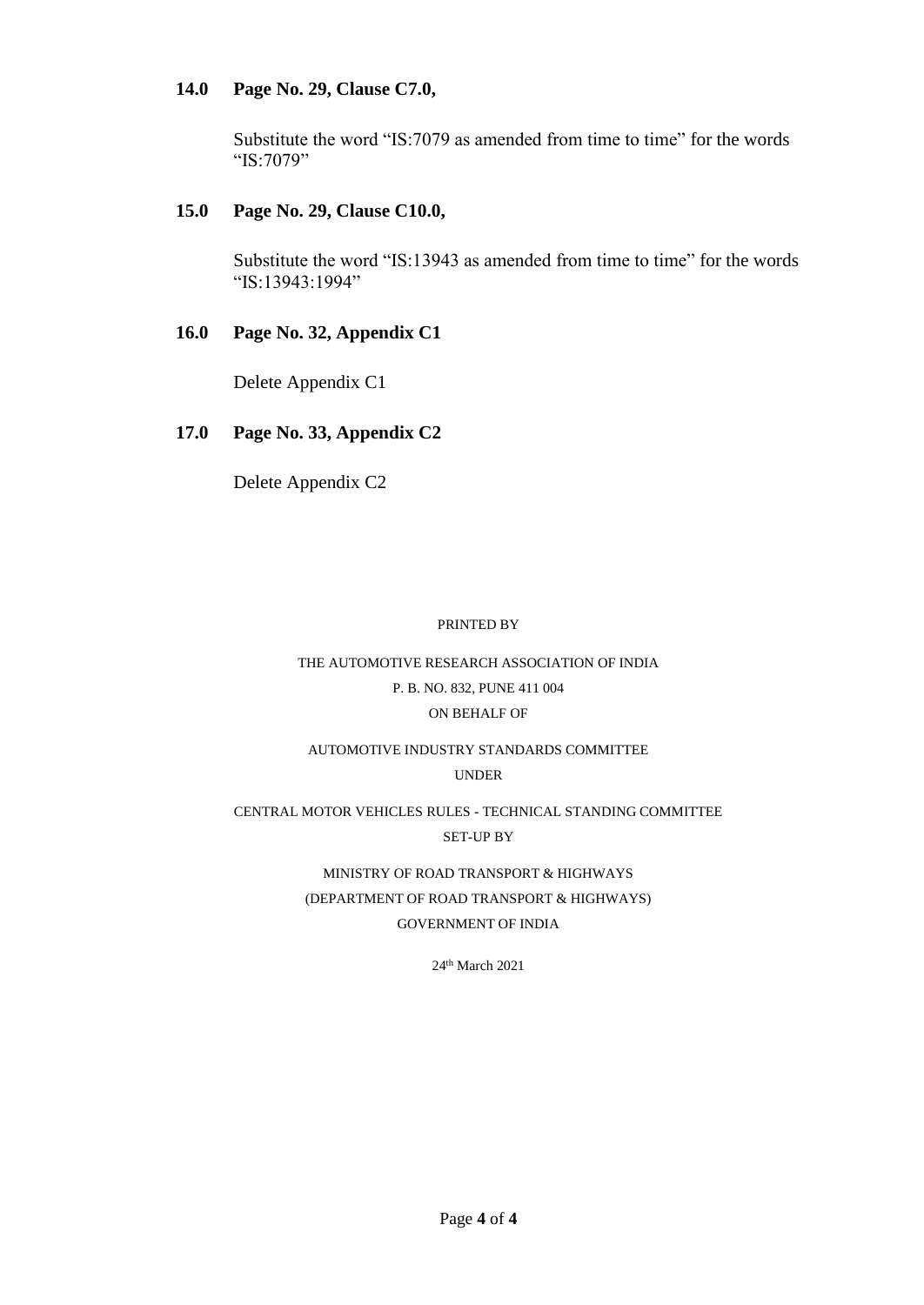# **Amendment 2 (01/2021) To AIS 017: Procedure for Type Approval and Certification of Vehicles for Compliance to Central Motor Vehicles Rules.**

| The provisions introduced through Amendment No. 1 to AIS 017 are withdrawn |
|----------------------------------------------------------------------------|
| through this amendment.                                                    |

PRINTED BY

# THE AUTOMOTIVE RESEARCH ASSOCIATION OF INDIA P. B. NO. 832, PUNE 411 004 ON BEHALF OF

# AUTOMOTIVE INDUSTRY STANDARDS COMMITTEE

UNDER

# CENTRAL MOTOR VEHICLES RULES - TECHNICAL STANDING COMMITTEE SET-UP BY

MINISTRY OF ROAD TRANSPORT & HIGHWAYS (DEPARTMENT OF ROAD TRANSPORT & HIGHWAYS) GOVERNMENT OF INDIA

12th January 2021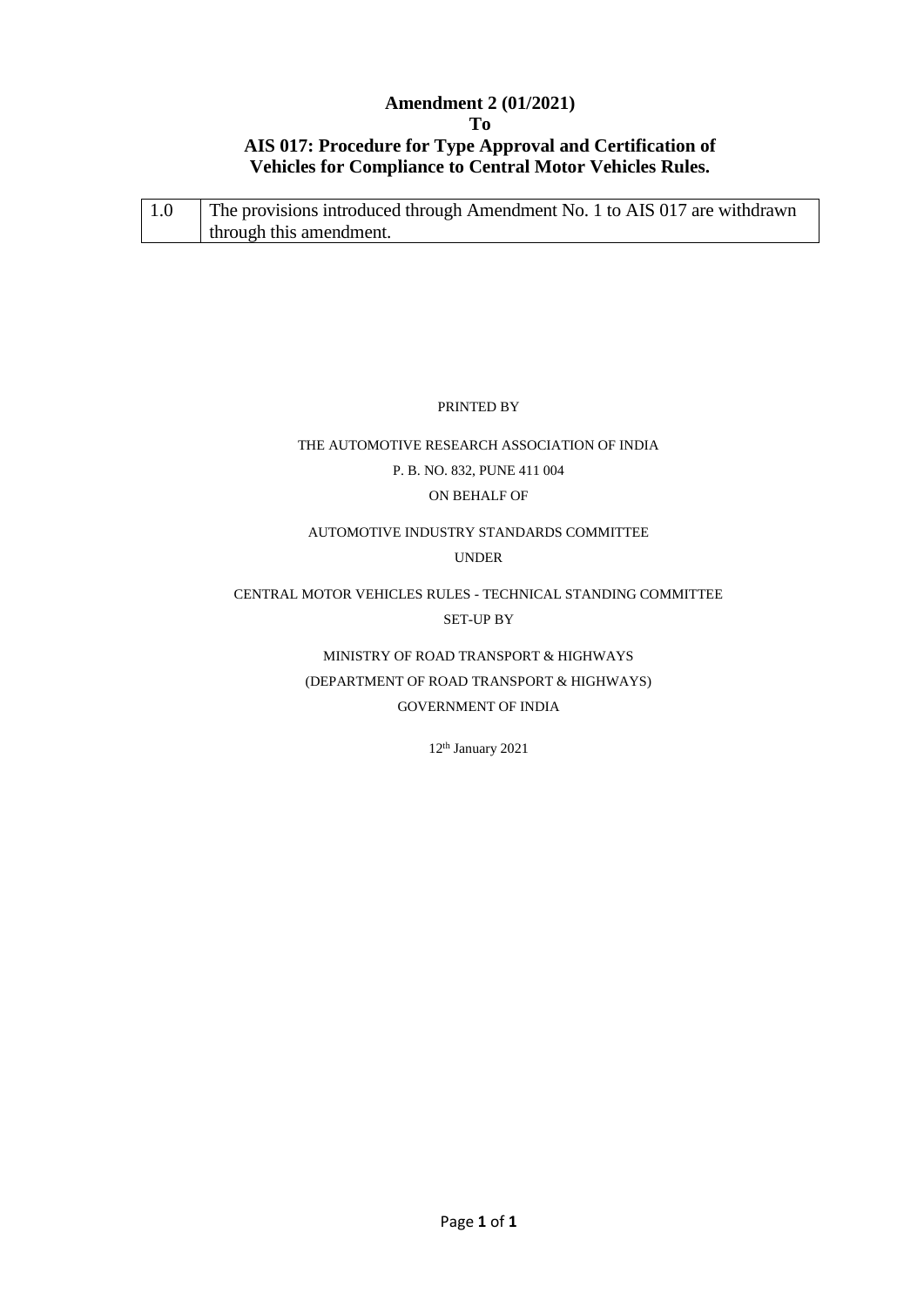# **Amendment 1 28th October 2016**

#### **To**

# **AIS 017: Procedure for Type Approval and Certification of Vehicles for Compliance to Central Motor Vehicles Rules.**

**1. Page 3.**

Add following new clause after clause 2.9:

**2.10 'Technical type of Vehicle (Model)**' means a group of vehicles, constructed by the same manufacturer, including variants and versions of a particular category which do not differ in at least the essential respects specified in Annex D.

**A Technical type of Vehicle** may contain variants and versions.

- **Note:** A change in company's name of manufacturer or a change in the legal form of ownership of the company is not considered as a change of manufacturer.
- **2.10.1 'New Technical type of Vehicle'** means vehicle belonging to Technical type of Vehicle, as defined in 2.10, that technical type of vehicle type approved after date referred in 2.10.2.
	- **Note 1** The current rules in CMVR uses various expression such as New models, newly manufactured vehicles, new vehicle models, new types of vehicle models, etc. The term "Technical type of Vehicle (Model)" shall be applicable for all such expressions.
	- **Note 2** A type may consist of vehicles marketed under different commercial /brand names.
	- **Note 3** Definition of the technical type does not influence the test/verification to be carried for CMVR certification. Such tests/verification are governed by the CEA/family definition prescribed in the individual provisions
- **2.10.2 'New Technical type of Vehicle implementation date**' means the date specified for the applicability of the provision for "new models"/ "new type" for a provision.
- **2.10.3 'Existing Technical type of Vehicle'** means vehicle belonging to 'Model (Type of vehicle), as defined in 2.10, that technical type of vehicle type approved on or before the date specified in 2.10.2.
	- **Note** The current rules in CMVR uses various expression such as existing models, existing vehicle models, all models, existing types of vehicle models, etc. The term "Existing Technical type of Vehicle (Model)" shall be applicable for all such expressions.
- **2.10.4 'Existing Technical type of Vehicle**" implementation date' means the date specified for the applicability of the provision for "existing models"/ "existing type" for a provision.
- **2.10.5 'Variant'** means within a vehicle type shall include vehicles which have all of the following features in common as a group as specified in Annex D.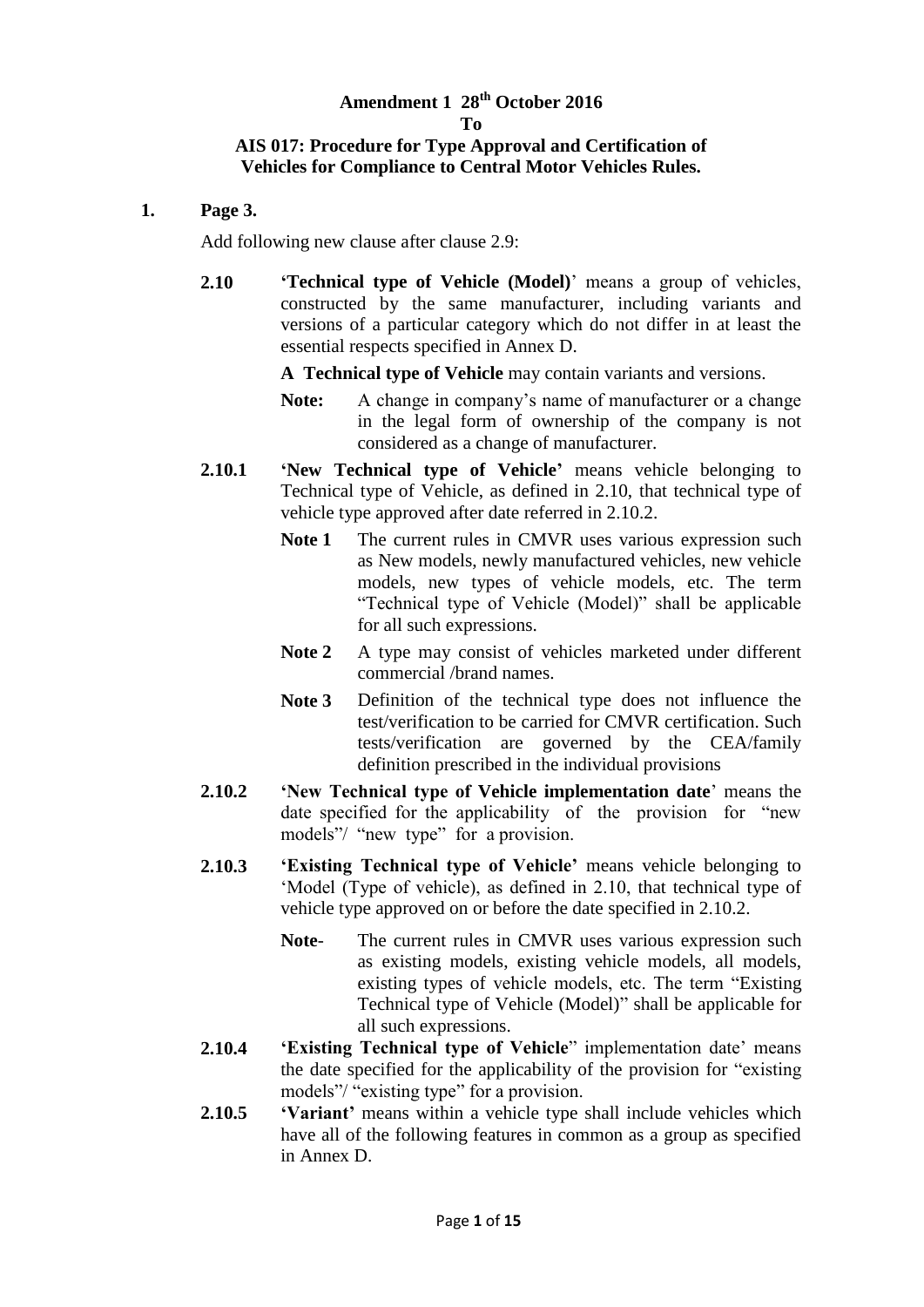- **2.10.6 'Version'** of a variant means vehicles, which consist of a combination of parameters given in AIS 007.
- **2.10.6.1** A version may have multiple entries for parameters specified in AIS 007, subject to any limitation specified in Annexure D if any for the applicable category.
- **2.10.7** Manufacturer shall identify in the document submitted for type approval, the type and variant by suitable codes of his choice. Manufacturer, at his option may identify in the document submitted for type approval, the versions by suitable codes of his choice.
- **2.11.** Manufacturer' means the person or body who is responsible to the approval authority for all-aspects of the type-approval to whom the CMVR certificate is issued. He shall be responsible for ensuring conformity of production. It is not essential that the person or body be directly involved in all stages of the construction and sale of thevehicle, system, component or separate technical unit which has been offered for approval.
	- **Note 1:** The manufacturer shall generally be identified by the WMI. However, If a manufacturer uses the WMI allotted to another manufacturer, it is necessary that he gets the consent of the organization to whom the WMI is allotted.

# **2. Page 33,**

Add new Annexure D after Annexure C and renumbers subsequent annexures: **Annexure D (See 4.5)**

# **Implementation of the provision for "new models"/ "new type" and "existing models"/ "existing type"**

# **D-1 Applicability of date for New Technical type of Vehicle:**

The date of implementation for vehicle, shall be applicable to vehicles of same type, as defined in 2.10.1, shall be the New model implementation date (2.10.2).

# **D-1.2 Applicability of date for Existing Technical type of Vehicle:**

- **D-1.2.1** The date of implementation for "Existing Technical type of Vehicle (Model) (2.10.3) shall be the existing model implementation date  $(2.10.4)$ .
- **D-1.2.2** Approvals for changes in the parameters declared as per AIS 007, which does not constitute change to a "New Technical type of Vehicle" applicable to the category to which the vehicle belongs, shall be extended, as per provisions applicable for the "existing models"/ existing technical type of vehicle.
- **D-1.2.3** Conditions of **D-1.2.2** are applicable irrespective of whether the changes in parameters are related to the provision being implemented or not.
- **D-2.0** When a vehicle falls into several categories because of its maximum mass or the number of seating positions or both, the manufacturer may select to use the criteria of one or the other vehicle category for the definition of the variants and the versions.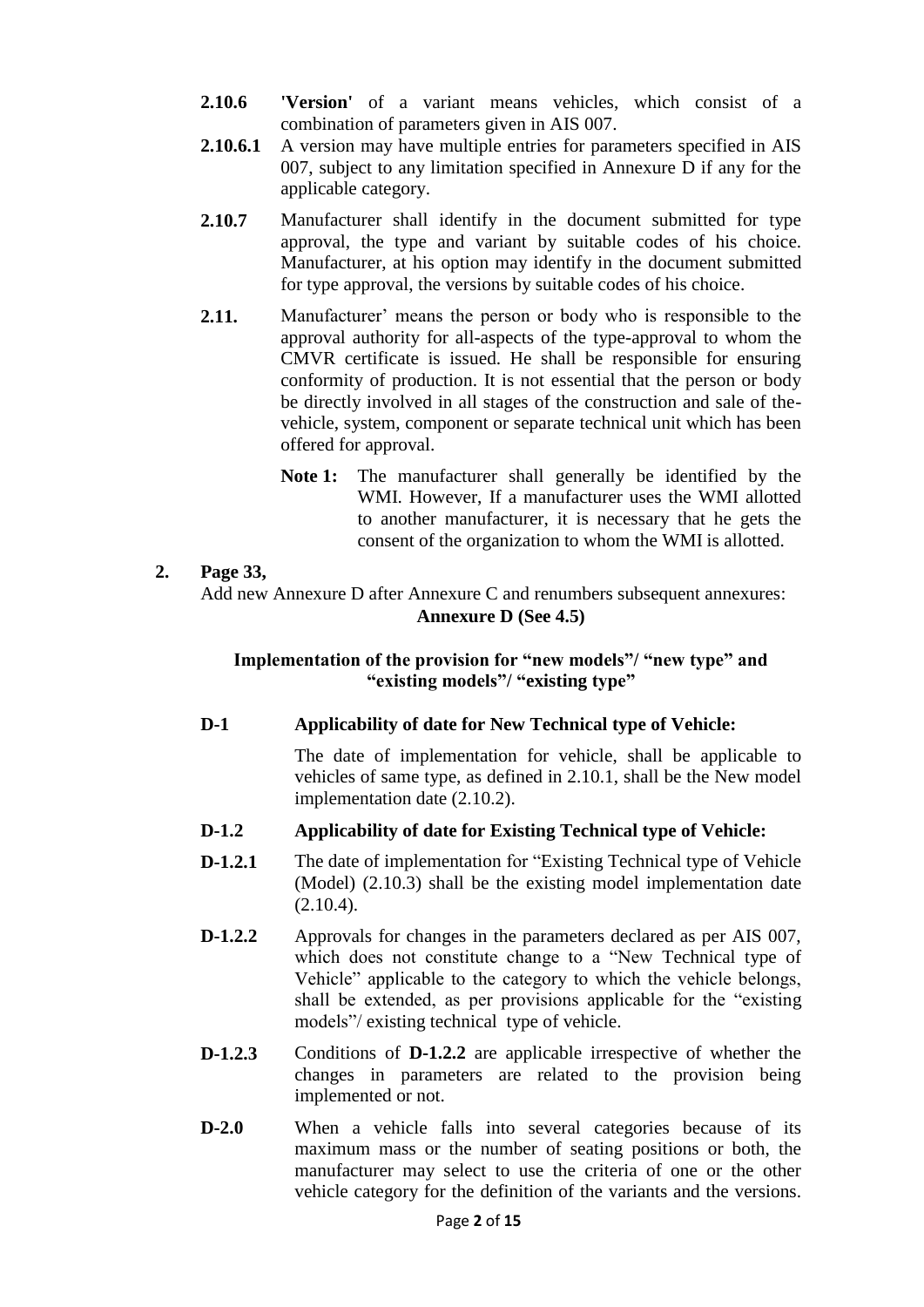This provision shall not be applicable for changes from M to N categories or vice versa."

- **D-3.0** Definitions for technical type of vehicle Variant/Version for M1.
- **D-3.1** A **"technical type of vehicle "** shall consists of vehicles which do not differ in at least the following essential respects
- **D-3.1.1** Essential aspects of construction and design in chassis / floor pan (obvious and fundamental changes) (See D 3.4 also)
- **D-3.1.2** Category. However, Change of category M1 to N1 is not considered as a type change
- **D-3.2 "Variant"** of a type means vehicles within a technical type of vehicle, which do not differ in at least the following essential respects:
- **D-3.2.1** Body style (e.g. saloon, hatchback, coupe, convertible, stationwagon, multi-purpose vehicle),
- **D-3.2.2** Power plant construction features:
- **D-3.2.3** Type of energy supply (internal combustion engine, electric motor, hybrid or other);
	- a) Working principle (positive ignition/ compression ignition, 2-stroke/ 4-stroke, etc.),
	- b) Number and arrangement of cylinders,
	- c) Power differences of more than 30 % (the highest is more than 1.3 times the lowest),
	- d) Capacity differences of more than 20 % (the highest is more than 1.2 times the lowest),
- **D-3.2.4** Powered axles (number, position, interconnection),
- **D-3.2.5** Steered axles (number and position)
- **D-3.2.6** Category (within the limitations of 3.1.2.)
- **D-3.3 'Version'** of a variant means vehicles, which consist of a combination of items shown in the information package subject to the requirements in AIS-007.:
- **D-3.3.1** Multiple entries of the following parameters may not be combined within one version
	- a) Technically permissible maximum laden mass,
	- b) Engine capacity,
	- c) Maximum net power,
	- d) Type of gearbox and number of gears,
	- e) Maximum number of seating positions
	- f) Exhaust Emission Level (i.e. BS III, BS IV, BS VI or other)
- **D-3.4** Explanation for 3.1: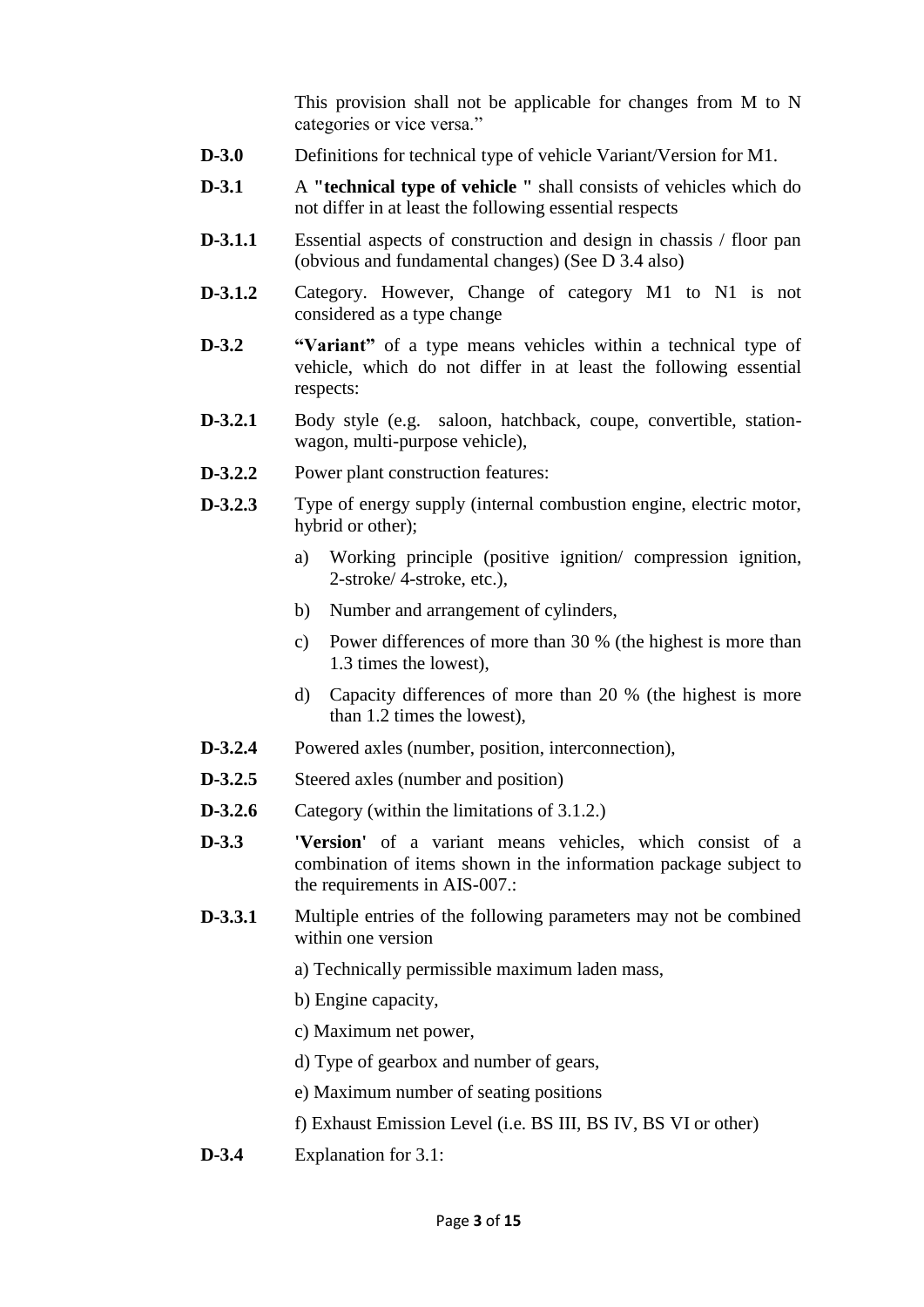- **D-3.4.1** When the manufacturer uses the floor portion of the body structure as well as the essential elements forming the front part of the body structure located in front of the windscreen bay, in the construction of different kinds of body styles (as mentioned in variant definition), those vehicles may be considered as belonging to the same technical type of vehicle Evidence thereof shall be provided by the manufacturer.
- **D-3.4.2.1** Following design changes to an already approved technical type of vehicle shall not result in a change of technical type of vehicle
- **D-3.4.2.2** Minor modifications made to the design, shape and/or dimensions/material of chassis/floor pan to build different variants / versions including but not limited to facelifts.
- **D-3.4.2.3** Increase / decrease of wheelbase and/or vehicle outer dimensions (e.g. overhangs etc.), or
- **D-3.4.2.4** Changes made in chassis / floor pan necessary for adoption of different axle / suspension designs (e.g. solid axle, parallel linkage, Panhard bar, etc).
- **D-3.4.3** Any other change in chassis / floor pan, which is not considered a fundamental change, shall be considered under the same type at the discretion of the test agency who has already approved the type.
- **D-3.5** Additional Requirements
- **D-3.5.1** In case of different body style (refer variant definition) introduction as a **variant** to an existing technical type of vehicle (existing on the date notified for "New Models"), after the enforcement of crash regulations (AIS-096, 098 & 099) and pedestrian protection (AIS-100) for "New Models", the new added **variant** shall have to comply with crash and pedestrian protection regulations as notified for "**New Models**".

Provided that if any of the **variants or versions of a type** that has already been homologated for compliance to crash and / or pedestrian protection regulations, the newly introduced different body styles as variants or versions shall be homologated for compliance to these regulations based on criteria of extension provided in respective regulations.

- **D-4.0** Definitions for technical type of vehicle/Variant/Version M2 and M3 category
- **D-4.1** A "technical type of vehicle" shall consists of vehicles which do not differ in at least the following essential respects
- **D-4.1.1** Category. However, the following conditions apply
	- a) Category changes from N2 and N3 to M2 or M3 will constitute a new type.
		- b) Category change from M3 to M2 or vice versa will not constitute a new type.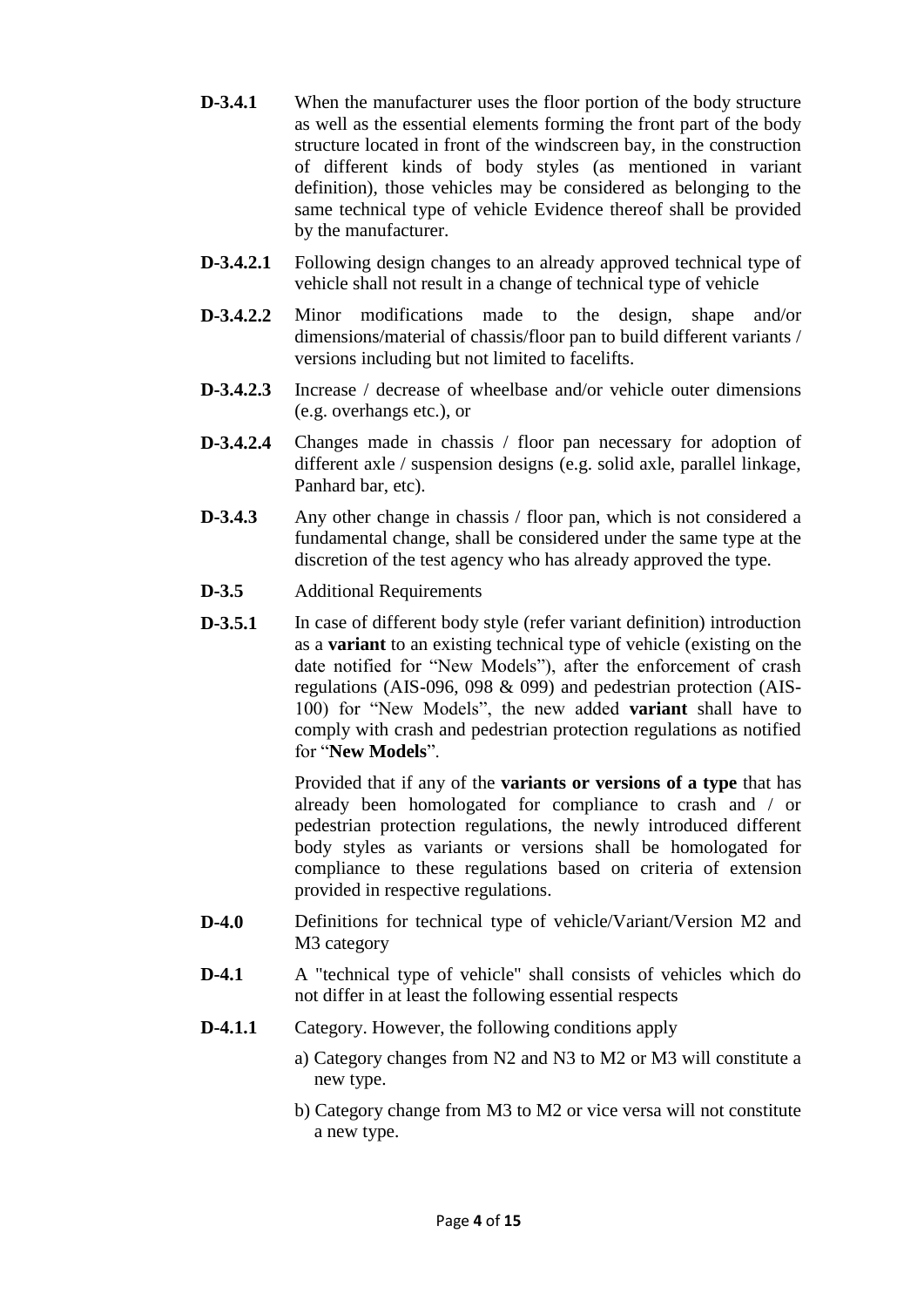- **D-4.1.2** The number of sections (rigid/ articulated)
- **D-4.1.3** Number of axles,
- **D-4.1.4** The mode of energy supply (on-board or off-board or);
- **D-4.1.5** In the case of multi-stage built vehicles, the manufacturer and the type of the previous stage vehicle.
- **D-4.2** '**Variant'** of a type means vehicles within a technical type of vehicle which do not differ in at least the following essential respects:
- **D-4.2.1** Category (Within the limitations of D-4.1.1 a) and b);
- **D-4.2.2** The type of bodywork (eg low floor, open-deck, bus-chassis);
- **D-4.2.3** The working principle of power plant including retrofitted power plants: (e.g., positive ignition /compression ignition /hybrid / electric);
- **D-4.2.4** The type of energy supply (internal combustion / electric motor or other);
- **D-4.2.5** The number and arrangement of cylinders in the case of internal combustion engine (L6, V8 or other):
- **D-4.2.6** Location of power plant (front, mid, rear);
- **D-4.2.7** The design and construction of the essential constituent elements forming the body structure in the case of a self-supporting body;
- **D-4.2.8** Arrangement of axles (Positioning of Axle).
- **D-4.3 'Version'** of a variant means vehicles, which consist of a combination of items shown in the information package subject to the requirements in AIS-007:
- **D-4.3.1** At manufacturer's option, the following cases can be treated as versions
- **D-4.3.1.1** The technically permissible maximum laden mass (GVW);
- **D-4.3.1.2** The ability of the vehicle to tow a trailer or not;
- **D-4.3.1.3** The engine capacity in the case of internal combustion engine;
- **D-4.3.1.4** The maximum engine power output or the maximum continuous rated power (electric motor);
- **D-4.3.1.5** Type of the fuel (petrol, diesel, CNG, LPG, bi-fuel or others);
- **D-4.3.1.6** Exhaust emission level (for example BS-IV, BS-V or other);
- **D-4.3.1.7** Bus type / type combinations of bus as defined in AIS-052 (Type-I, II, III, IV as per AIS-052) (only in the case of complete vehicles);
- **D-4.3.1.8** Extent of completion (e.g. drive away chassis, cab chassis, fully built etc.);
- **D-4.3.1.9** Powered axles (number, position, interconnection);
- **D-4.3.1.10** Steered axles (number and position);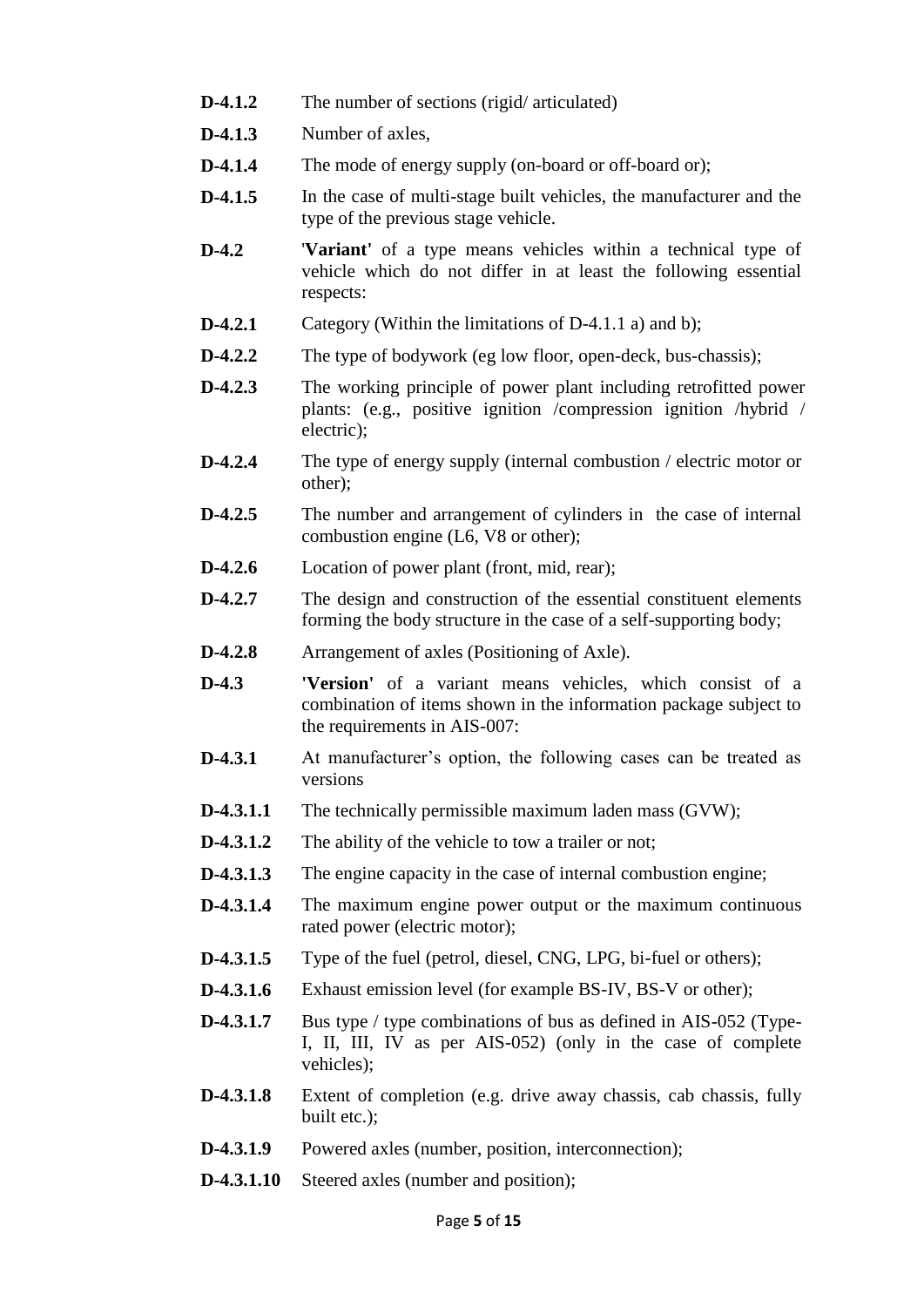- **D-4.3.1.11** Wheel base, Rear overhang and front overhang;
- **D-4.3.1.12** Manufacturing location;
- **D-4.3.1.13** EMS change;
- **D-4.3.1.14** Tyre size and designation;
- **D-4.3.1.15** Exhaust / After-treatment System Change;
- **D-4.3.1.16** Seating capacity;
- **D-4.3.1.17** Axle Type Change;
- **D-4.3.1.18** Gear box type  $(AT / MT)$ ;
- **D-4.3.1.19** Steering system;
- **D-4.3.1.20** Braking System;
- **D-4.3.1.21** Suspension type;
- **D-4.3.1.22** Dashboard & Interior;
- **D-4.3.1.23** HVAC System;
- **D-4.3.1.24** Chassis Structural Change for body-on-frame;
- **D-4.3.1.25** Cabin Structural Change for integral bodies (ahead of windscreen);
- **D-4.3.1.26** GVW difference (within limits);
- **D-4.3.1.27** powered axles (number, position, interconnection);
- **D-4.3.1.28** Steered axles (number and position).
- **D-5.0** Definitions for technical type of vehicle/Variant/Version N2 and N3 category
- **D-5.1** A "technical type of vehicle" shall consists of vehicles which do not differ in at least the following essential respects
- **D-5.1.1** Category. However, the following conditions apply
	- a) Category changes from M2 and M3 to N2 or N3 will constitute a new type.
	- b) Category change from N3 to N2 or vice versa will not constitute a new type
- **D-5.1.2** Number of axles,
- **D-5.1.3** In the case of multi-stage built vehicles, the manufacturer and the type of the previous stage vehicle.
- **D-5.2 "Variant"** of a type means vehicles within a technical type of vehicle which do not differ in at least the following essential respects:
- **D-5.2.1** Category (Within the limitations of D-5.1.1 a) and b);
- **D-5.2.2** The working principle of power plant including retrofitted power plants: (e.g., positive ignition/ compression ignition/ hybrid/ electric);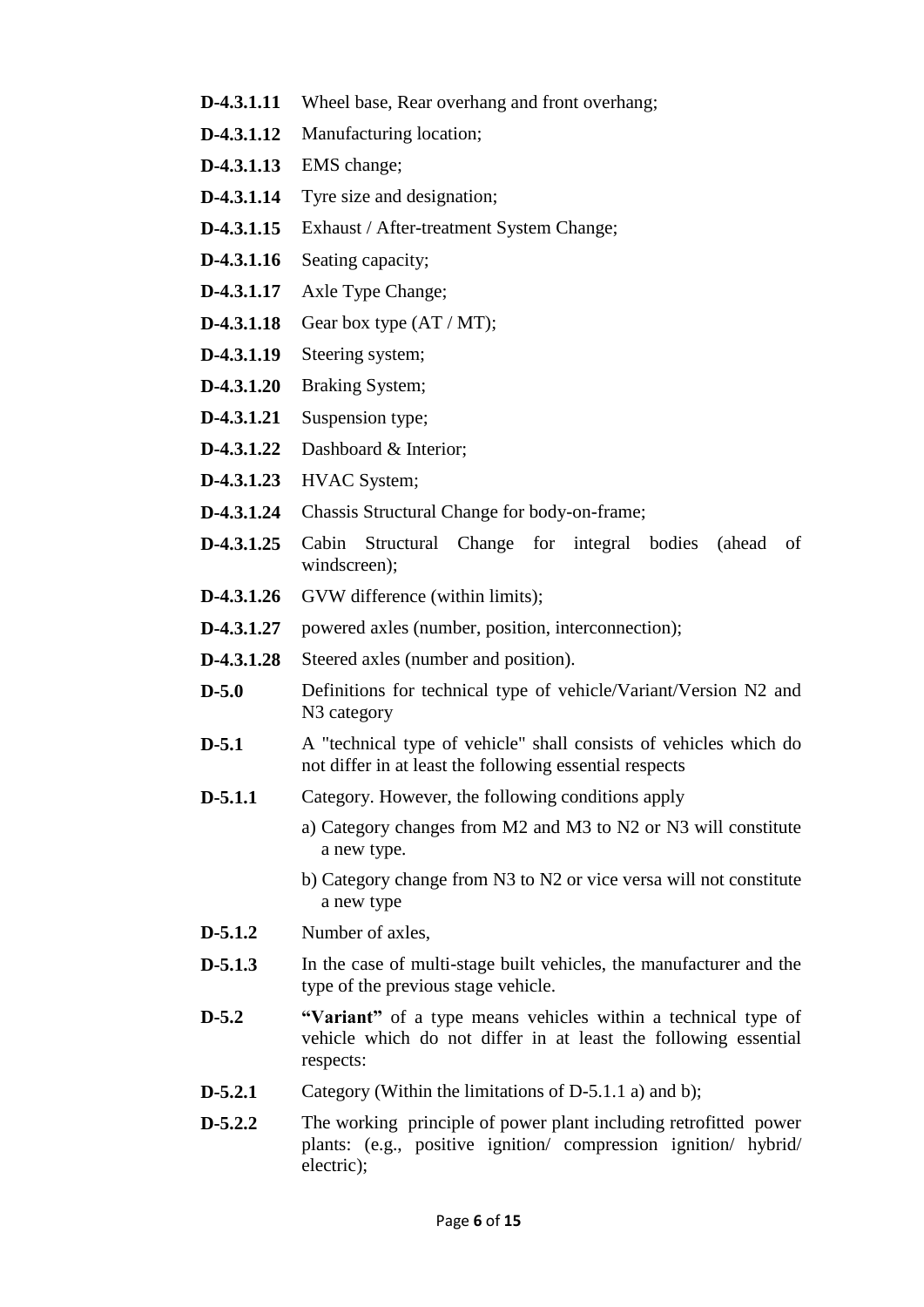- **D-5.2.3** The type of energy supply (internal combustion / electric motor or other;
- **D-5.2.4** The number and arrangement of cylinders in the case of internal combustion engine (L6, V8 or other);
- **D-5.2.5** Arrangement of axles (Positioning of Axle).
- **D-5.3 "Version"** of a variant means vehicles, which consist of a combination of items shown in the information package subject to the requirements in AIS-007:
- **D-5.3.1** At manufacturer's option, the following cases can be treated as versions
- **D-5.3.1.1** The technically permissible maximum laden mass (GVW);
- **D-5.3.1.2** The ability of the vehicle to tow a trailer or not;
- **D-5.3.1.3** Tractor for semi-trailer or trailer:
- **D-5.3.1.4** The engine capacity in the case of internal combustion engine;
- **D-5.3.1.5** The maximum engine power output or the maximum continuous rated power (electric motor);
- **D-5.3.1.6** Type of the fuel (petrol, diesel, CNG, LPG, bi-fuel or others);
- **D-5.3.1.7** Exhaust emission level (for example BS-IV, BS-V or other);
- **D-5.3.1.8** Extent of Completion (e.g., drive-away chassis, cab chassis, fullybuilt, etc.);
- **D-5.3.1.9** Powered axles (number, position, interconnection);
- **D-5.3.1.10** Steered axles (number and position);
- **D-5.3.1.11** Wheel base, Rear overhang and front overhang;
- **D-5.3.1.12** Manufacturing location;
- **D-5.3.1.13** EMS change;
- **D-5.3.1.14** Tyre size and designation;
- **D-5.3.1.15** Exhaust / After-treatment System Change;
- **D-5.3.1.16** Seating capacity;
- **D-5.3.1.17** Axle Type Change;
- **D-5.3.1.18** Gear box type  $(AT/MT)$ ;
- **D-5.3.1.19** Steering System;
- **D-5.3.1.20** Braking System;
- **D-5.3.1.21** Suspension type;
- **D-5.3.1.22** Dashboard & Interior;
- **D-5.3.1.23** HVAC System;
- **D-5.3.1.24** Cabin Structural Change without chassis change;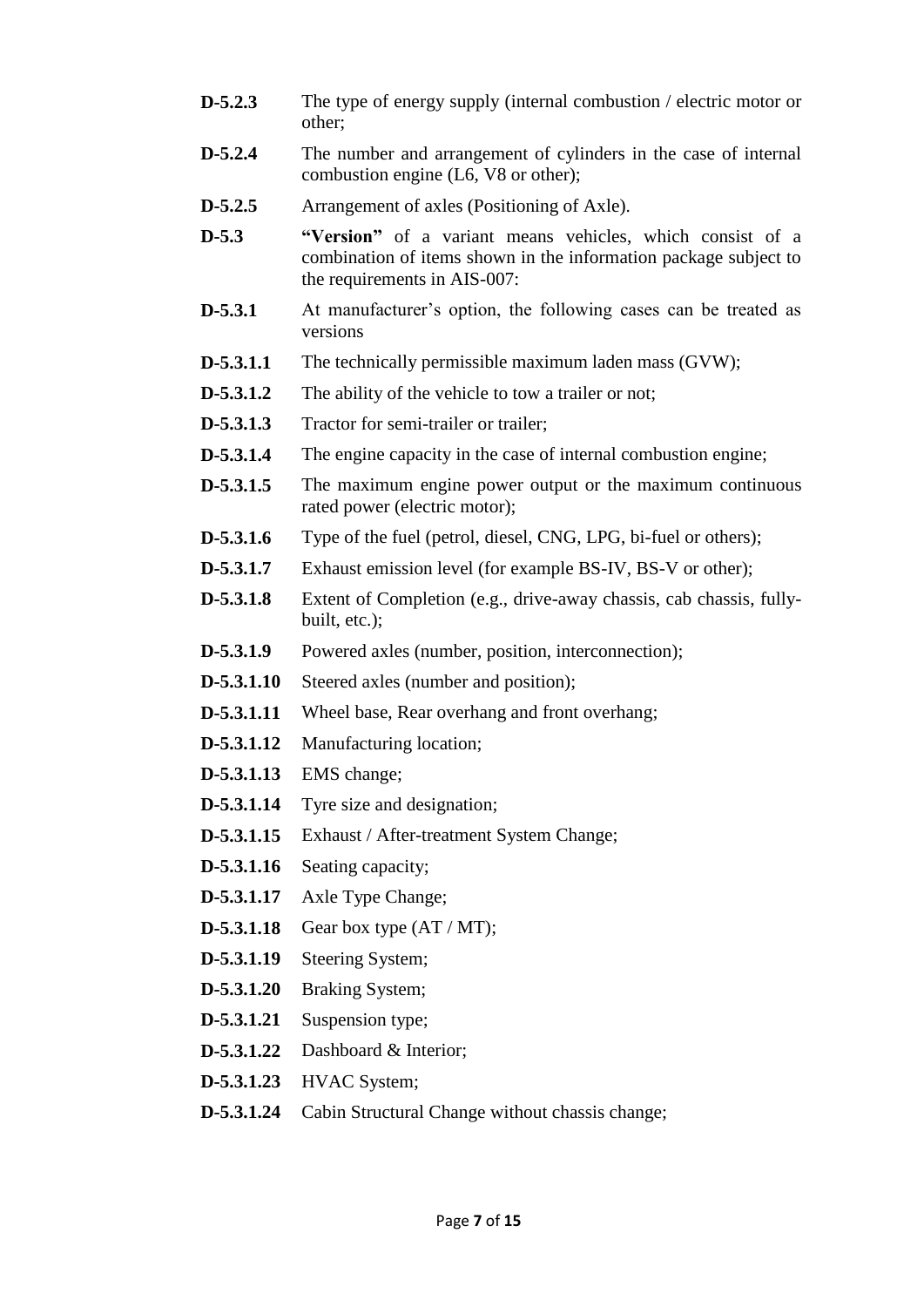- **D-5.3.1.25** Chassis Structural Change for body-on-frame;
- **D-5.3.1.26** Cabin Structural Change for integral bodies (ahead of windscreen);
- **D-5.3.1.27** The design and construction of the essential constituent elements forming the body structure in the case of a selfsupporting body;
- **D-5.3.1.28** GVW difference (within limits);
- **D-5.3.1.29** Powered axles (number, position, interconnection);
- **D-5.3.1.30** Steered axles (number and position);
- **D5.3.1.31** Type of superstructure (such as Haulage, Tipper, Garbage, urban delivery configuration, Cement-Mixer, Tanker).
- **D-6.0** Definitions for technical type of vehicle /Variant/ Version N1 category
- **D-6.1** A "technical type of vehicle" shall consists of vehicles which do not differ in at least the following essential respects
- **D-6.1.** Category. However, change from M1 to N1 will not be a type change
- **D-6.2 "Variant"** of a technical type of vehicle means vehicles within a technical type of vehicle, which do not differ in at least the following essential respects:
- **D-6.2.1** In the case of multi-stage built vehicles, the manufacturer and the type of the previous stage vehicle.
- **D-6.2.1.1** Type of superstructure (such as Haulage, Tipper, Garbage, urban delivery configuration, Cement-Mixer, Tanker);
- **D-6.2.1.2** Cabin Structural Change without chassis change;
- **D-6.2.1.3** Cabin Structural Change for integral bodies (ahead of windscreen);
- **D-6.2.1.4** Extent of Completion (such as drive-away-chassis, Cab Chassis, fully- built);
- **D-6.2.1.5** The working principle of power plant including retrofitted power plants: (e.g., positive ignition/ compression ignition/ hybrid/ electric);
- **D-6.2.1.6** The type of energy supply (internal combustion / electric motor or other);
- **D-6.2.1.7** The number and arrangement of cylinders in the case of internal combustion engine (L6, V8 or other);
- **D-6.2.1.8** Arrangement of axles (Positioning of Axle);
- **D-6.2.1.9** Location of power plant (front, mid, rear).
- **D-6.3 "Version"** of a variant means vehicles, which consist of a combination of items shown in the information package subject to the requirements in AIS-007:
- **D-6.4** At manufacturer's option, the following cases can be treated as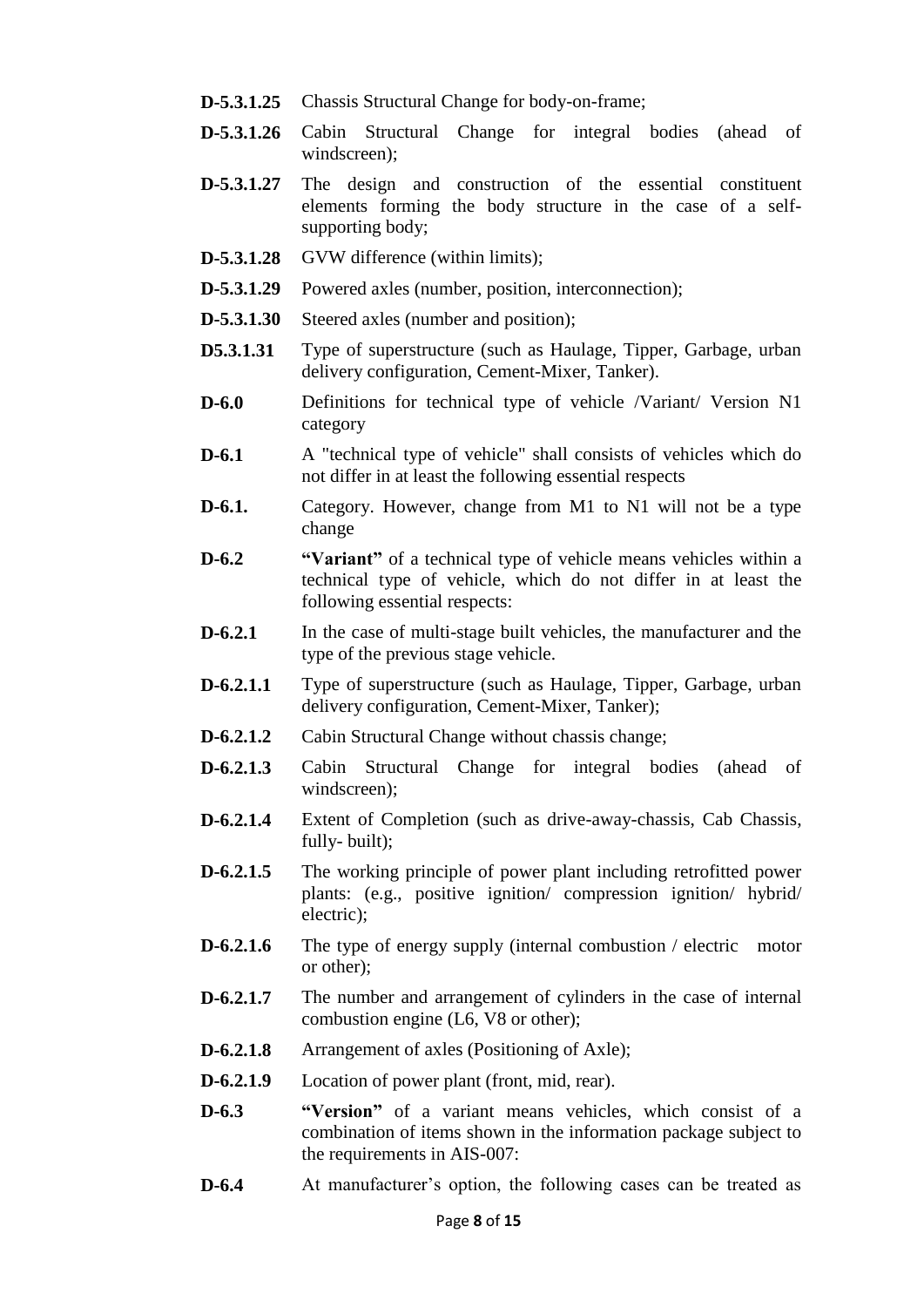variants

- **D-6.4.1** Powered axles (number, position, interconnection);
- **D-6.4.2 S**teered axles (number and position);
- **D-6.4.3** Wheel base, Rear overhang and front overhang;
- **D-6.4.4** Manufacturing location;
- **D-6.4.5** EMS change;
- **D-6.4.6** Tyres;
- **D-6.4.7** Exhaust / After-treatment System Change;
- **D-6.4.8** Seating capacity;
- **D-6.4.9** Axle Type Change;
- **D-6.4.10** Gear box type  $(AT/MT)$ ;
- **D-6.4.11** Steering System;
- **D-6.4.12** Braking System;
- **D-6.4.13** Suspension type;
- **D-6.4.14** Dashboard & Interior;
- **D-6.4.15** HVAC System;
- **D-6.4.16** GVW difference (within limits);
- **D-6.4.17** Chassis Structural Change for body-on-frame;
- **D-6.4.18** The design and construction of the essential constituent elements forming the body structure in the case of a self-supporting body;
- **D-6.4.19** Powered axles (number, position, interconnection);
- **D-6.4.20** Steered axles (number and position);
- **D-6.4.21** Extent of completion (such as drive-away-chassis, Cab chassis, fully-built).
- **D-7.0** Definitions for technical type of vehicle/Variant/Version L1 and L2 category
- **D-7.1** A "technical type of vehicle" shall consists of vehicles which do not differ in at least the following essential respects:
- **D-7.1.1** belong to a single category as defined in AIS 053
- **D-7.1.2** frame construction is same:

Step-through/ scooter type or step-over type will constitute different technical type of vehicle See figure D1 for illustration of two wheelers with these type of frames.

**D-7.1.3** Engine operating cycle is the same

2 stroke/4 stroke/Spark Ignition/Compression Ignition if a combustion engine is part of the propulsion will constitute different technical type of vehicle.

**D-7.1.4** The number of cylinders in case of IC Engine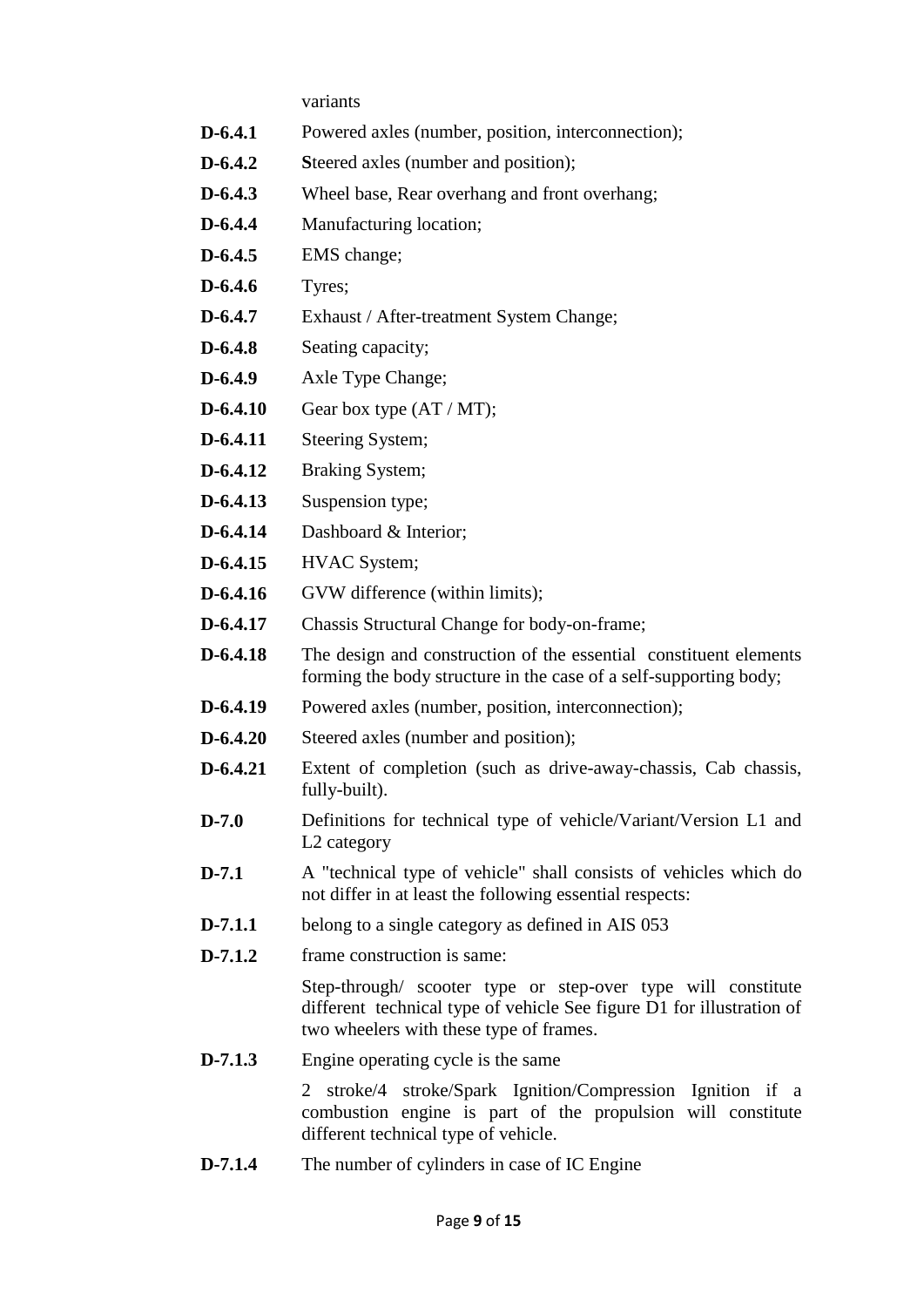- **D-7.1.5** The type of gearbox is same. Manual or automatic transmission will constitute different technical type of vehicle.
- **D-7.1.6** The difference in the cylinder capacity of the power unit (in the case of a combustion unit) between the lowest value and the highest value does not exceed 30 % of the lowest value;
- **D-7.1.7** The difference in the power output of the power unit between the lowest value and the highest value does not exceed 30 % of the lowest value;
- **D-7.2 "Variant"** means either a vehicle or a group of vehicles (versions) being of the same technical type of vehicle where:
- **D-7.2.1** They have the same shape of bodywork (basic characteristics);
- **D-7.2.2** Within the group of vehicles (versions) the difference in the mass in running order between the lowest value and the highest value does not exceed 20% of the lowest value;
- **D-7.2.3** Engine cc (within the range permitted in 7.1.6);
- **D-7.2.4** In case of a multi-cylinder engine, have the same arrangement of cylinders;
- **D-7.2.5** Power train hybrid/electrical/IC engine.
- **D-7.3 "Version"** means a vehicle of the same technical type of vehicle and variant but which may incorporate any of the equipment, components or systems listed in applicable tables of AIS 007.
- **D-7.3.1** With reference to 2.10.7, only one value shall be quoted for a version for the following parameters
	- a) The mass in running order;
	- b) The maximum permissible mass;
	- c) The power output of the power unit;
	- d) The cylinder capacity of the power unit.
- **D-8.0** Definitions of technical type of vehicle/variant/ versions L5 category
- **D-8.1 'Type of vehicle"** means either a vehicle or a group of vehicles (variants) which:
- **D-8.1.1** Belong to a L5 category as defined in AIS 053;
- **D-8.1.2** Engine operating cycle is the same i.e. 2 stroke/ 4 stroke/ Spark Ignition/ Compression Ignition/ if a combustion engine is part of the propulsion;
- **D-8.1.3** The same number of cylinders in case of IC Engine;
- **D-8.1.4** The type of gearbox Manual or fully automatic;
- **D-8.1.5** The difference in the cylinder capacity of the power unit (in the case of a combustion unit) between the lowest value and the highest value does not exceed 30 % of the lowest value;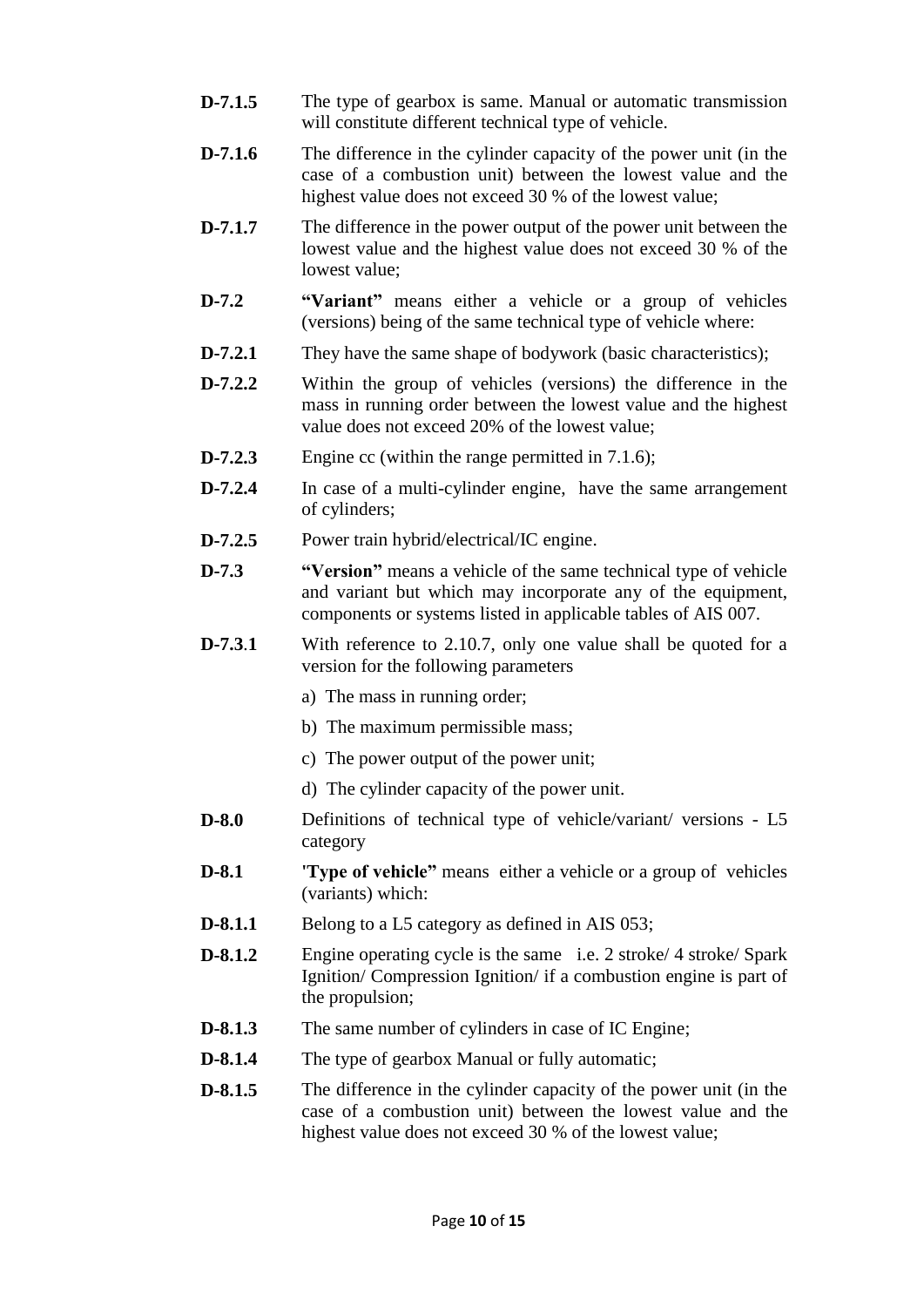- **D-8.1.6** The difference in the power output of the power unit between the lowest value and the highest value does not exceed 30 % of the lowest value.
- **D-8.2 "Variant"** means either a vehicle or a group of vehicles (versions) being of the same technical type of vehicle where:
- **D-8.2.1** Shape of bodywork (basic characteristics);

A. Passenger vehicle- Small – L5M

- B. Passenger vehicle- Large L5M
- C. Goods vehicle- Pick up van L5N
- D. Goods vehicle Delivery van L5N
- E. Passenger vehicle DAC L5M
- F. Goods vehicle DAC L5N
- G. Other Specific bodywork / application not covered above.

See figure D2 for illustration of three wheelers with the shape of bodywork

- **D-8.2.2** Within the group of vehicles (versions) the difference in the mass in running order between the lowest value and the highest value does not exceed 30% of the lowest value;
- **D-8.2.3** Within the group of vehicles (versions) the difference in the maximum permissible mass between the lowest value and the highest value does not exceed 30% of the lowest value;
- **D-8.2.4** In case of a multi-cylinder engine, have the same arrangement of cylinders;
- **D-8.3 "Version"** means a vehicle of the same technical type of vehicle and variant but which may incorporate any of the equipment, components or systems listed in applicable tables of AIS 007.
- **D-8.3.1** With reference to 2.10.7, only one value shall be quoted for a version for the following parameters:
- **D-8.3.2** The mass in running order;
- **D-8.3.3** The maximum permissible mass;
- **D-8.3.4** The power output of the power unit;
- **D-8.3.5** The cylinder capacity of the power unit.
- **D-9.0** General:
- **D-9.1** Changes in AIS 007, referred to in clauses regarding "Version" include everything other than those referred for new types and variants for different categories of vehicles. Hence, technical changes which could be used to comply with the new provisions or not, (e.g. carburettor to fuel injection) and changes in the commercial name of the vehicle model, along with or not other changes do not constitute at technical type of vehicle change
- **D-9.2** The list given in clauses for version is illustrative and not exhaustive.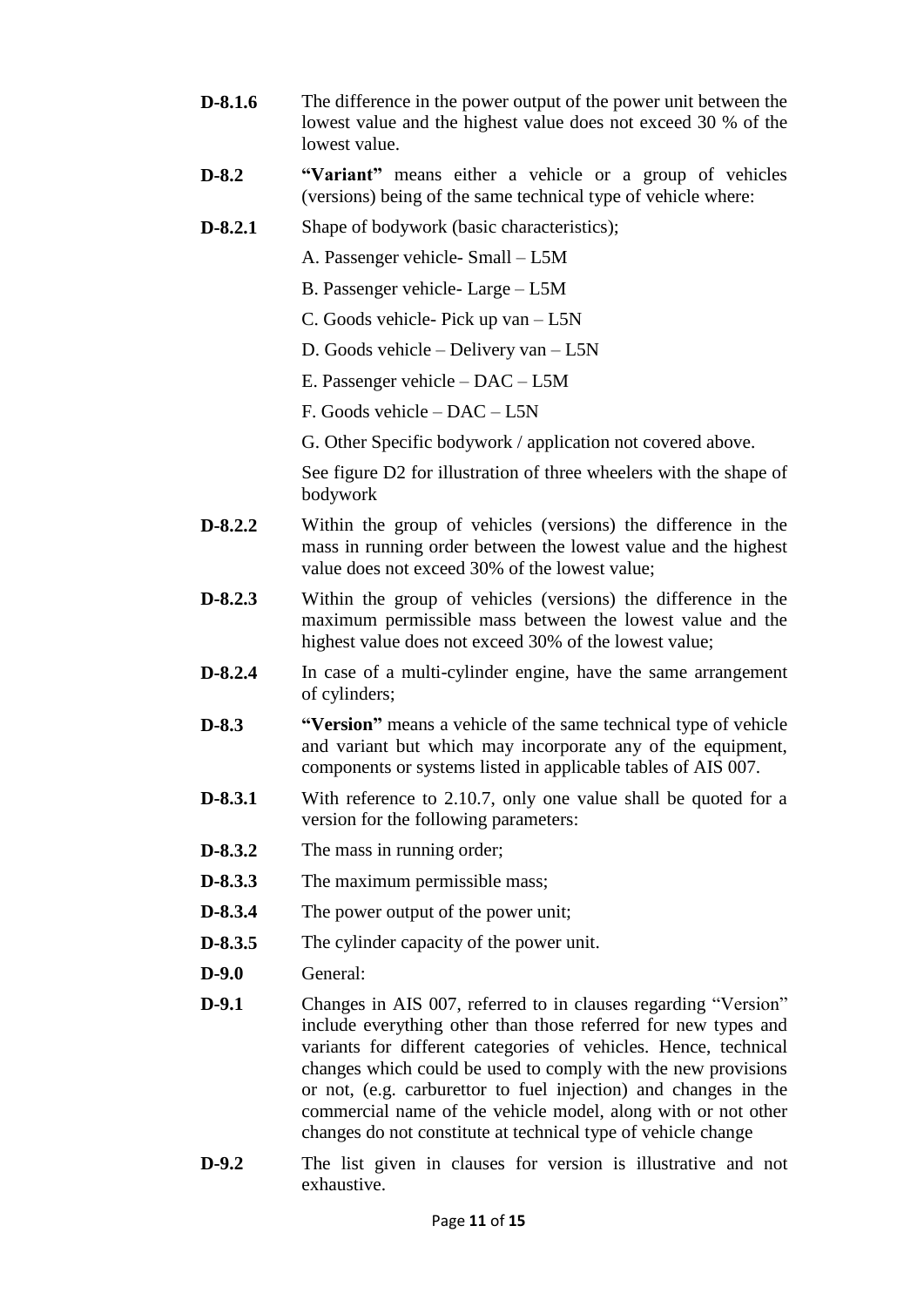- **D-9.3** Manufacturer, at his option may declare a variant or version as a different type. If so, the implementation dates will be that corresponding to new technical type of vehicle. However, these types cannot be used for the small volume exemptions
- **D-9.4** Manufacturer at his option, may declare a version as a different variant
- **D-10.** Transitional Provisions:

The manufacturer shall declare the classification of Type, Variant and Version of the model/variant/version covered by the existing certificates,

This need to be carried out

In case of L category within 6 months of approval of this amendment by AISC

In case of M and N category, within one year of approval of this amendment by AISC

# **Illustration of typical L1 & L2 category vehicles with step through, scooter and step over type frames**

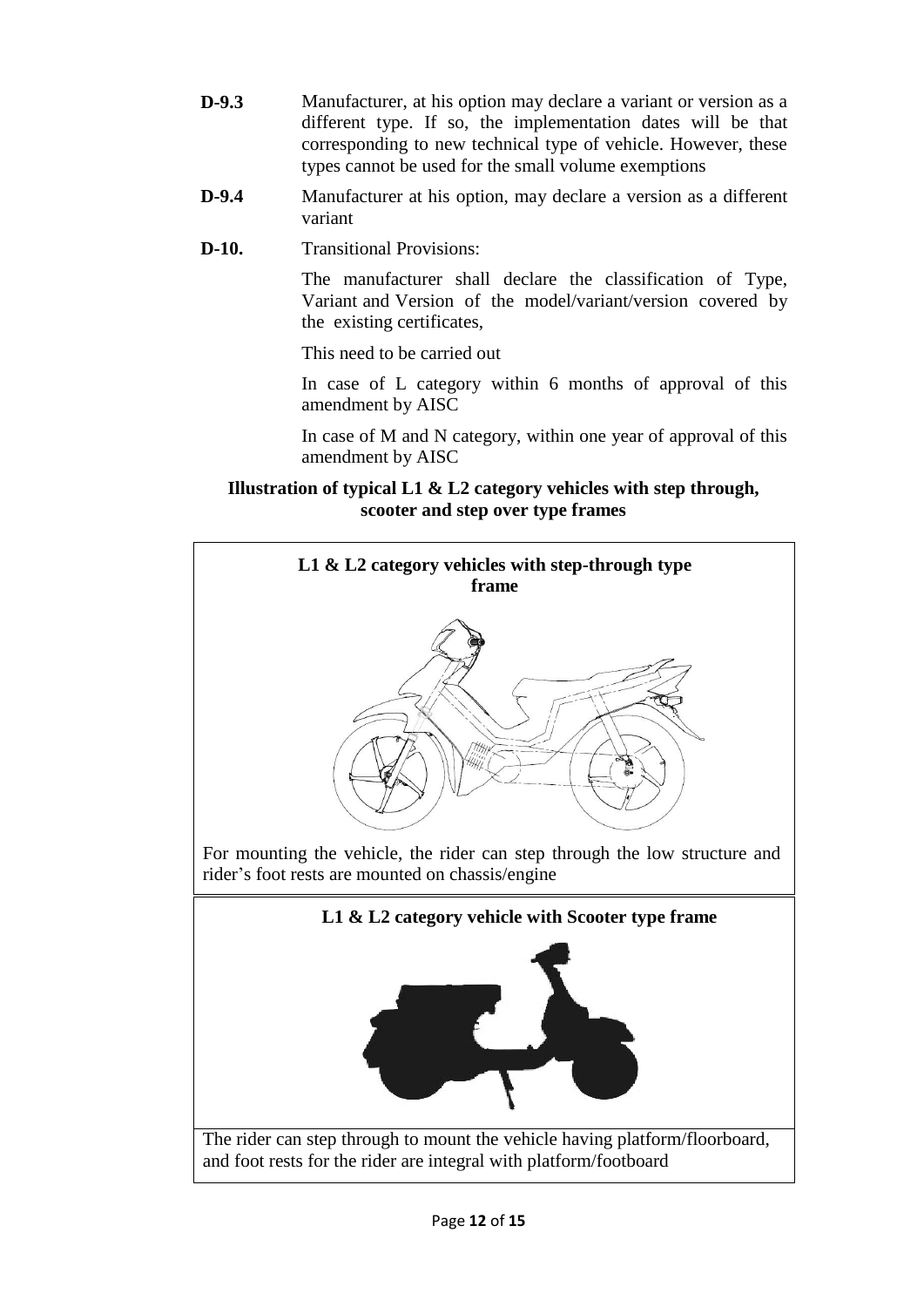

# **Illustration of typical L5 category vehicle bodyworks**

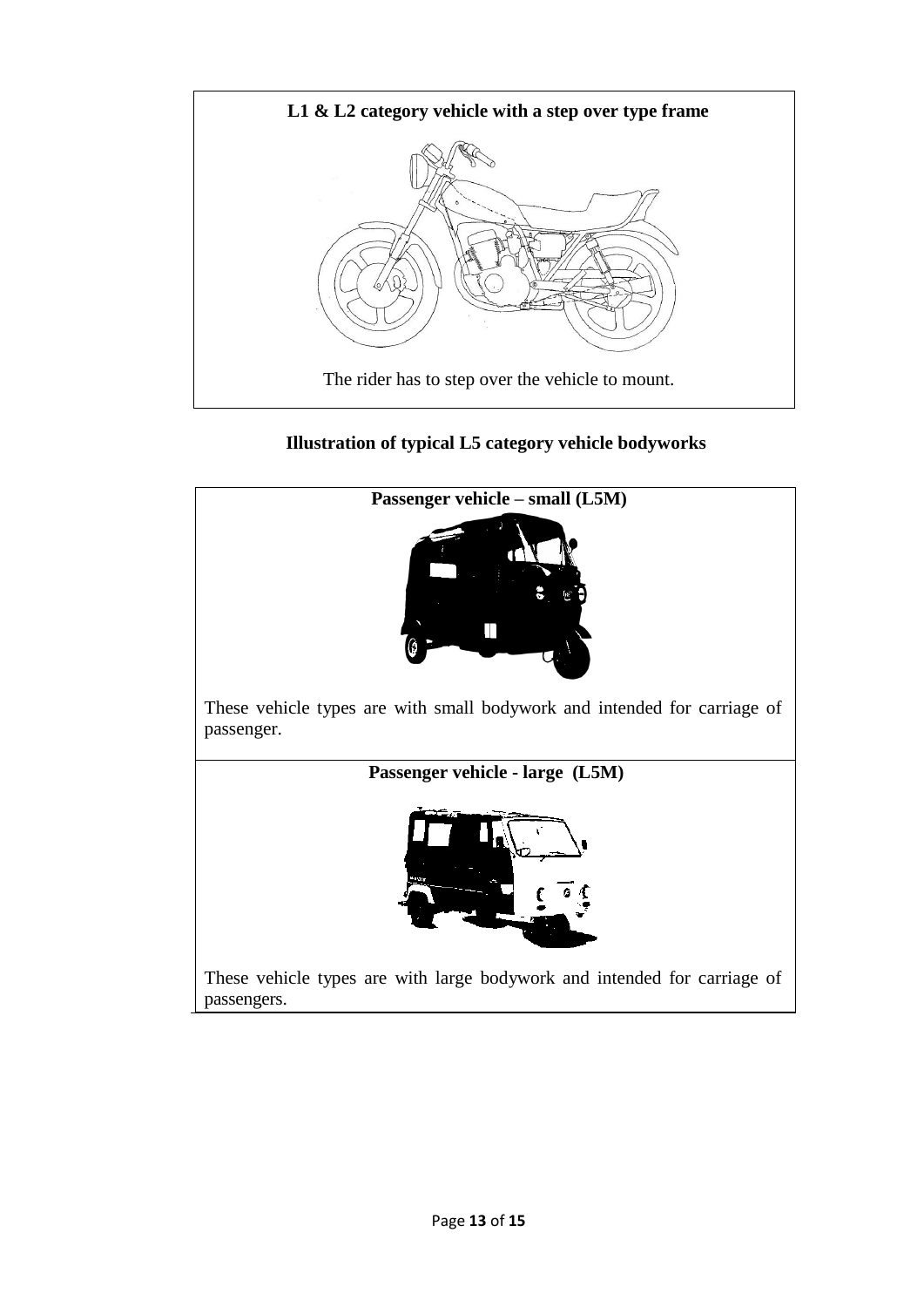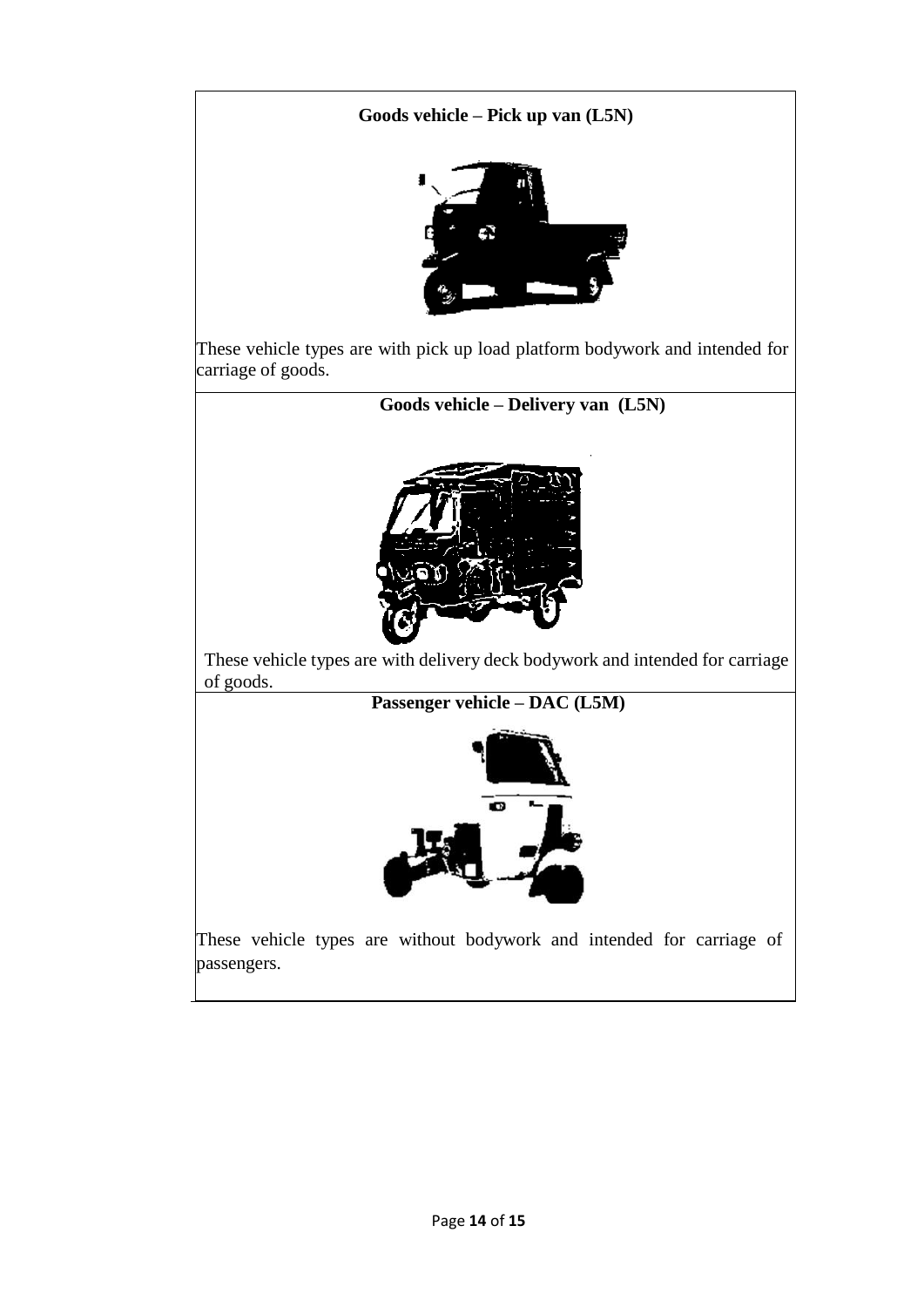**Goods vehicle – DAC (L5N)**



These vehicle types are without pick up load platform or delivery deck bodywork and intended for carriage of goods

PRINTED BY

THE AUTOMOTIVE RESEARCH ASSOCIATION OF INDIA P. B. NO. 832, PUNE 411 004 ON BEHALF OF

AUTOMOTIVE INDUSTRY STANDARDS COMMITTEE UNDER

CENTRAL MOTOR VEHICLES RULES - TECHNICAL STANDING COMMITTEE SET-UP BY

> MINISTRY OF ROAD TRANSPORT & HIGHWAYS (DEPARTMENT OF ROAD TRANSPORT & HIGHWAYS) GOVERNMENT OF INDIA

> > $28<sup>th</sup>$  October 2016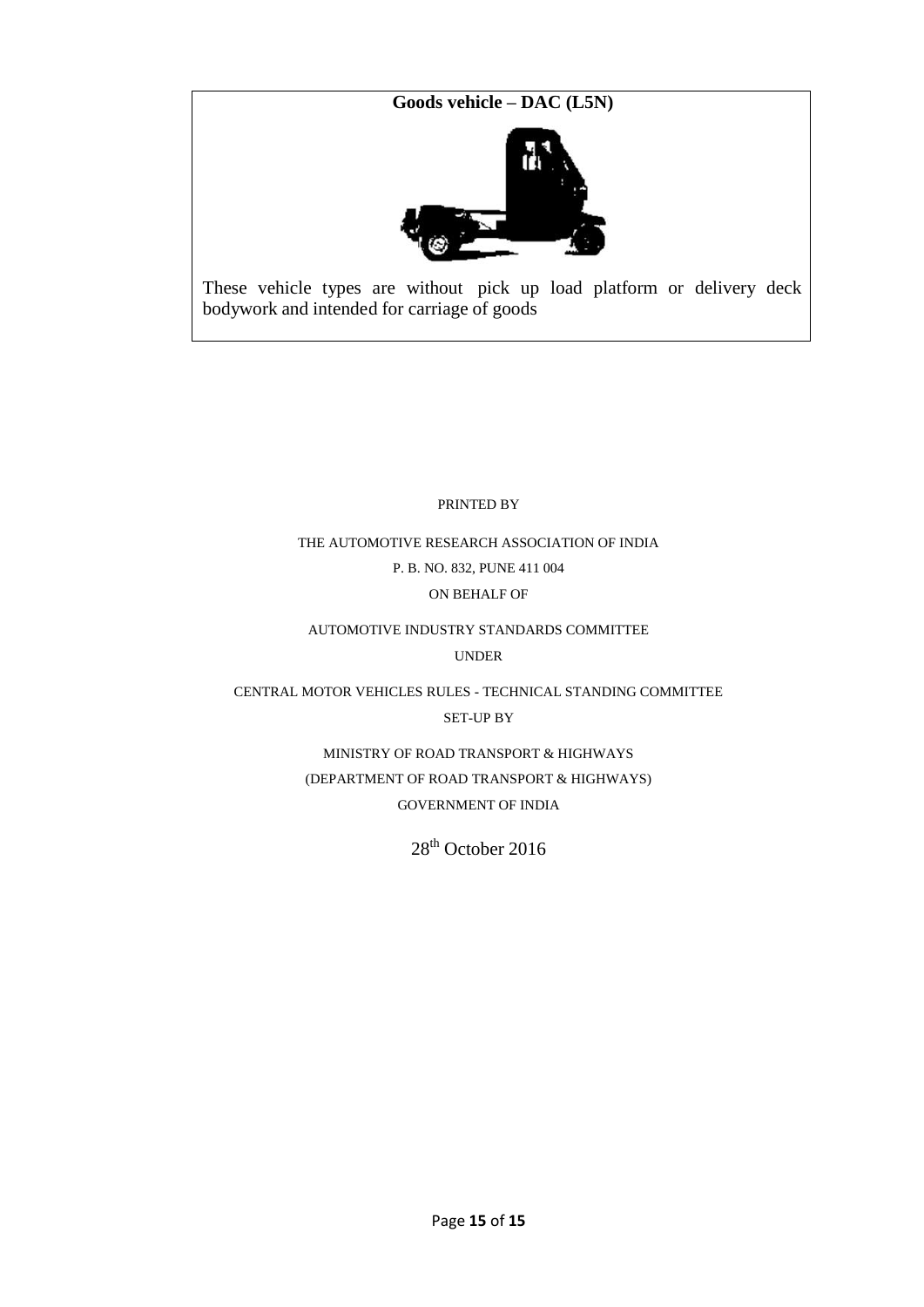# AUTOMOTIVE INDUSTRY STANDARD

# **Procedure for Type Approval and Certification of Vehicles for Compliance to Central Motor Vehicles Rules**

PRINTED BY: THE AUTOMOTIVE RESEARCH ASSOCIATION OF INDIA P. B. NO. 832. PUNE 411 004

> ON BEHALF OF : MINISTRY OF COMMERCE & INDUSTRY GOVERNMENT OF INDIA AND MINISTRY OF SURFACE TRANSPORT GOVERNMENT OF INDIA

> > July 2000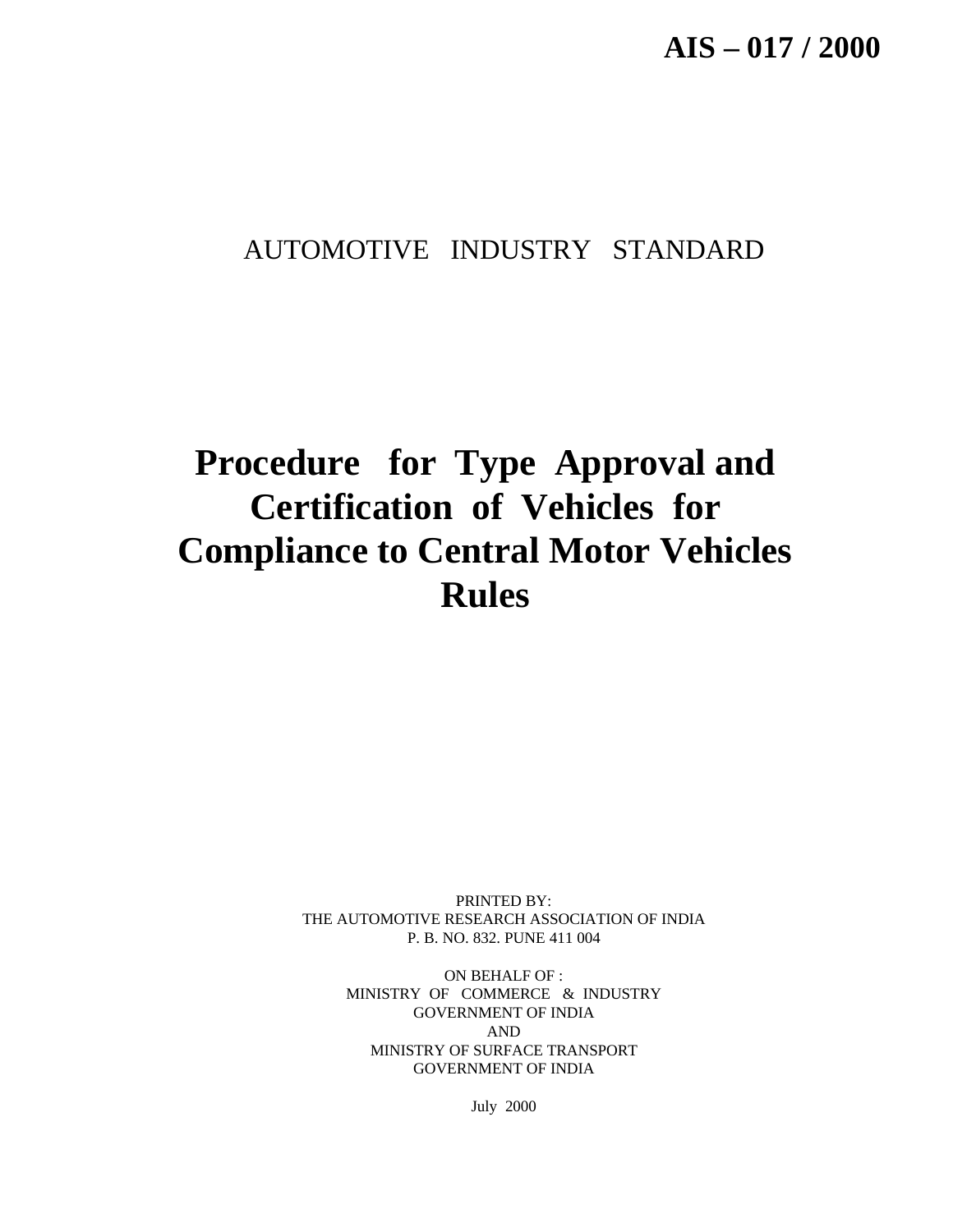| Sr.<br>No. | Corr-<br>igenda. | Amend-<br>ment | <b>Revision</b> | <b>Date</b> | <b>Remark</b> | Misc. |
|------------|------------------|----------------|-----------------|-------------|---------------|-------|
|            |                  |                |                 |             |               |       |
|            |                  |                |                 |             |               |       |
|            |                  |                |                 |             |               |       |
|            |                  |                |                 |             |               |       |
|            |                  |                |                 |             |               |       |
|            |                  |                |                 |             |               |       |
|            |                  |                |                 |             |               |       |

# Status chart of the Standard to be used by the purchaser for updating the record

**General remarks :**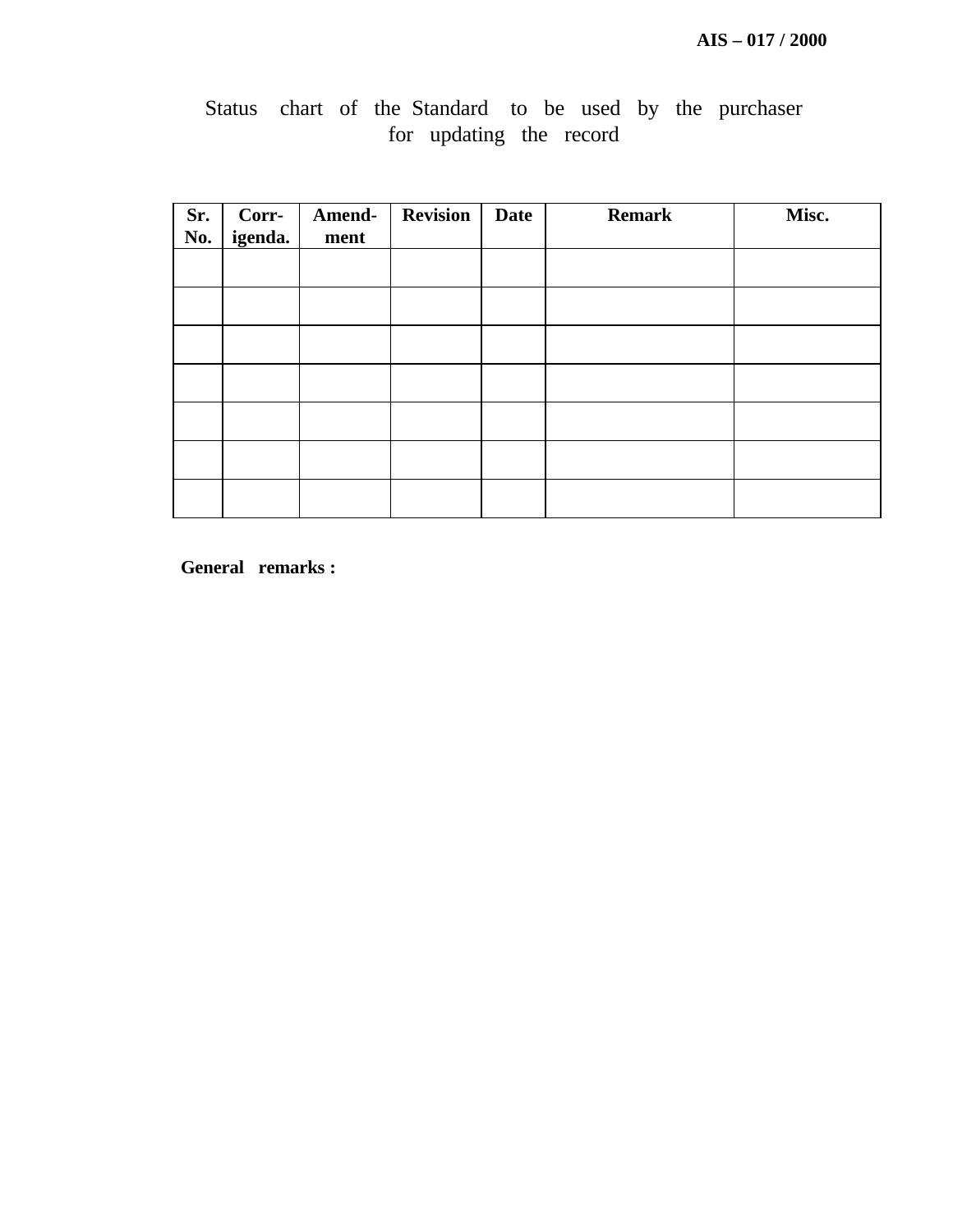# **Introduction**

The Government of India felt the need for a permanent agency to expedite the publication of standards and development of test facilities in parallel when the work on the preparation of the standards is going on, as the development of improved safety critical parts can be undertaken only after the publication of the standard and commissioning of test facilities. To this end, the Ministry of Surface Transport (MOST) has constituted a permanent Automotive Industry Standard Committee (AISC) vide order No.RT-11028/11/97-MVL dated September 15, 1997. The standards prepared by AISC will be approved by the permanent CMVR Technical Standing Committee (CTSC). After approval, the Automotive Research Association of India, (ARAI), Pune, being the secretariat of the AIS Committee, has published this standard. For better dissemination of this information ARAI may publish this document on their Web site.

In the joint meeting of the vehicle manufacturers and test agencies held at ARAI in April 1997, it was agreed that there is a necessity for a detailed testing procedure for certification of compliance to CMVR to be prepared, which will cover the following:

- Tests to be carried
- Changes to vehicle model (Criterion for Extension of Approval)
- Extension Certificates
- Standard formats for certificates
- List of agencies whose test reports would be accepted for various parts for which standards are notified etc.

This document also serves the purpose of all the information related to CMVR certification in document and will serve as guide for the vehicle manufacturer to get the details of references to all applicable regulations and standards at one place.

A draft prepared by the a panel, constituted by ARAI, was submitted to the AISC and had discussed the issues in several meetings

In the meeting of AISC held on  $15<sup>th</sup>$  February 2000 it was decided to implement this standard with immediate effect.

AISC has already finalized the technical specification formats indicating the technical details of the vehicle to be type approved in the form of AIS 007 and has already been implemented.

In case of models, which have been type approved before this procedure comes into effect, where the consolidated certificates of compliance may not have been issued or the Technical Specifications may not have been in the format prescribed in this procedure, the certificates already issued would continue to be valid till a fresh consolidated certificate is issued due to requirement of any fresh CMVR compliance.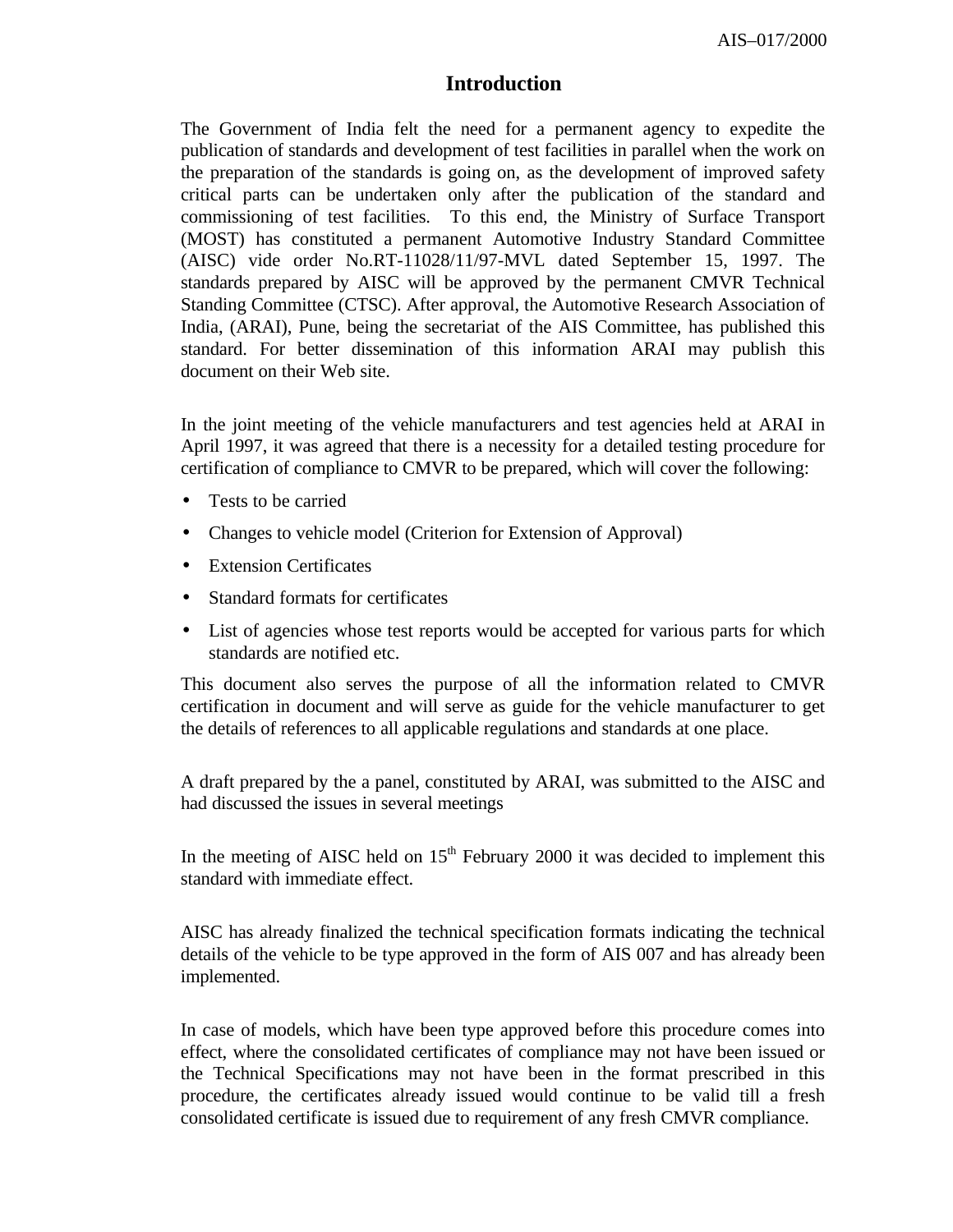This document at present does not cover the procedures for the following:

- Haulage trailers
- Farm and construction equipment vehicles,(such as agricultural tractors, power tillers etc.)
- Type approval of tractor trailer combinations
- Vehicles operating on alternate fuels such as CNG/LPG (For vehicles operating on CNG, the details covered in the current notification are included)
- Electric vehicles
- Approval for bodies for trucks and buses after body building

Formulation of appropriate rules and procedures for all the above are under various stages of preparation by the committees appointed by MoST. These will be incorporated in to this document, as and when they are finalized.

This document consolidates the procedures to be followed for the Type Approval of a vehicle. Amendments to Central Motor Vehicles Rules (CMVR) upto notification GSR. No. 99 $(E)$  dated 9<sup>th</sup> Feb. 2000 have been taken into consideration.

Any subsequent amendments to the CMVR may need consequential amendments to this document. Till such amendments are issued, the Test Agencies shall follow appropriate applicable methods for establishing compliance and certification.

The Committee responsible for preparation of this standard is given in Annexure- D.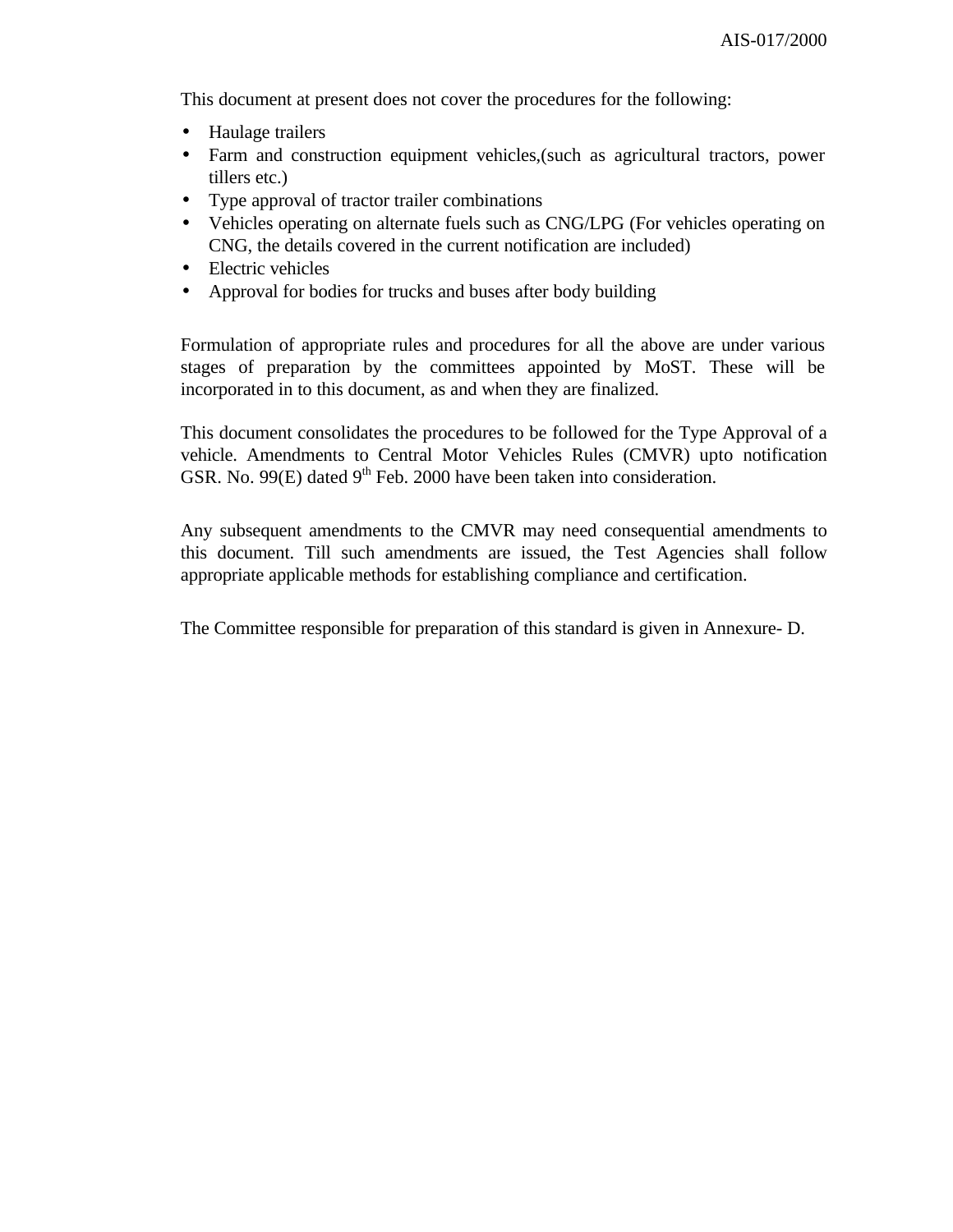# **Procedure for Type Approval and Certification of Vehicles for Compliance to Central Motor Vehicles Rules.**

| $\boldsymbol{0}$ .         |             | Following are the <b>ABBREVIATIONS</b> used in this document: |  |  |  |  |  |
|----------------------------|-------------|---------------------------------------------------------------|--|--|--|--|--|
|                            | <b>AIS</b>  | <b>Automotive Industry Standards</b>                          |  |  |  |  |  |
| <b>AISC</b><br><b>ARAI</b> |             | <b>Automotive Industry Standards Committee</b>                |  |  |  |  |  |
|                            |             | <b>Automotive Research Association of India</b>               |  |  |  |  |  |
|                            | <b>BIS</b>  | <b>Bureau Of Indian Standards</b>                             |  |  |  |  |  |
|                            | <b>BSI</b>  | <b>British Standards Institute</b>                            |  |  |  |  |  |
| <b>CEA</b><br><b>COP</b>   |             | Criterion for Extension of Approval                           |  |  |  |  |  |
|                            |             | Conformity of Production                                      |  |  |  |  |  |
|                            | <b>CMVR</b> | <b>Central Motor Vehicles Rules</b>                           |  |  |  |  |  |
|                            | <b>CTSC</b> | <b>CMVR</b> Technical Standing Committee                      |  |  |  |  |  |
|                            | <b>DIN</b>  | Deutsche Institut fur Normung                                 |  |  |  |  |  |
|                            | <b>ECE</b>  | Economic Commission for Europe                                |  |  |  |  |  |
|                            | <b>EEC</b>  | <b>European Economic Community</b>                            |  |  |  |  |  |
|                            | <b>GCW</b>  | <b>Gross Combination Weight</b>                               |  |  |  |  |  |
|                            | <b>GVW</b>  | Gross Vehicle Weight                                          |  |  |  |  |  |
|                            | <b>IEC</b>  | <b>International Electrotechnical Commission</b>              |  |  |  |  |  |
|                            | <b>ISO</b>  | International Organization for Standardization                |  |  |  |  |  |
|                            | <b>JIS</b>  | Japanese Industrial Standard                                  |  |  |  |  |  |
|                            | <b>MOST</b> | Ministry of Surface Transport                                 |  |  |  |  |  |
|                            | <b>SIAM</b> | Society of Indian Automobile Manufacturers                    |  |  |  |  |  |
|                            | <b>SS</b>   | <b>Safety Standard</b>                                        |  |  |  |  |  |
|                            | TA          | <b>Type Approval</b>                                          |  |  |  |  |  |

# **1.0 SCOPE**

- 1.1 This document describes the procedure to be followed for evaluating the vehicle model and its variant(s) for issue of a Certificate of Compliance as notified by Rule No. 126 of the CMVR.
- 1.2 This procedure is not applicable for evaluation and certification of Conformity of Production. (The procedure for COP will be covered by a separate procedure.)

#### 2.0 **DEFINITIONS**

2.1 Model means vehicles of one family with essentially same aspects of construction and design, which is of the same category, and has the same number of axles. The vehicle manufacturer designates a model. A model may include variant(s).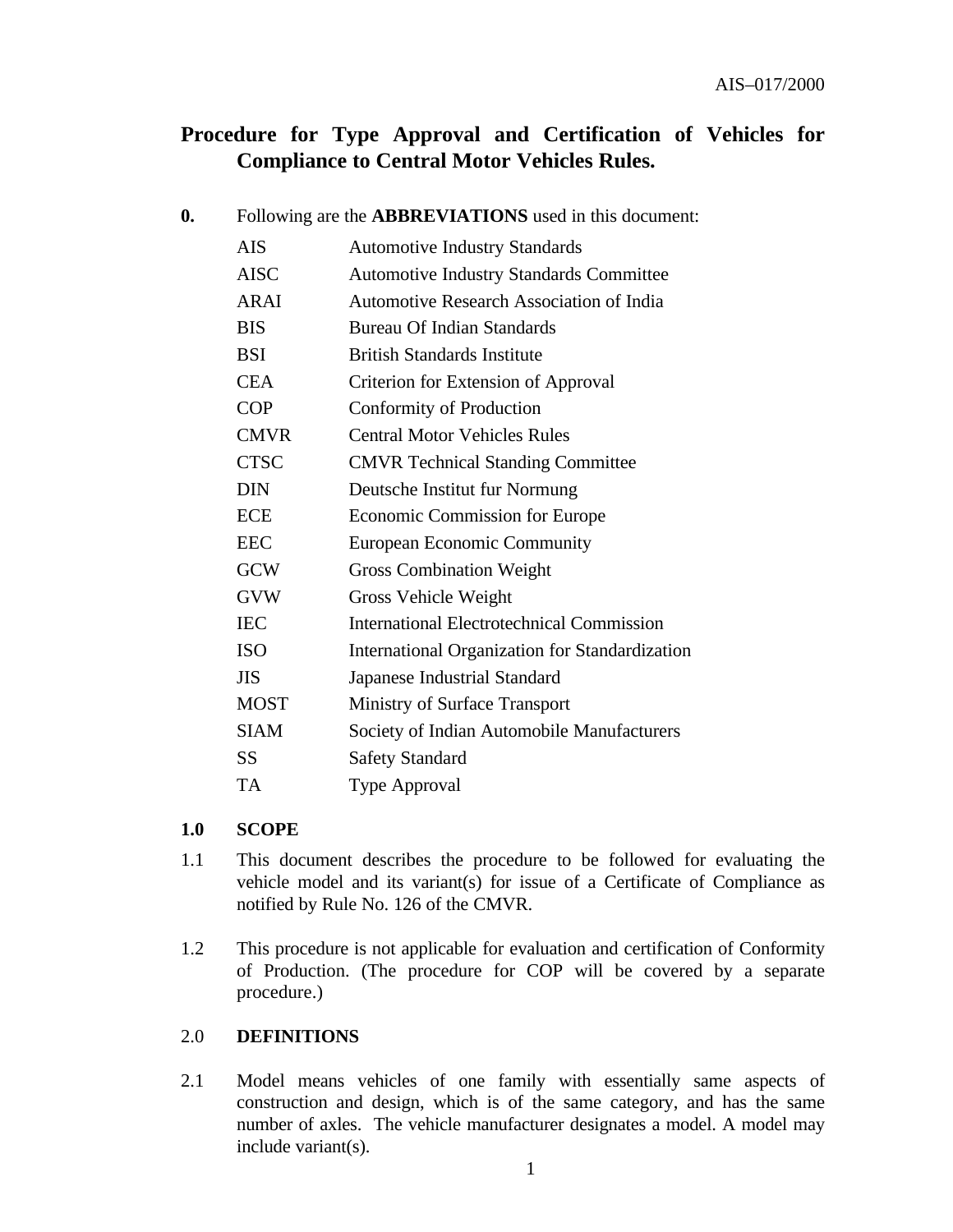2.2 Variant is a type of vehicle, which has Technical Specifications differing from that of a model, in any respects, other than those given in 2.1. Variant(s) may have different commercial names.

A variant shall need a type approval. (See para 7.1)

- 2.3 Criterion for Extension of Approval (CEA**)** is the guidelines to be followed:
	- a) for considering whether a change in the Technical Specifications affects the compliance adversely or not, and
	- b) if the change affects the compliance adversely, to decide the tests to be carried out for establishing compliance.

Criterion for Extension of Approval is also to be used for:

- selection of the base model(s) for establishing compliance from a number of models/variants at the time of Type Approval
- b) Deciding on the extension of Type Approval when changes are made in the Technical Specification.
- c) Deciding on approval for new variants.
- 2.4 Type Approval (TA) is the establishment of initial compliance of a model/variant(s) to the provisions of CMVR
- 2.5 Conformity of Production (COP) is the establishment of compliance of a model/variant(s) when serially produced, to the provisions of CMVR, applicable on the date of manufacture.
- 2.6 Provisions mean the requirements related to the construction of motor vehicles notified in the CMVR, either directly or through a reference to Notified Standards.
- 2.7 Notified Standard means a standard, referred to in CMVR or notified separately under the provisions of CMVR, which specifies details of requirements to be complied with. This may be in the form of
	- An Indian Standard issued by BIS
	- A Safety Standard prepared by the erstwhile Safety committee and issued by ARAI
	- A standard prepared by the AISC
	- Any other document notified by MOST.
- 2.8 Testing Agency is an organization specified in Rule 126 of CMVR for certification of compliance to the provisions.
- 2.9 Base model is the model/variant(s) whose performance results can be used to represent a range of model/variant(s) considering the CEA for any of the provisions.

 **Note:** To represent an entire range of model/variant(s), declared by the manufacturer, for all the provisions of CMVR, tests on more than one base model may be necessary, considering the CEA.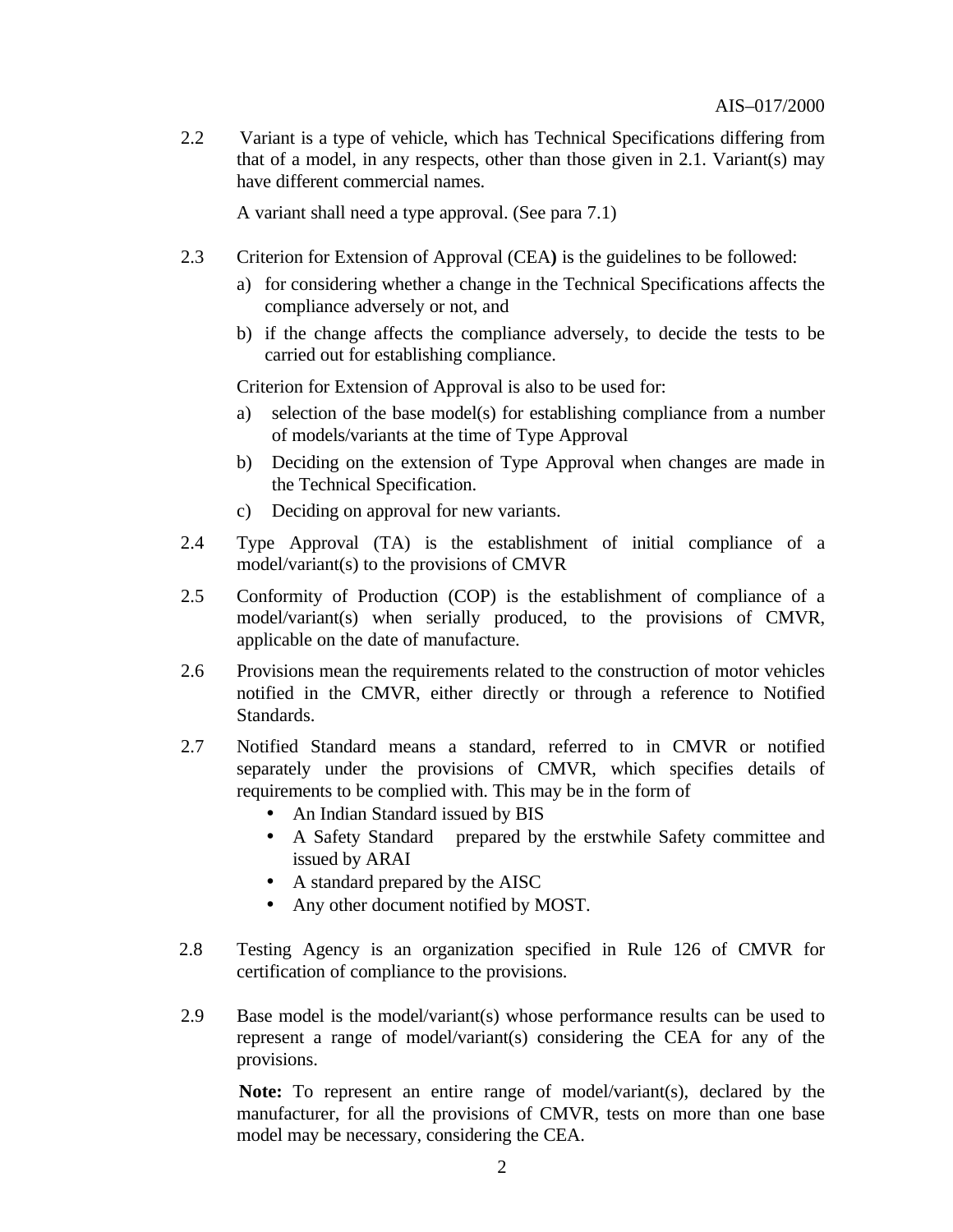# **3.0 APPLICATION FOR TYPE APPROVAL**

While applying for the Type Approval, the application shall be accompanied by the following documents, as applicable to the provisions for which such compliance is sought:

- a) List of provisions for which compliance is sought to be established.
- b) All the relevant information specified in document AIS 007/1998, **"**Information on Technical Specifications to be submitted by Manufacturer**"**.
- c) Copies of certificates or test reports of compliance to various provisions, which may have already been obtained from other recognized (see 4.3.1)Testing Agencies.
- d) Copies of test reports for other models/variants, if any, which can be used for establishing compliance of the model to be type approved, with a note explaining the details.
- e) Copy of certificate of incorporation of the manufacturer, if not already submitted.
- f) Publications available(Owner's Manual and service/workshop manual)

 **Note:** In case these publications are not available at the time of submitting the prototype vehicle, they shall be submitted by the manufacturer as and when they are ready but not later than beginning of commercial production. In case these publications are not available at the time of prototype testing, the relevant information required by the Testing Agency, shall be provided by the manufacturer**.**

#### **4.0 METHODS OF ESTABLISHING COMPLIANCE**

4.1 Depending upon the provision, the compliance can be established by either comparison of the values declared in the Technical Specifications with those in the provisions of CMVR, or checking the fitment of part $(s)$  on the vehicle or by testing, as applicable.

Applicability of rules, method of establishing the compliance and details of the test procedures are given in Annexure A.

 **Note:** The applicability of rules given in Annex A is only given as a ready reckoner. Method of establishing compliance to provisions and details of test procedure are given for provisions covered by the notification as indicated in Para 0.

#### **Explanatory Notes:**

(1) Comparison of values declared in the Technical Specifications with those in the provisions of CMVR, is applicable to rules such as dimensions, load rating of tyres etc.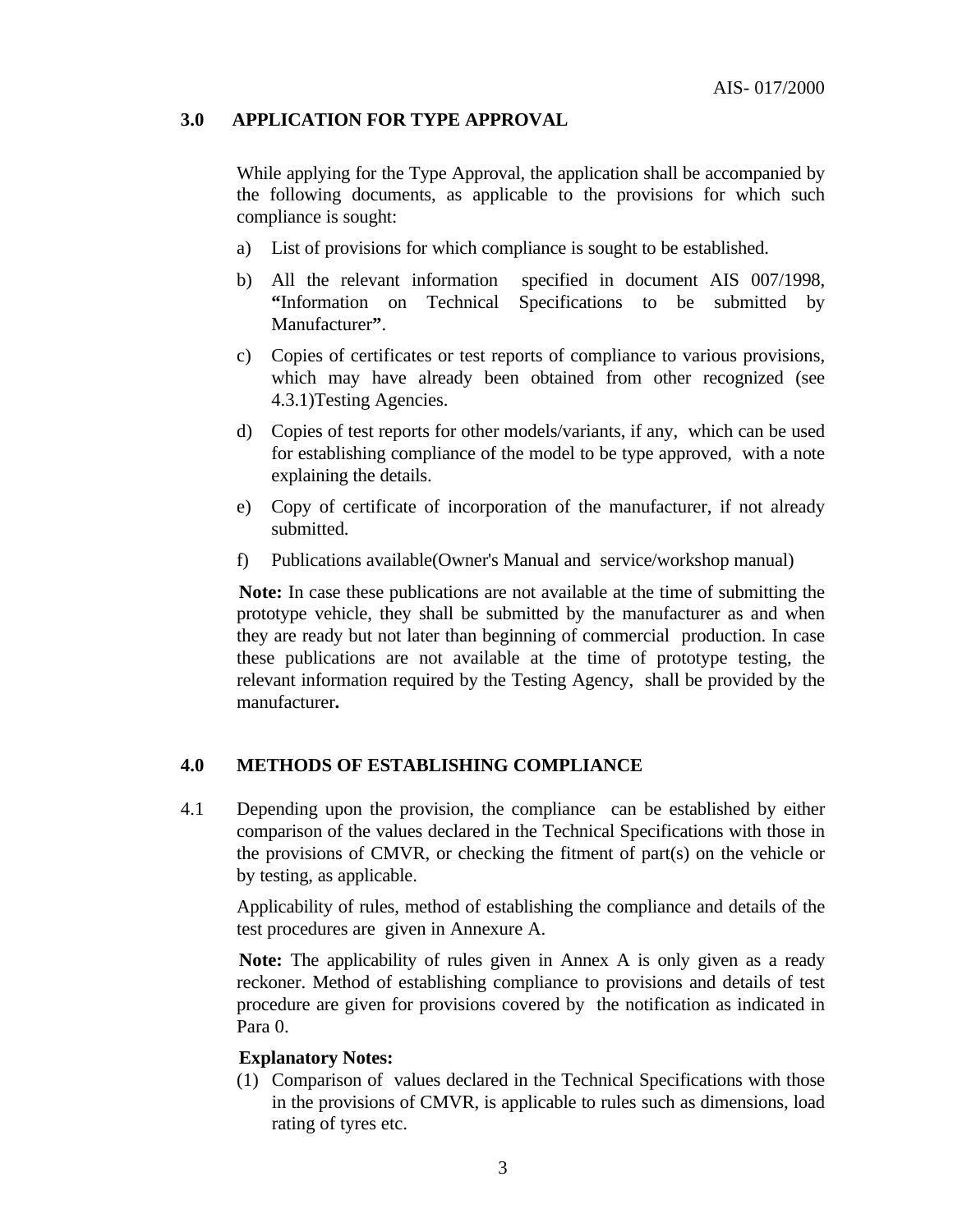(2) Checking the fitment of part(s) on the vehicle is applicable to rules calling for fitment of components/systems such as lamps, horns, rear view mirrors etc.

The compliance of such items to any provisions shall be established independently as called for in the respective provision.

- 4.2 In case the compliance is established by testing**:**
- 4.2.1 The tests may be carried out either at the premises of the Testing Agencies or at the manufacturer's premises. When the tests are carried out at the manufacturers' premises, the manufacturer shall demonstrate the adequacy of the test facilities for carrying out the tests as per the provisions.

The Testing Agency may also, at the request of the manufacturer, certify, in advance, the adequacy of the test facilities at his premises, in such cases verification of routine calibration of the equipment etc. will be needed at the time of testing.

4.2.2 During the testing, if any of the requirements are not met, the manufacturer may request for a retest after carrying out necessary rectifications.

If the rectification involves changes in the Technical Specifications, as declared by the manufacturer (Para 3b) tests shall be repeated for all those characteristics where the changes are not within the limits of Criteria for Extension of Approval.

If the rectification does not involve a change in the Technical Specifications, the tests already completed satisfactorily, need not be repeated.

4.2.3 When the maximum rated FAW and RAW add up to a figure greater than the GVW, during testing the load distribution of axles shall be adjusted proportionately. Formulae for calculating the FAW and RAW under testing conditions, are given below:

| $FAW_{test}$ = |         | $FAW_{max} * GVW$                                    |
|----------------|---------|------------------------------------------------------|
|                |         | $FAW_{max} + RAW_{max}$                              |
| $RAW_{test}$   | $=$ $-$ | GVW-FAW $_{test}$ , where                            |
| $FAW_{max}$    | $=$     | Maximum rated load on front axle                     |
| $RAW_{max}$    | $=$     | Maximum rated load on rear axle                      |
| <b>GVW</b>     | $=$     | The maximum gross vehicle weight                     |
| $FAW_{test}$   | $=$     | Weight on Front axle for test under GVW<br>condition |
|                |         |                                                      |
| $RAW_{test}$   | $=$     | Weight on Rear axle for test under GVW condition     |
|                |         |                                                      |

This shall be applied for all tests to be carried out in the laden condition, except in the case of test for steering effort, where the tests will have to be conducted with the maximum rated load on the steered axle.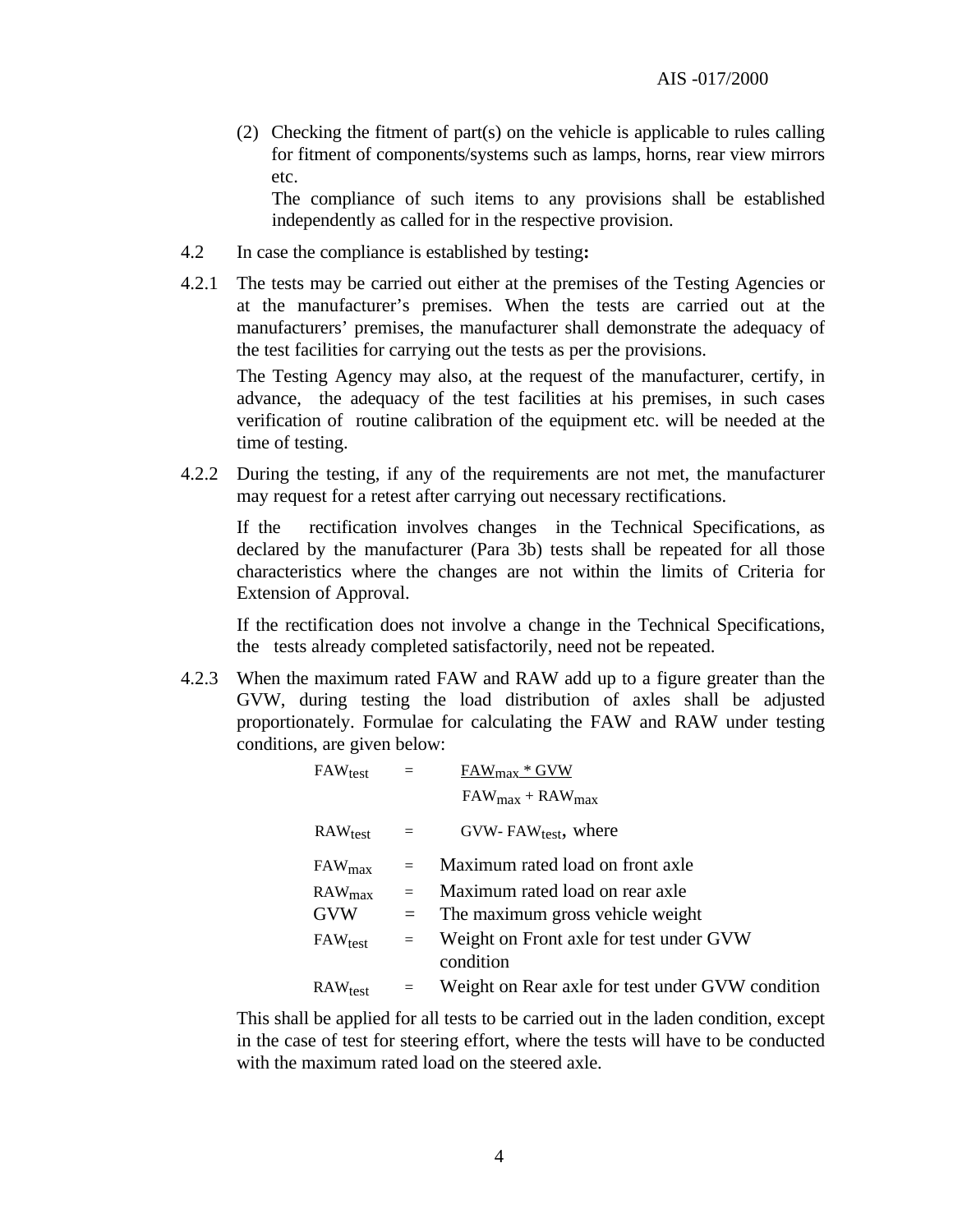- 4.3 In case the compliance is established by verification of documentation: The compliance to individual provisions can also be established by verifying the documents submitted by the manufacturer such as certificates or test reports,
	- a) issued by other recognized agencies listed in para 4.3.1
	- b) issued by recognized agencies listed in para 4.3.1 for another model/variant, the Technical Specifications of which are comparable to those of the model sought to be type approved, and the changes are within the limits prescribed in the Criteria for Extension of Approval.
- 4.3.1 Certificates or test reports of compliance to any of the provisions of CMVR, issued by the following agencies would be considered valid:
	- a) Any Testing Agency notified under CMVR
	- b) Any testing agency or laboratory duly authorized by BIS for carrying out certification work for the standards issued by BIS. (The CMVR Technical Standing Committee may issue instructions regarding disqualifying the test reports from any such agency.)
	- c) Any other testing agency approved by the CMVR Technical Standing Committee
	- d) Authorized certifying agency or accredited certifying agency of the country of origin of the international/foreign national standards notified as alternate standards by Government of India.
- 4.4Incompletely built vehicles

In case of vehicles which are not complete, such as a drive away chassis, certain provisions can not be verified, as these would be built in only at the time of body building. Such provisions, for which verification has not been carried out, shall be indicated in the certificate and are to be verified by the registering authority.

#### **5.0 USE OF OTHER STANDARDS**

Test reports or certificates of compliance to standards, issued by agencies listed in para 4.3.1, other than the notified standards, shall be considered as proof of compliance to the notified standards, in the following cases:

a)The alternate standard has been approved by the Government of India.

 b)The standard is a conversion of a notified standard to an Indian Standard, but is pending for notification, approved by AISC/CSTC.

 c)The alternate standard is a revision of the notified standard, but is pending for notification, approved by AISC/CSTC.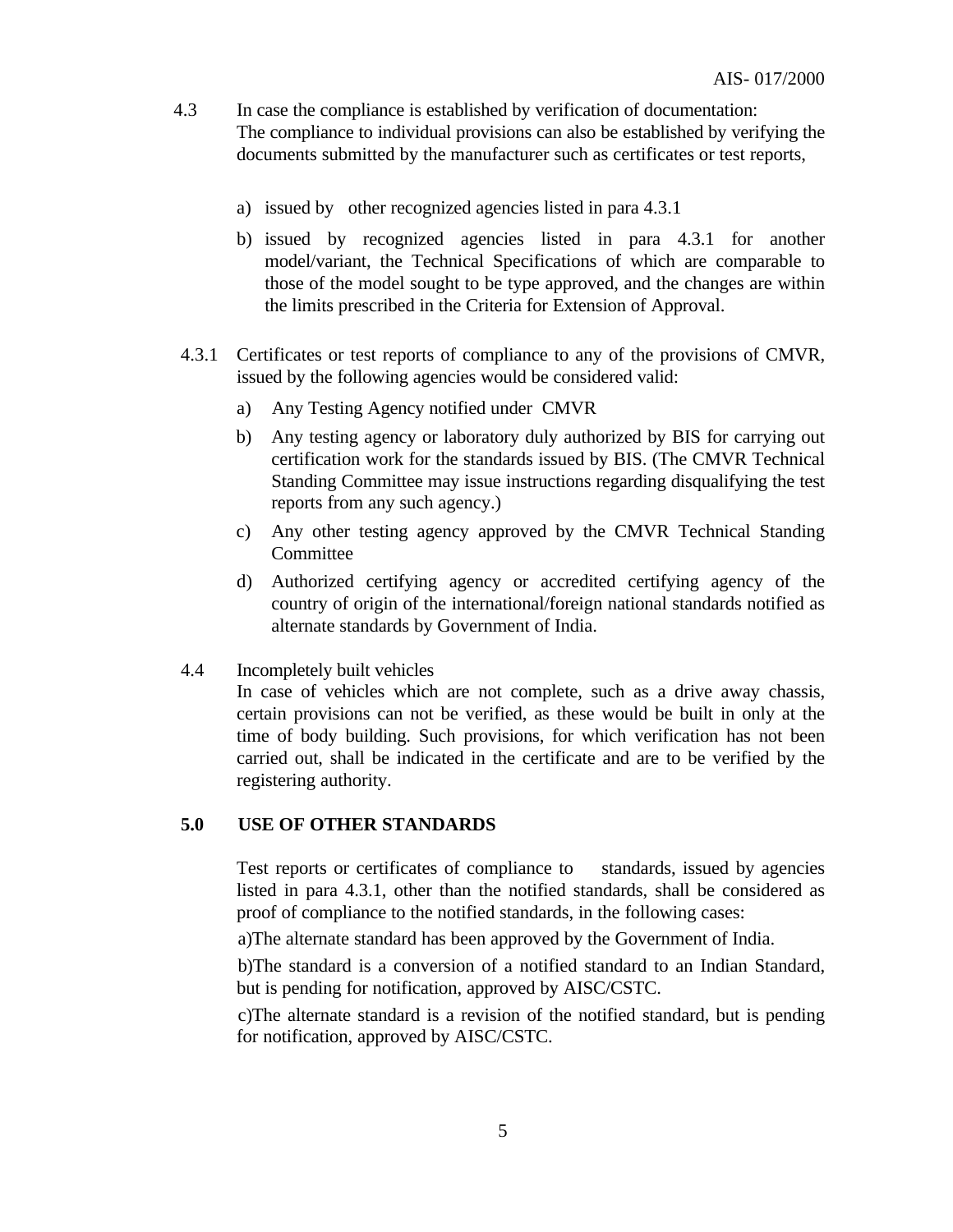#### **Explanatory Note:**

Such standards may comprise an international standard (e.g. those issued by EEC, ECE, ISO, IEC etc.), a foreign national standard (such as those issued by DIN, JIS, BSI etc.) or an Indian standard prepared as a conversion of SS or AIS or a revision of an already notified Indian Standard.

# **6.0 CERTIFICATE OF COMPLIANCE**

6.1 After compliance is established for all the provisions, applicable to that model/variant(s), a Certificate of Compliance consolidating all applicable provisions, subject to para 7.2.3, shall be issued by the Testing Agency. The Brief Technical Specifications as declared by the manufacturer (Table B3 of Annexure B) shall be counter signed by the Testing Agency and shall be attached to the certificate of compliance.

 **Note:** The expression "Consolidated certificate" used in this document refers to such a certificate of compliance, referred above. Format of certificate is given in Annexure B.

- 6.2In order to ensure that all the related verification activities are completed, the Testing Agency may use an appropriate check list.
- 6.3 The Testing Agency shall issue two sets of the Certificate of Compliance, in original, to the vehicle manufacturer.
- 6.4 The Testing Agency shall also issue reports of all tests conducted by that agency to the vehicle manufacturer. For the purpose of records, the detailed specification submitted by the manufacturer (As per Table 1 to 6, as applicable) shall also be counter signed by the Testing Agency and given to the manufacturer. The test report shall indicate the identification number, of the relevant technical specifications submitted by the manufacturer as per AIS 007/1998.
- 6.5 The Testing Agency shall maintain confidentiality of the certificates, test reports and test data. However, if required, these may be given to the Ministry of Surface Transport and Ministry of Industry. The compiled test data without indicating the name of the manufacturer or model may be given to appropriate inter-ministerial Working Groups or Committees dealing with the subject as and when needed**,** and on request**,** to SIAM.
- 6.6 In the case of applications for compliance to individual provision(s), the test report(s) issued by the Testing Agency (4.3.1) shall be considered as proof of compliance for issuing the Consolidated Certificate.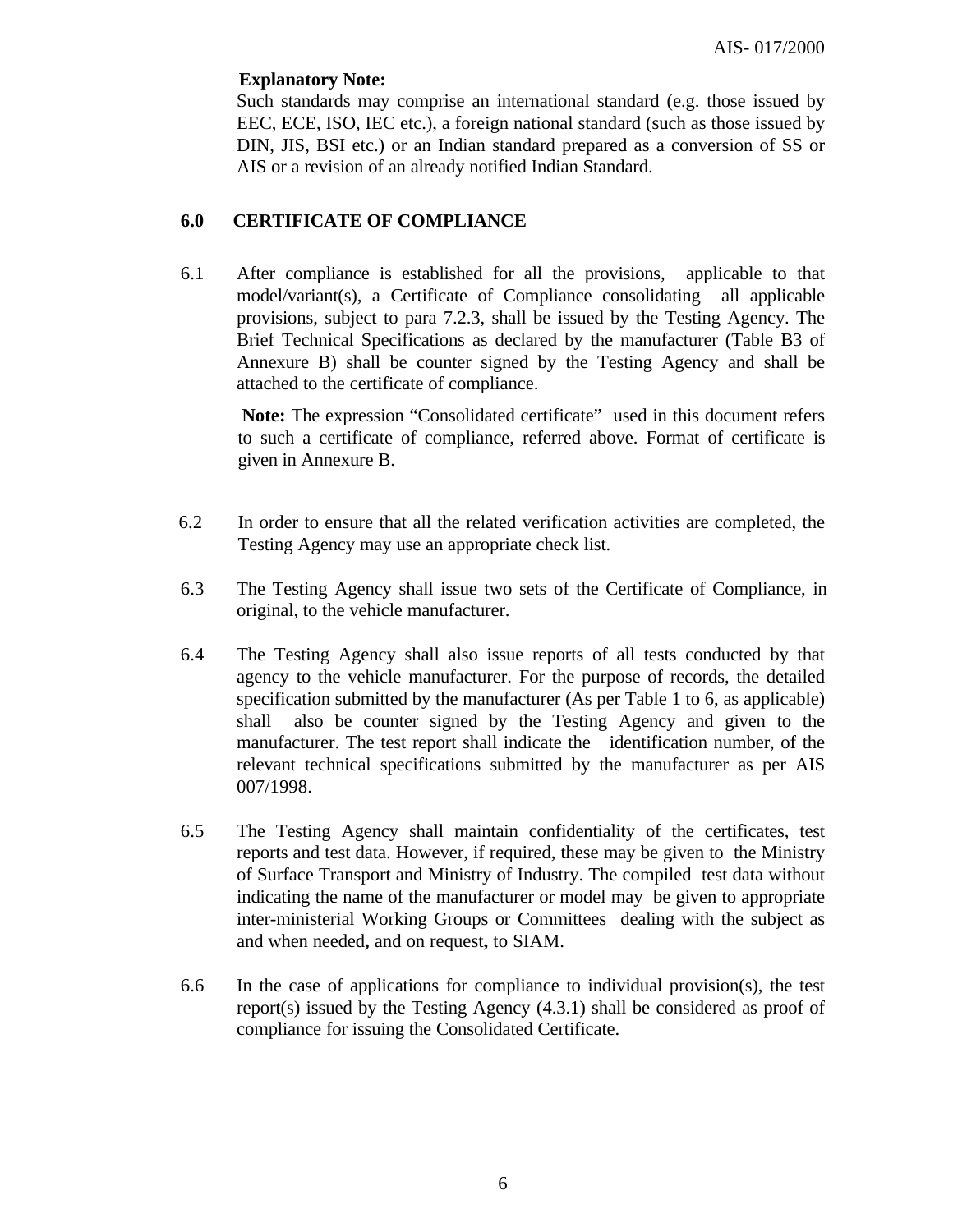In such cases, the test report shall indicate:

- whether compliance has been established or not
- the provision(s) for which compliance is established
- the list of variant(s), if any, for which compliance is established

#### 6.7 Refusal of Type Approval:

Incase, a Testing Agency has refused approval of a vehicle this should be informed to the vehicle manufacturer and other Testing Agencies. If the changes are in parameters related to the provisions, the Testing Agency,

- which has issued the certificate of compliance, may then consider, whether,
	- a) the model with the changed specifications still complies with provisions; or,
	- b) any further verification is required to establish compliance.

#### **7.0 EXTENSIONS OF TYPE APPROVAL**

Type Approval already granted shall need revalidation, by an extension of the Type Approval whenever the Technical Specifications, already attested by Testing Agency are amended by the manufacturer or whenever there are changes in the provisions.

- 7.1 Changes in the Technical Specifications of the model/variant(s) already Type Approved:
- 7.1.1 Every modification pertaining to the information, even if the changes are not technical in nature (such as change of model name etc.) declared in accordance with Para 3 shall be intimated by the manufacturer to the certifying agency.

 **Note:** The changes in the details given as per Table 13 of document AIS007/98, may be informed to the Testing Agency periodically.

If the changes are in parameters not related to the provisions, no further action need be taken.

- 7.1.2 For considering whether testing is required or not, guidelines given in Annexure C (Criteria for Extension of Approval) shall be used.
- 7.1.3 In case of 7.1.1 b), tests for only those parameters which are affected by the modifications need be carried out.
- 7.1.4 In case of fulfillment of criterion of para 7.1.1a) or after results of further verification as per para of 7.1.1 b) are successful, the approval of compliance shall be extended for the changes carried out.
- 7.1.5 With reference to the performance parameters related to the notified provisions, in order to facilitate the processing of extension certificate, the manufacturer shall submit declaration based on the requests by the Test Agency.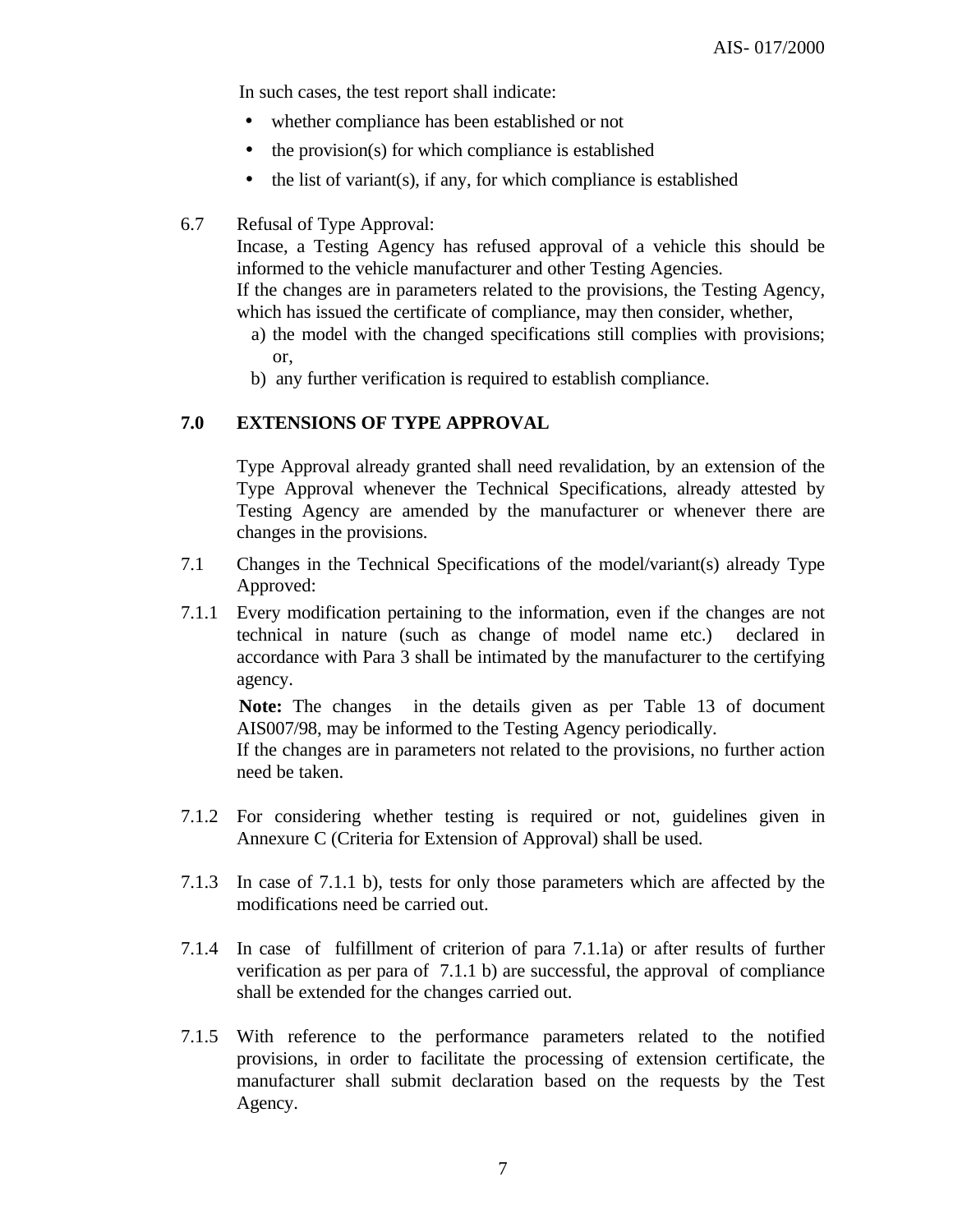7.2. Changes in the Provisions

For every subsequent change/addition in the provisions, the vehicle manufacturer shall get the Certificate of Compliance extended from any of the Testing Agencies. The procedure of establishing compliance shall be as per Para 4.0

- 7.2.1 In case testing is required for establishing compliance,
	- a) tests need be carried out only for those parameters, which are required to establish compliance to the new/changed provision. If, for the purpose of complying with the new provisions, changes are made in the Technical Specifications of the model/variant, the additional verifications shall be as per Para 7.1
	- b) If requirements of new/changed provisions were already satisfied in the previous Type Approval it is not necessary to carry out further verification/tests.
- 7.2.2 In cases where the provision relates to fitment of a component and the compliance is to be established by merely checking fitment on the vehicle, (as per para 4.1), it is not necessary for the Testing Agency to verify the fitment if the following conditions are satisfied:
	- a) The manufacturer gives an undertaking that the necessary fitments will be carried out by him from the date of applicability of provision
	- b) Submits the details of the provisions made in the vehicle for fitment of the item.
	- c) Submits test reports for the individual requirements, if any, specified for the components.
	- d) The vehicle manufacturer possesses a valid certificate of compliance to ISO 9001-1994 or ISO 9002-1994 or equivalent for the plant where the model in question is manufactured,

After implementing the necessary fitments in production, the manufacturer shall inform the Test Agency who had issued the certificate of compliance, the date on which they have been introduced in production, within 4 weeks of date of such provision becoming mandatory.

7.2.3 In case of notified provisions, which are to come into effect at a later date, the manufacturer, may get the Type Approval in advance, which could be along with an original Type Approval or an extension

 **Note:** In such cases, once the manufacturer implements the modified specification in production, the COP would be as per the new provision to the extent of implementation. Till then COP would be conducted based on the procedure for COP applicable at the time of manufacture of the vehicle.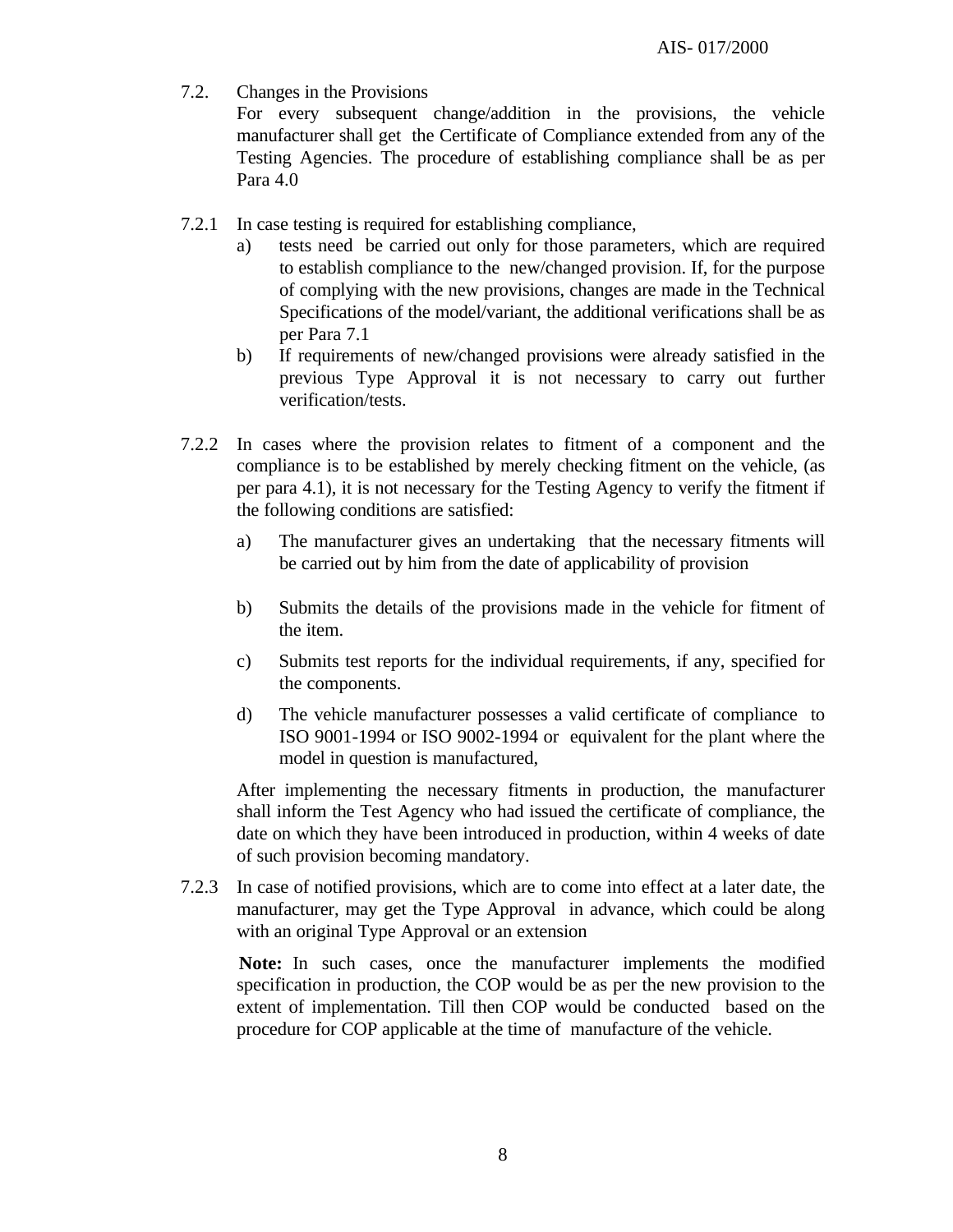# **8. 0 ISSUE OF EXTENSION OF TYPE APPROVAL**

The extension of Type Approval may be communicated by the Testing Agency to the manufacturer in the following manner.

- 8.1 For incorporation of compliance to a new/changed provision, or inclusion of variant(s), a fresh consolidated certificate shall be issued.
- 8.2 In case of changes to the Brief Technical Specification, which is an enclosure to the original certificate, also a fresh consolidated certificate shall be issued **.**
- 8.3 In other cases, compliance of changes in the Technical Specifications shall be communicated by the Testing Agency to the vehicle manufacturer in the format given in Annexure B.

# **9.0 AMENDMENTS/REVISIONS OF NOTIFIED STANDARDS**

9.1 Amendments:

Amendments issued to the notified standard are generally in the nature of editorial corrections and have no significance on certification.

However for the purpose of establishing compliance the amendments issued to the notified standards would become applicable from date of issue of the amendment.

In case, if it is considered by test agency or the manufacturer that such an amendment, due to it not being in the nature of editorial correction, has an effect on certification, the matter shall be taken up with AISC.

9.2 Revisions:

The revisions of notified standards shall become applicable only from the date notified in the CMVR or its related notifications. In such cases, procedure given in Para 7.2 shall apply.

# **10.0 RESOLVING OF OPERATIONAL DIFFICULTIES**

In case of difficulties arising out of an interpretation of the provisions and other operational difficulties, the Testing Agency and the manufacturer shall endeavour to resolve these by mutual discussions, within the frame work of CMVR and related procedures. However, if these cannot be resolved mutually, the matter shall be referred by the vehicle manufacturer under intimation to the Testing Agency, to the CMVR Technical Standing Committee for a final decision and implementation.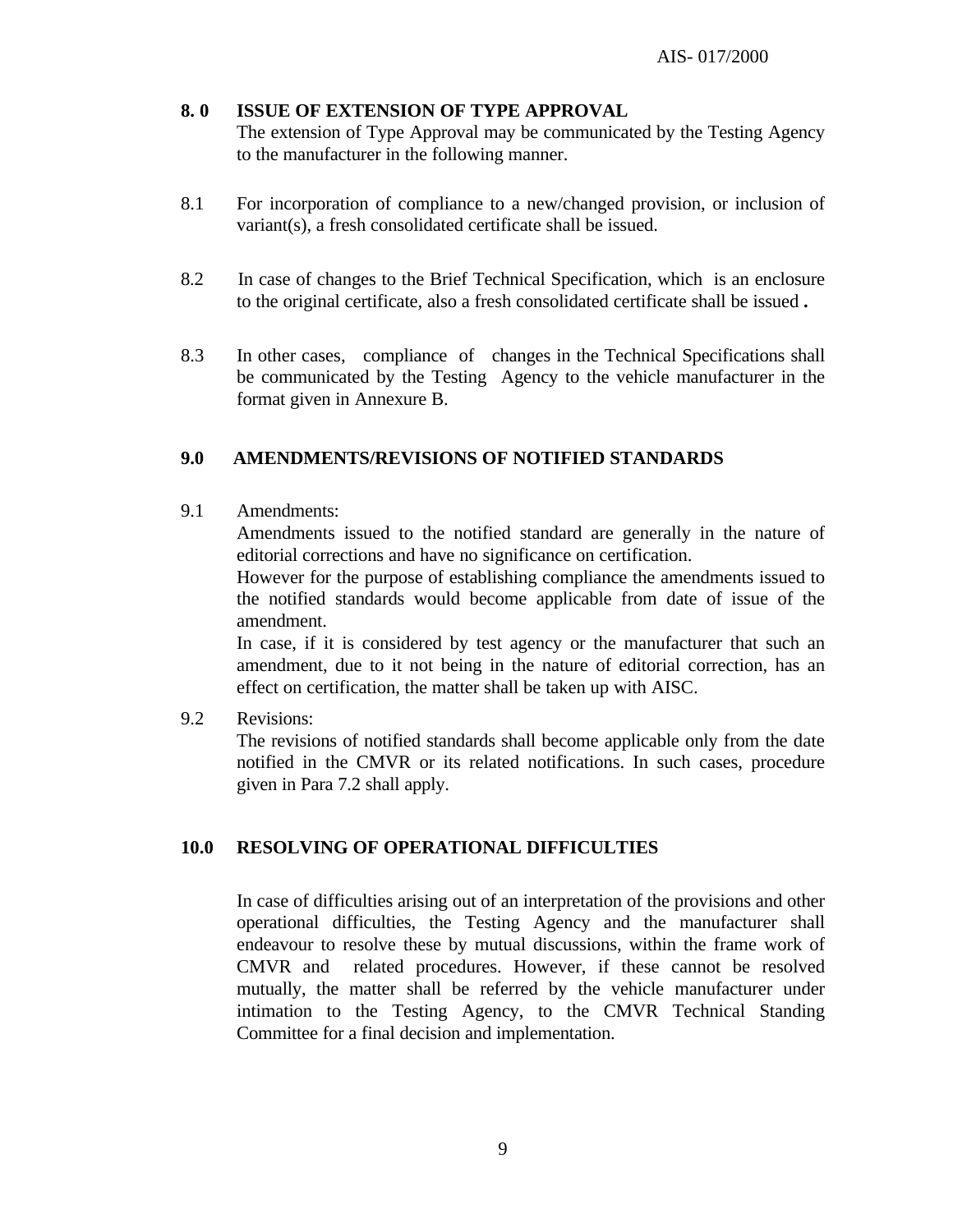# **11. TEST FACILITIES**

If the test facilities for any of the provisions/notified standards are not available at any of the Testing Agencies, (as defined in para 4.3.1), SIAM will bring it to the notice of AISC and request for a postponement of the implementation of such provisions/notified standards, taking into account the time for development, testing and certification after the facilities are fully commissioned. In case the postponement is not agreed to, the Testing Agencies may be authorized to implement alternative arrangements for establishing compliance.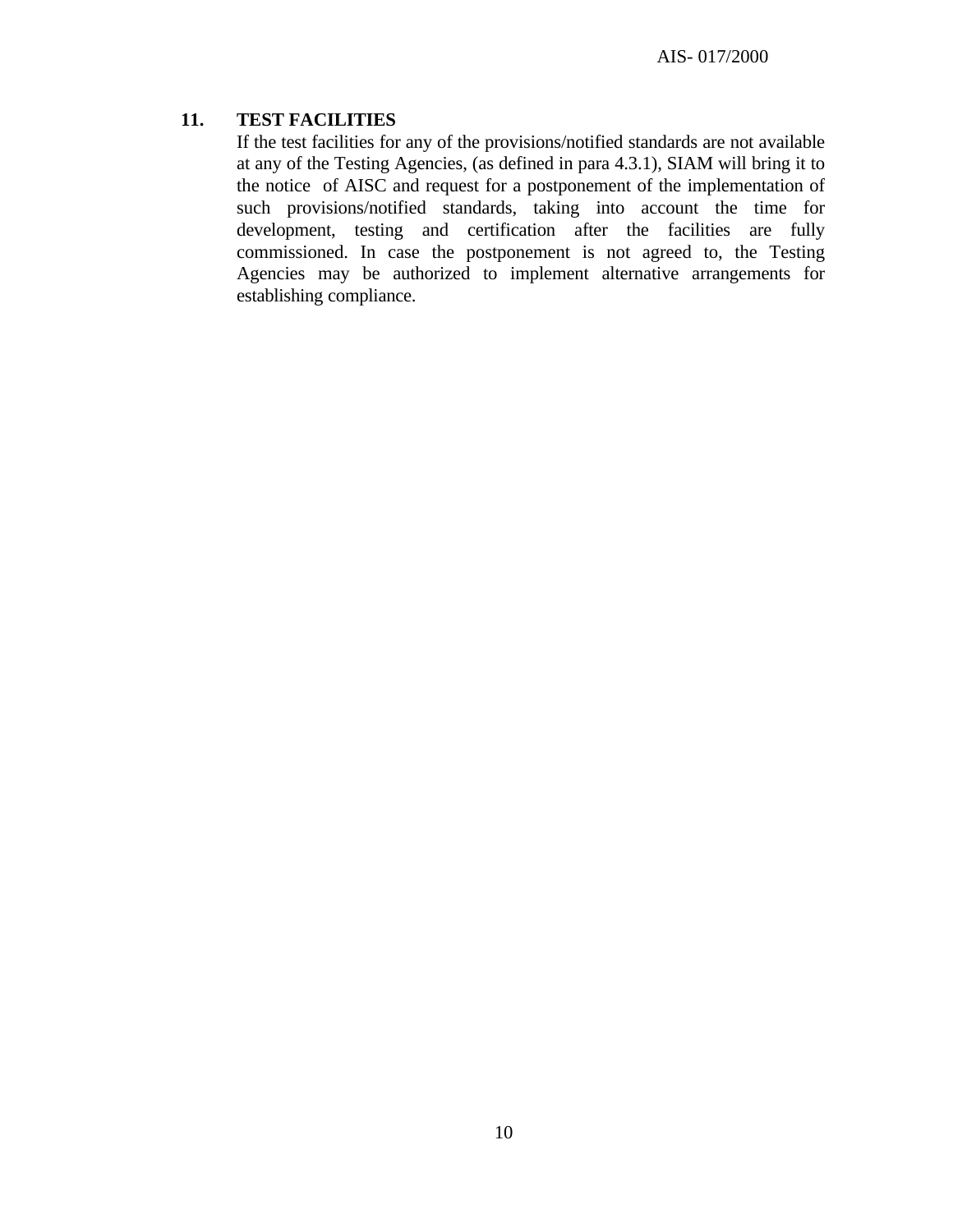# **Annexure A** (See Para **4.1**) **List of Applicable Rules and Method of Establishing Compliance.**

The method to be followed for verification of compliance to various provisions are given below. (Refer to Para No. 4.1)

| <b>Rule</b> | Sub-rule       | <b>Subject</b>                             | <b>Method</b>               | <b>Applicability</b>                                              |
|-------------|----------------|--------------------------------------------|-----------------------------|-------------------------------------------------------------------|
|             |                |                                            | <b>Of Verification</b>      |                                                                   |
| 93          | $1$ to $7$     | <b>Overall Dimension</b>                   | Test                        | All vehicles                                                      |
| 94          | 1,2,3          | Condition of tyres                         | <b>Checking Fitment</b>     | All vehicles                                                      |
| 95          |                | Size $&$ Ply rating of tyres               | Comparison of               |                                                                   |
|             | $\overline{c}$ | Load rating of axles and GVW               | Specification               | All vehicles                                                      |
|             | 3              | Ply rating                                 |                             |                                                                   |
| 96          | 1,2,3,7        | Brakes fitments requirements               | <b>Checking Fitment</b>     | All vehicles                                                      |
| 96          | 4              | Performance as per IS:10376:1982           |                             | 2 Wheelers with engine capacity not exceeding 50cc                |
|             |                | Performance as per IS:11716:1986           | Test as per                 | 2 Wheelers with engine capacity exceeding 50cc                    |
|             |                | Performance as per IS:13670:1992           | IS:14121:1995               | 3 Wheelers with GVW not exceeding 1000kg, including tractors for  |
|             |                |                                            |                             | trailers                                                          |
|             |                | Performance as per IS:11852                | Test as per IS:11852 part 8 | All other vehicles.                                               |
| 96          | 5,6            | Parking brakes fitment                     | <b>Checking Fitment</b>     | All vehicles other than 2 wheelers                                |
| 98          |                | Steering gear-Back lash                    | <b>Checking Fitment</b>     | All vehicles fitted with steering wheel                           |
| 98          | $\overline{2}$ | Turning circle dia as per<br>IS:12222:1987 | Test                        | All vehicles other than 2 and 3 wheelers                          |
| 98          | 3              | Steering effort as per                     | Test                        | All vehicles other than 3 wheelers with engine capacity           |
|             |                | IS:11948:1986                              |                             | not exceeding 500cc and 2 wheelers, invalid carriages.            |
| 98          | 4              | Fitment of power steering                  | Checking Fitment (See       | Heavy passenger motor vehicles manufactured from 25 <sup>th</sup> |
|             |                |                                            | also 98-3)                  | <b>July 2000</b>                                                  |
| 99          | --             | Fitment of reverse gear                    |                             | All vehicles other than 2 wheelers, 3 wheeled invalid             |
|             |                |                                            |                             | carriage                                                          |
|             |                |                                            |                             |                                                                   |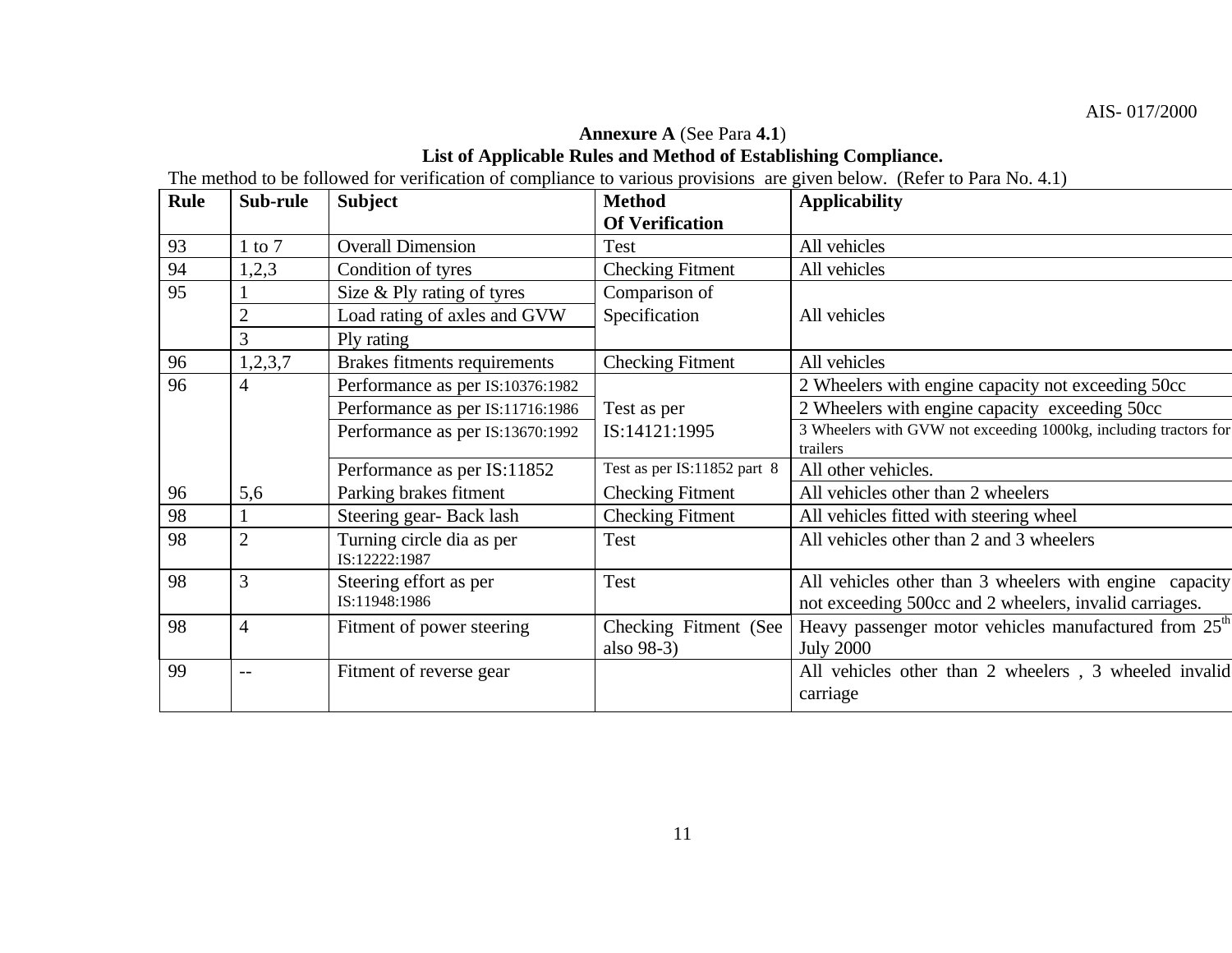| <b>Rule</b> | Sub-rule       | <b>Subject</b>                                                                               | <b>Method</b><br>of                             | <b>Applicability</b>                                                                                |
|-------------|----------------|----------------------------------------------------------------------------------------------|-------------------------------------------------|-----------------------------------------------------------------------------------------------------|
|             |                |                                                                                              | <b>Verification</b>                             |                                                                                                     |
| 100         |                | Windscreen and windows                                                                       | <b>Checking Fitment</b>                         | All vehicles other than 2 wheelers                                                                  |
| 100         | $\overline{2}$ | Light transmission through windows<br>(IS:2553 Part 2:1992)                                  | Test                                            | Vehicles with glass windows                                                                         |
| 100         | 3              | Laminated safety glass for windscreen                                                        | <b>Checking Fitment</b>                         | All vehicles other than 2 wheelers                                                                  |
| 100         | 3              | Compliance to IS:2553 Part 2:1992)                                                           | Test                                            | $-do-$                                                                                              |
| 101         |                | Fitment of Wind screen wiping system<br>(power operated)                                     | <b>Checking Fitment</b>                         | All vehicles other than 3 wheelers not exceeding<br>500cc, 3wheeled invalid carriage and 2 wheelers |
| 101         | $\overline{2}$ | Performance of wind screen wiping<br>system as per ARAI/005/CMVR/101-<br>$(2)$ December- 92. | <b>Tests</b>                                    | All vehicles other than 3 wheelers not exceeding 500cc<br>wheeled invalid carriage and 2 wheelers   |
| 101         | 3              | Fitment of Wind screen wiping system<br>(power operated or hand operated)                    | <b>Checking Fitment</b>                         | 3 wheelers not exceeding 500cc                                                                      |
| 102         |                | Turn signal                                                                                  | Checking Fitment $\&$<br>test for flashing rate | All vehicles, other than 2 wheelers of engine capacity<br>not exceeding 70cc.                       |
| 102         | $\overline{2}$ | Stop light on actuation of foot operated<br>service brake                                    | <b>Checking Fitment</b>                         | All vehicles other than 2 wheelers                                                                  |
| 102         | 2,3            | Stop light on actuation of controls<br>actuating rear brakes/front brake                     | <b>Checking Fitment</b>                         | All 2 wheelers                                                                                      |
| 103         |                | Position of indicators                                                                       | <b>Checking Fitment</b>                         | All vehicles, other than 2 wheelers of engine capacity<br>not exceeding 70cc.                       |
| 103         | $\overline{2}$ | Hazard warning lamp                                                                          | <b>Checking Fitment</b>                         | All vehicles other than 3 wheelers not exceeding 500cc<br>and 2 wheelers                            |
| 104         |                | Fitment of red reflex reflector                                                              | <b>Checking Fitment</b>                         | All vehicles other than 3 wheelers not exceeding 500cc                                              |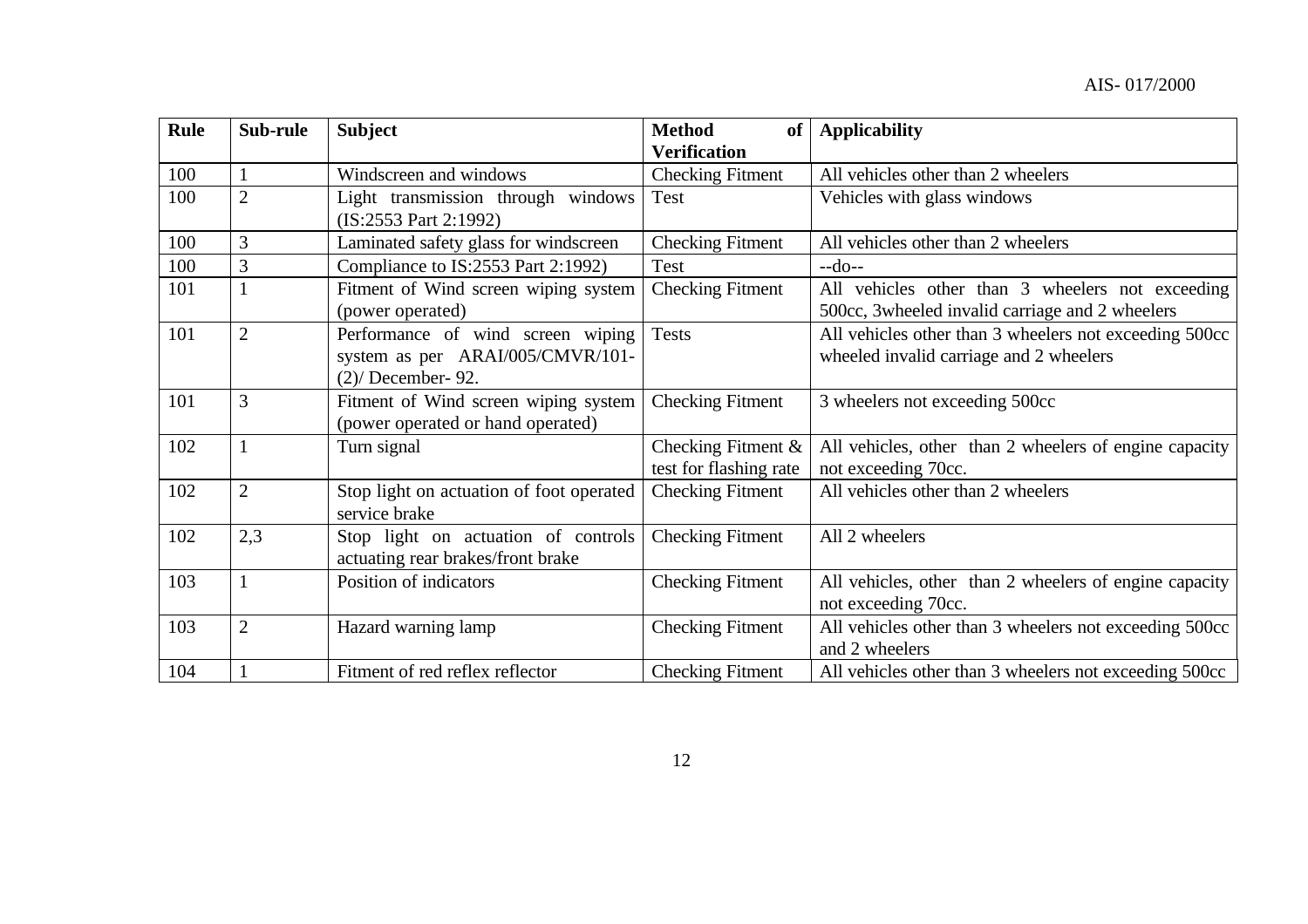| <b>Rule</b> | Sub-rule          | <b>Subject</b>                  | <b>Method</b><br>of     | <b>Applicability</b>                                      |
|-------------|-------------------|---------------------------------|-------------------------|-----------------------------------------------------------|
|             |                   |                                 | <b>Verification</b>     |                                                           |
| 104         | 1-proviso         | Reflective Tape                 | <b>Checking Fitment</b> | All goods vehicles other than 3 wheelers not exceeding    |
|             |                   |                                 |                         | 500cc and 2 wheelers                                      |
| 104         | $\overline{2}$    | White reflex reflectors         | <b>Checking Fitment</b> | All goods vehicles other than 3 wheelers not exceeding    |
|             |                   |                                 |                         | 500cc.                                                    |
| 104         | $\overline{4}$    | Reflectors to conform to or     | Test                    | All vehicles. IS: 8339:1976 will be allowed till the lead |
|             |                   | IS:8339:1993                    |                         | notification GSR. No.214(E) dated 18th<br>time as per     |
|             |                   |                                 |                         | <b>March 1999.</b>                                        |
| 104         | 5                 | Amber Reflex reflectors         | <b>Checking Fitment</b> | All vehicles and trailers exceeding 6 m                   |
| 105         | $1,2,3,4,5$ and 6 | Head lamps and tail lamps       | <b>Checking Fitment</b> | All vehicles other than 3 wheelers not exceeding 500cc.   |
| 105         | 7                 | Reversing light                 | <b>Checking Fitment</b> | All vehicle other than 2 wheelers                         |
| 106         | $- -$             | Dip beam                        | Test                    | All vehicles                                              |
| 107         |                   | Top lights                      | <b>Checking Fitment</b> | All goods vehicles other than 3 wheelers and vehicles     |
|             |                   |                                 |                         | with width not exceeding 2.1m                             |
| 108         | $-$               | White light/Red light           | <b>Checking Fitment</b> | All vehicles                                              |
| 109         |                   | Parking light                   | <b>Checking Fitment</b> | All vehicles other than 3 wheelers not exceeding 500cc    |
|             |                   |                                 |                         | and 2 wheelers                                            |
| 111         | $---$             | Prohibition of spot lights etc. | <b>Checking Fitment</b> | All vehicles                                              |
| 110         | $-$               | Lamps on 3 wheelers             | <b>Checking Fitment</b> | 3 wheelers not exceeding 500cc                            |
| 112         | main rule<br>The  | Exhaust gas                     | <b>Checking Fitment</b> | All vehicles                                              |
|             | and 2nd proviso   |                                 |                         |                                                           |
| 112         | First proviso     | Exhaust gas                     | Checking document       | Tankers carrying explosive and inflammable goods.         |
|             |                   |                                 | & check fitment         |                                                           |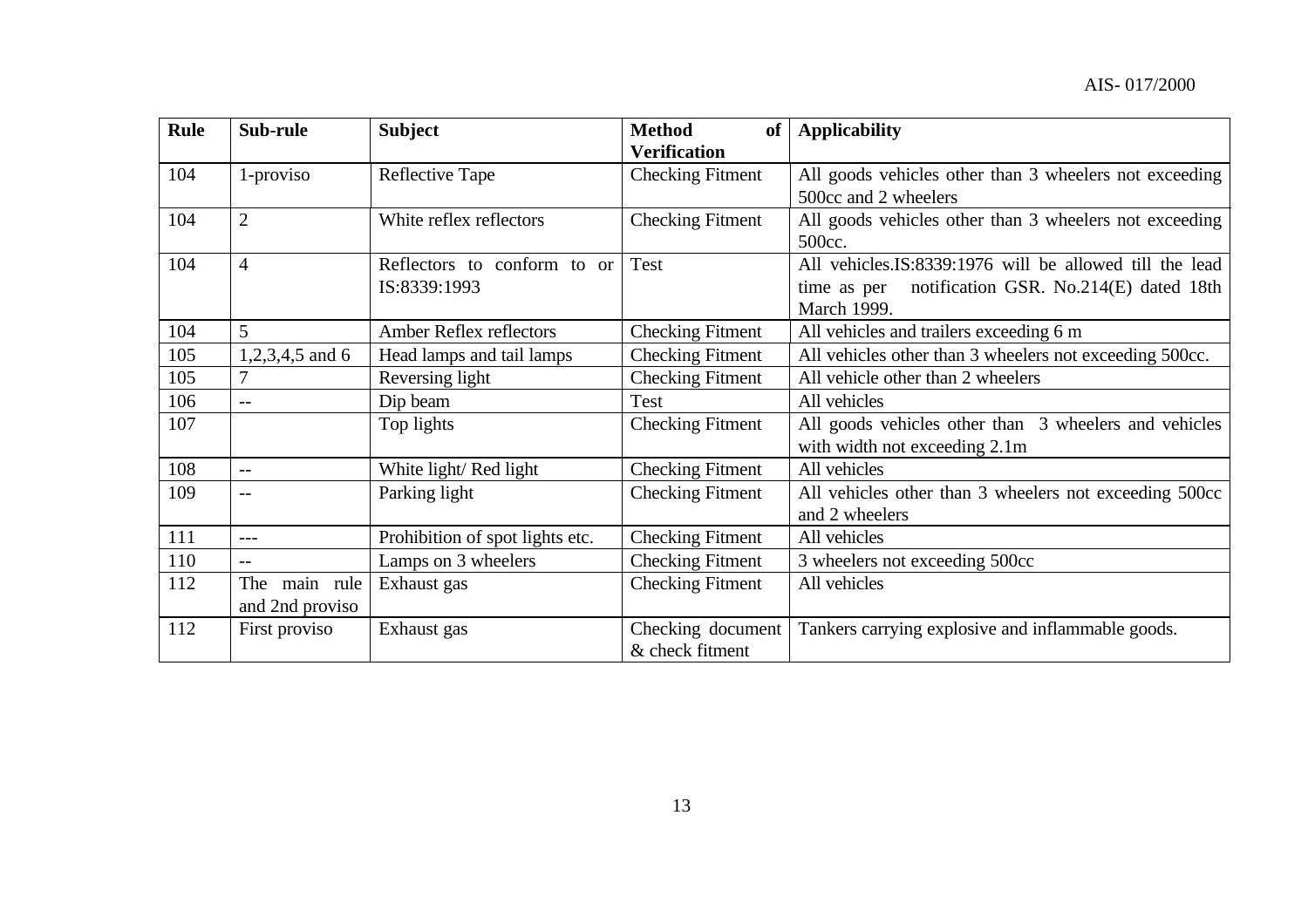| <b>Rule</b> | Sub-rule          | <b>Subject</b>                                                                                     | <b>Method</b><br><b>of</b> | <b>Applicability</b>                                                                                                                                                                                                   |
|-------------|-------------------|----------------------------------------------------------------------------------------------------|----------------------------|------------------------------------------------------------------------------------------------------------------------------------------------------------------------------------------------------------------------|
|             |                   |                                                                                                    | <b>Verification</b>        |                                                                                                                                                                                                                        |
| 115         | 2,9/10            | Emission tests as per Doc.No.<br>MOST/CMVR/TAP 115/116 and<br>SCOE minutes dated 10th June<br>1996 | Test                       | All vehicles, as applicable                                                                                                                                                                                            |
| 115         | $2,9,11$ (A), (B) | $-do-$                                                                                             | <b>Test</b>                | From 1.4.2000, following type of vehicles in the<br>National Capital Region of Delhi:<br>• Motor Cars with seating capacity of and upto 6<br>persons (including driver) and Gross Vehicle Mass not<br>exceeding 2500kg |
|             |                   |                                                                                                    |                            | • Four wheeled passenger vehicles equal to or less than<br>3500kg and designed carry more than 6 persons<br>(including driver) and Gross Vehicle Mass exceeding<br>$2500$ <sub>kg</sub>                                |
| 115B        | $-$               | <b>Emission</b> tests                                                                              | <b>Tests</b>               | For vehicles operating on CNG                                                                                                                                                                                          |
| 117         | 1                 | Speedometer                                                                                        | Checking<br>Fitment        | All vehicles, other than invalid carriage or a vehicle the<br>designed speed of which does not exceed 30km/h.                                                                                                          |
| 117         | $\overline{2}$    | Compliance<br>IS:11086<br>to<br><b>or</b><br>$IS:11827:1995$ as applicable                         | Test                       | All vehicles                                                                                                                                                                                                           |
| 119         |                   | Fitment of horns                                                                                   | Checking<br>Fitment        | All vehicles                                                                                                                                                                                                           |
| 119         | $\overline{2}$    | Compliance to IS:1884: 1993                                                                        | <b>Test</b>                | All vehicles. IS:1884:1981 will be allowed till the lead<br>time as per notification GSR. No.214(E) dated $18th$<br>March 1999.                                                                                        |
| 120         | 2                 | Noise test as per IS:3028:1980                                                                     | Test                       | All vehicles                                                                                                                                                                                                           |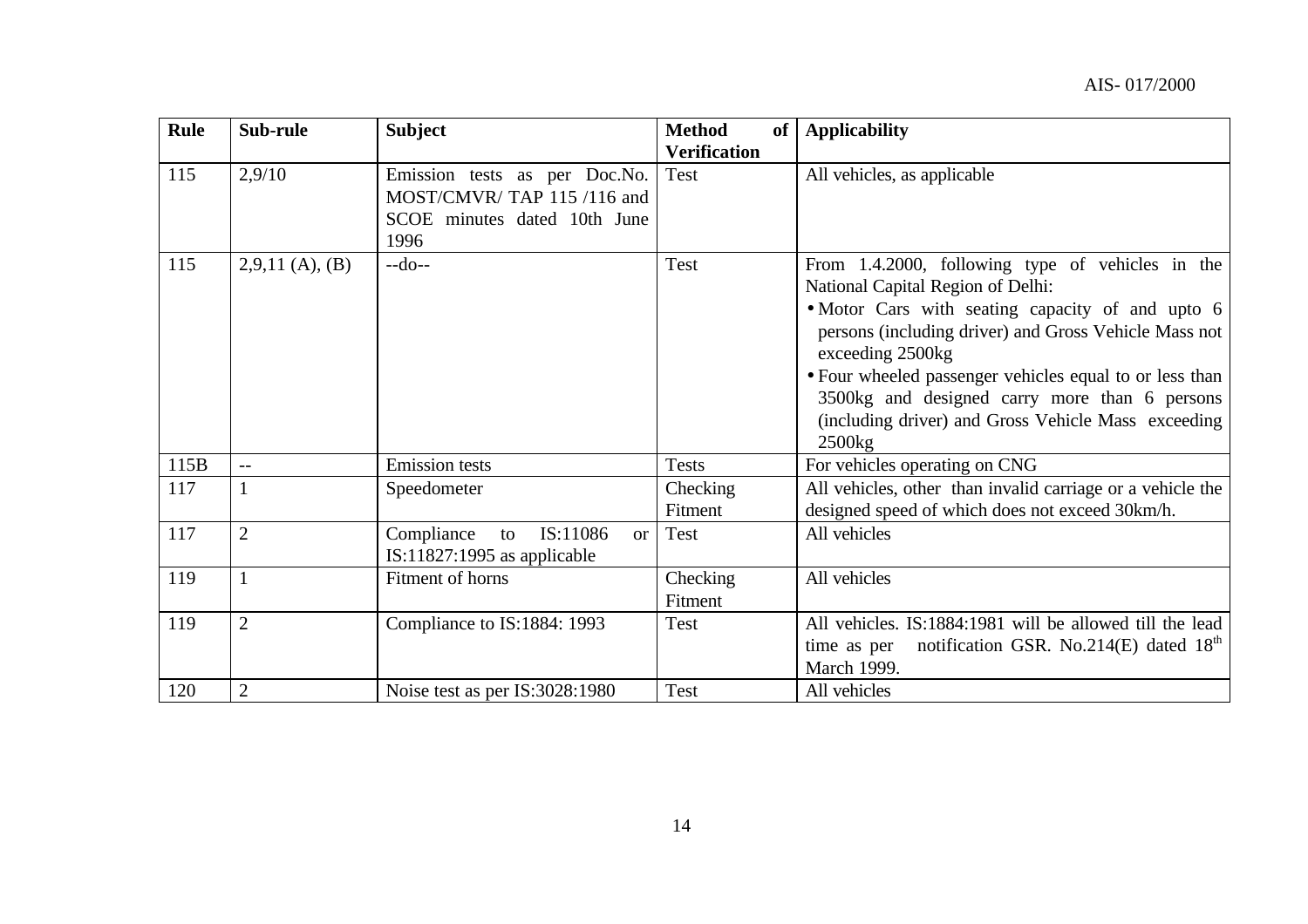| <b>Rule</b> | Sub-rule        | <b>Subject</b>               | <b>Method of Verification</b> | <b>Applicability</b>                              |
|-------------|-----------------|------------------------------|-------------------------------|---------------------------------------------------|
| 123         |                 | Safety<br>devices for motor  | <b>Checking Fitment</b>       | 2 wheelers                                        |
|             |                 | cycles                       |                               |                                                   |
| $124-1$     | IS:1606:1979    | Specified Auto lamps         | Test for specified clauses    | All vehicles                                      |
| 124-2       | IS:7079:1979    | <b>Hydraulic Brake Hose</b>  | Test                          | All vehicles, where used                          |
| $124 - 3$   | IS:8654:1986    | Brake fluid                  | Test                          | All vehicles, where used                          |
| 124-5       | IS:11939:1987   | Steering impact              | Test                          | Vehicle with steering wheel and GVW less than     |
|             |                 |                              |                               | 4000kg.                                           |
| $124 - 6$   | IS: 12009:1995  | Side door strength           | Test                          | Passenger Cars                                    |
|             |                 |                              |                               |                                                   |
| 124-7       | IS: 12056:1987  | <b>Fuel Tank</b>             | Test                          | All vehicles other than 3 wheelers not exceeding  |
|             |                 |                              |                               | 500cc engine capacity and 2 wheelers              |
| 124-8       | IS: 9436:1980/  | Wheel rims                   | Test                          | As specified in the Indian Standards IS:9436/9438 |
|             | IS:9438:1980    |                              |                               |                                                   |
| 124-9       | Cl. 4 of<br>IS: | Control cable                | Test                          | 2 wheelers with engine capacity less than 50cc    |
|             | 10791:1983      |                              |                               |                                                   |
| $124 - 10$  | IS: 10792:1984  | <b>Pneumatic Coupling</b>    | Test                          | All vehicles where used                           |
| 124-11      | IS:13942:1994   | <b>External Projection</b>   | Checking Fitment/Test         | All vehicles other than 3 wheelers not exceeding  |
|             |                 |                              |                               | 500cc engine capacity and 2 wheelers              |
| 124-12      | IS:13944:1994   | Bus window retention         | Test                          | <b>Buses</b>                                      |
| 124-13      | IS:13943:1994   | Wheel guards                 | <b>Checking Fitment</b>       | Passenger cars.                                   |
| 124-14      | IS:13941:1994   | Wheel Nuts, Wheel discs etc. | <b>Checking Fitment/Test</b>  | Cars, Light and heavy commercial vehicles         |
| $124 - 15$  | IS:14283:1995   | Acc. Control System          | Test                          | All vehicles other than 3 wheelers not exceeding  |
|             |                 |                              |                               | 500cc engine capacity and 2 wheelers              |
| $124 - 16$  | IS:14225:1995   | Door locks                   | Test                          | Cars and light passenger and commercial vehicles  |
| 124-17      | IS:14226:1995   | Hood latch                   | Test                          | Cars and commercial vehicles                      |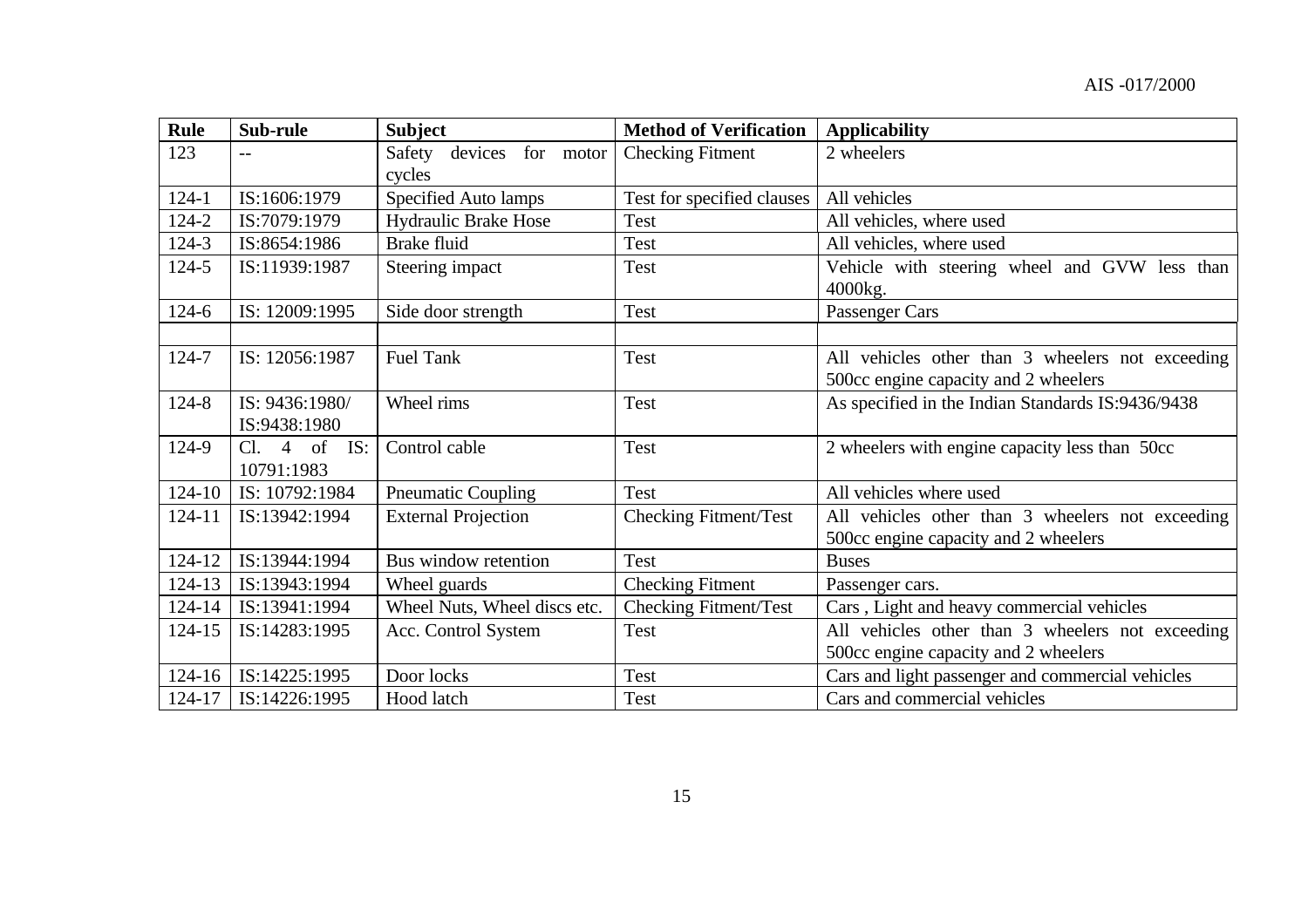| <b>Rule</b> | Sub-rule       | <b>Subject</b>                                 | <b>Method of Verification</b>    | <b>Applicability</b>                           |
|-------------|----------------|------------------------------------------------|----------------------------------|------------------------------------------------|
| 124-18      | SS: 11.1       | <b>Tell Tales and Controls</b>                 | <b>Checking Fitment</b>          | 3 Wheelers with handle bar and 2 wheelers      |
| 124-19      | SS: 12.1       | <b>Tell Tales and Controls</b>                 | <b>Checking Fitment</b>          | All vehicles other than 3 Wheelers with        |
|             |                |                                                |                                  | handle bar, 2 wheelers.                        |
| 124-20      | SS: 15.1       | Lighting and signaling system                  | Test                             | All vehicles other than 3 wheelers not         |
|             |                |                                                |                                  | exceeding 500cc engine capacity, 2 wheelers.   |
| 124-21      | SS: 21.1       | EMI                                            | Test                             | All vehicles fitted with spark ignition engine |
| 124-22      | SS: 33.1       | Towing devices                                 | <b>Test</b>                      | on motor vehicles, trailers and<br>Used        |
|             |                |                                                |                                  | transport tractors from 2 tons to 35 tons      |
|             |                |                                                |                                  | gross mass                                     |
| 125         |                | Seat belt                                      | <b>Checking Fitment</b>          | All vehicles other than 3 wheelers not         |
|             |                |                                                |                                  | exceeding 500cc and 2 wheelers                 |
| 125         | $\overline{2}$ | Rear view mirror                               | <b>Checking Fitment</b>          | All vehicles                                   |
| $\ast$      | $- -$          | Engine power                                   | Test                             | All vehicles other than 2 wheelers not         |
|             |                |                                                |                                  | exceeding 200cc                                |
| $\ast$      | $-$            | <b>Fuel Consumption (Driving</b>               | <b>Test</b>                      | All passenger cars, two and three wheelers     |
|             |                | Cycle)                                         |                                  |                                                |
| $\ast$      |                | <b>Fuel Consumption (Constant)</b>             | <b>Test</b>                      | All vehicles other than 2 and 3 wheelers       |
|             |                | Speed)                                         |                                  |                                                |
| $\ast$      | $-$            | Gradeability                                   | Test as per AIS 003              | All vehicles                                   |
|             |                | Additional<br>for <sub>1</sub><br>requirements | Tests as per notification GSR    | CNG operated vehicles                          |
|             |                | CNG operated vehicles                          | No. 99(E) of $9^{th}$ Feb. 2000. |                                                |

**\*** Indicates additional tests as per letter no. RT-11036/16/97-MVL dated 11.6.97 from MOST. Till AIS/Indian Standards are issued for the testing procedure, the test shall be conducted as per the details given in Annexure B2.

The Engine power test for diesel engines and Fuel consumption test as per Driving Cycle, shall be conducted along with the related emission tests specified in rule 115.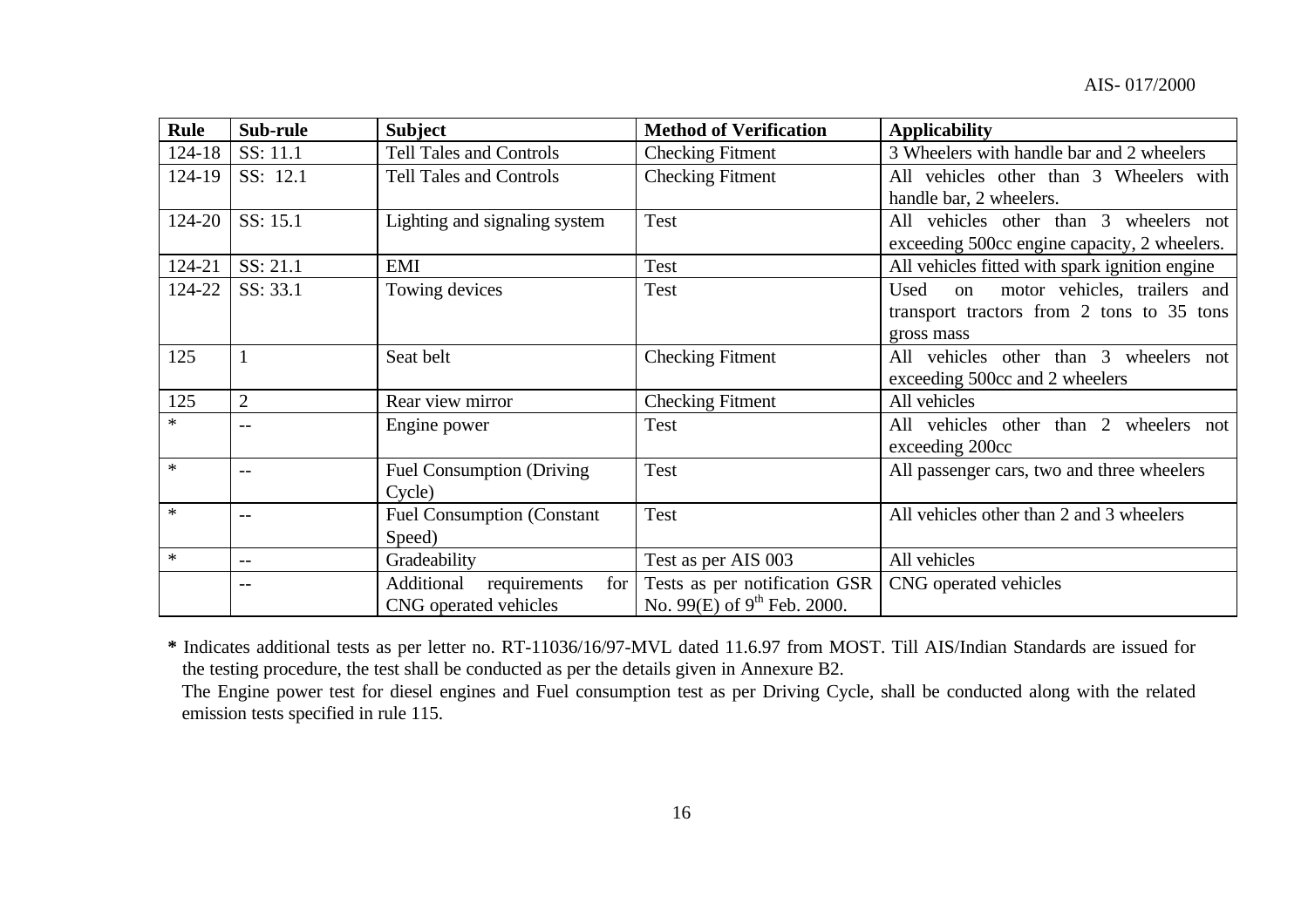# **Annexure B** (See Para 6) **FORMATS FOR CERTIFICATE OF COMPLIANCE**

- **B1**. The format of the Certificate of compliance consolidating all applicable provisions is given in Table B1.
- **B2.** The format of the Annexure 1, listing the applicable rules is given in Table B2 for complete vehicles and Table B3 for incomplete vehicles..
- **B3.** The format for the Brief Technical Specification is given in Table B4.
- **B4.** The format for extension approval of changes in specification is given in Table B5, and the Annnexure 1 listing the details of changes etc is given in Table B6.
- **B5.** These formats are intended to cover a majority of cases. If necessary, depending on the requirements of individual cases, the Testing Agency may include additional information or modify the format, as required.
- **B6.** In these formats for better clarity, examples of information to be filled up are also indicated in italicized font, which is only for information and guidance, as this information will be differing from case to case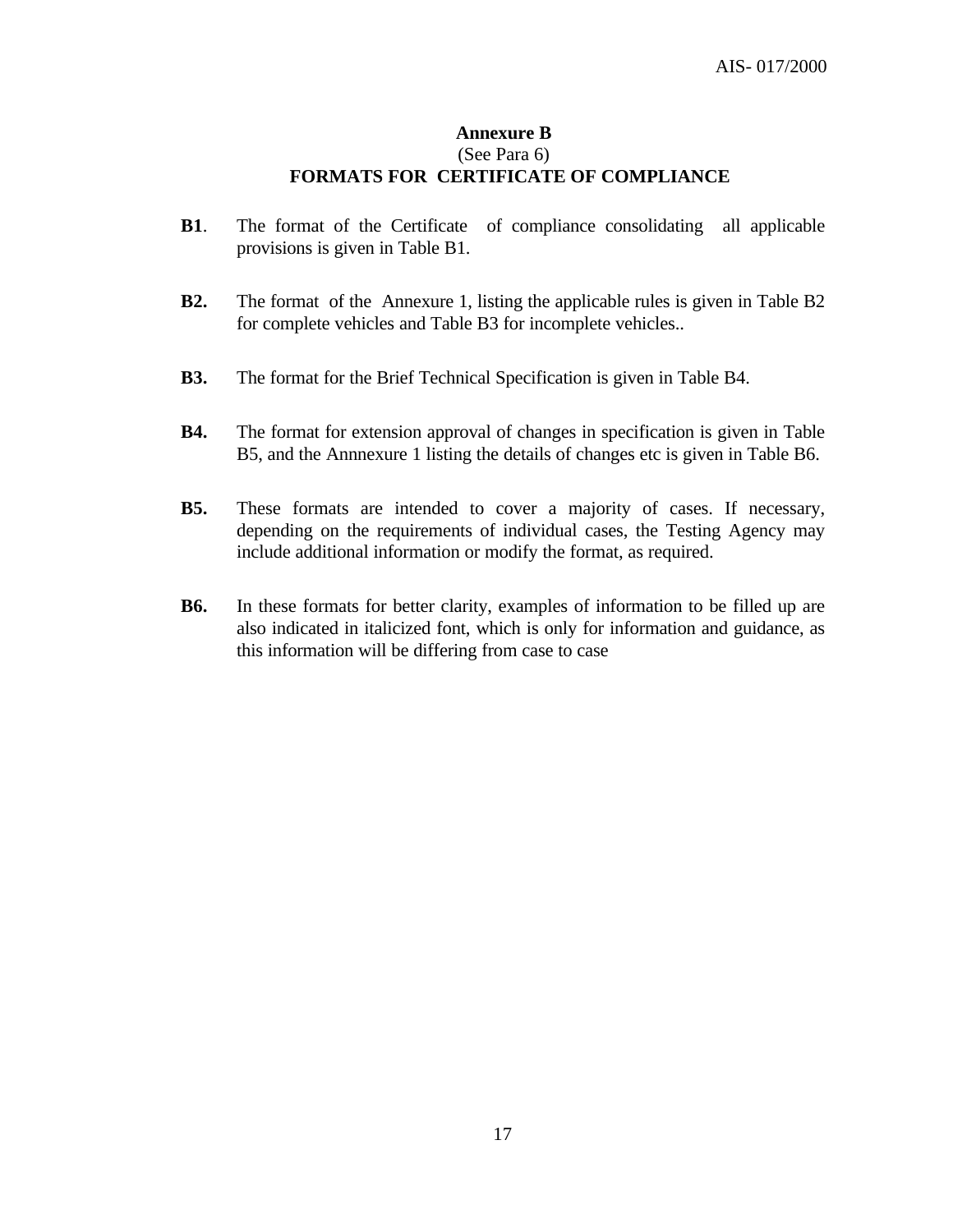# **TABLE B1**

#### **Format For Certificate of Compliance to the Central Motor Vehicles Rules.**

**Certificate Of Compliance To The Central Motor Vehicles Rules** *ARAI/CMVR/(Ref. ------)./2000-( Sr. No.) Date : 28/09/2000 M/s Paragon Ltd., Chandrapura Industrial Estate, Chikhali - 389 350, Dist. Pune, MAHARASHTRA.*

1. Based on the verification of documents and trials conducted on the base model *##@@## ##\$\$## DLX", utility vehicle with catalytic converter, with 2560* kg. GVW, manufactured by *M/s Paragon Ltd.,* it is certified that the following base model and its variants */ listed in Annexure - II*, comply with the provisions of the Central Motor Vehicles Rules, 1989, as amended up-to-date, as detailed at Annexure

| <b>Declared</b><br><b>By</b>                                                              | <b>Base</b><br><b>Model</b> |       | ##@@##_##\$\$##<br>DLX                                         | <b>GVW</b><br>kg. | Seating<br>Capacity<br>(Incl.<br>Driver) | Load<br>Carrying<br>Capacity<br>$\ast$ |
|-------------------------------------------------------------------------------------------|-----------------------------|-------|----------------------------------------------------------------|-------------------|------------------------------------------|----------------------------------------|
| Mfgr.                                                                                     | <b>TYPE</b>                 |       | : UTILITY VEHICLE with<br><b>CATALYTIC</b><br><b>CONVERTER</b> | 2560              | 8 Persons                                | 136                                    |
| $\mathbf{C} \mathbf{M} \mathbf{V} \mathbf{R}$ Classification : $LCV$<br>PASSENGER / Goods |                             |       |                                                                |                   |                                          |                                        |
| <b>Variants</b>                                                                           |                             | $i$ . | $\#H@@H$ $\#H$$$ - 1, 4X2<br>"MICRO VAN                        | 2560              | 2 Persons                                | 544                                    |
| Annex - II                                                                                |                             | ii.   | ##\$\$ $-2$ , 5 <i>Door</i><br>##@@#<br>"ADVANTAGE"            | 2560              | 5 Persons                                | 340                                    |

\*-considering average weight of person as 68 kg, as per **Maharashtrta Motor Veh**. **R**- **79 (7).**

-To be given in case of (1) Goods, (2) Passenger where, seating capacity is affected.

- 2. The brief technical specifications *( No. 001 234 005 ),* of the base model and its variants, as declared by the vehicle manufacturer, are enclosed herewith.
- 3. This certificate is issued as per CMV Rule 126, to establish compliance with the Central Motor Vehicles Rules, 1989, and shall not be construed as a certificate of compliance to any rules other than those listed in Annexure-1.
- 4. **(** Additional Clarification to be given where necessary e. g.) **. .***The above base model and its variants complying with the Mass Emission Standards, Rule 115(10), (India Stage I, Ref : GSR No. 493(E) dated 28.08.1997 w.e.f. 01.04.2000), also meet the requirements of Rule 115(11), (Bharat Stage II, Ref: GSR No. 77(E) dated 31.01.2000 w.e.f. 01.04.2000).*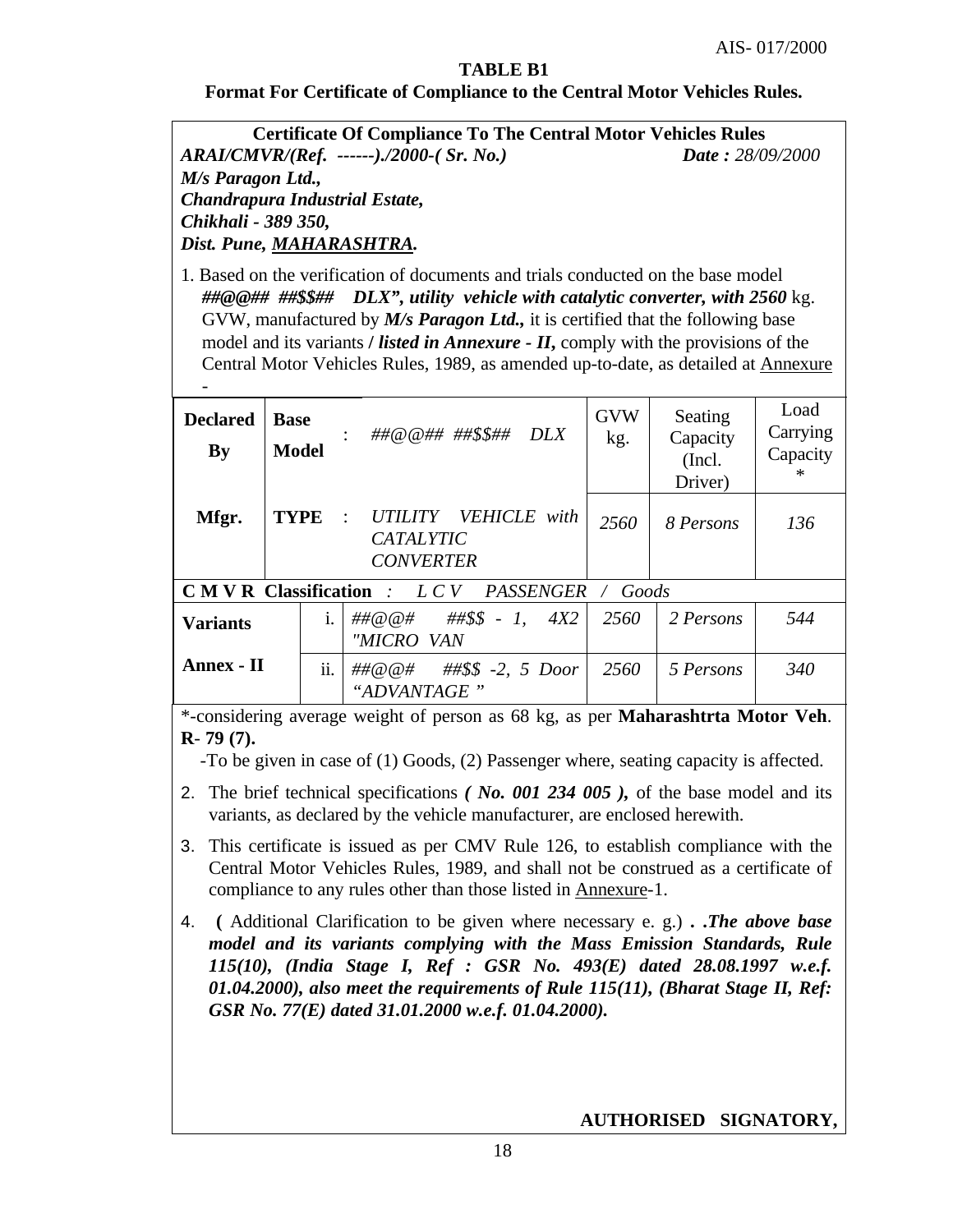|  |  |  |  | Table B2: Format For A n n e x u r e - I For Complete Vehicles |
|--|--|--|--|----------------------------------------------------------------|
|--|--|--|--|----------------------------------------------------------------|

#### **A N N E X U R E - I TO CMVR CERTIFICATE No.**

*ARAI/CMVR/(Ref. ------)./2000-( Sr. No.)Dated : 28/09/2000*

| Following rules are verified and found to be complying.                               |                                       |  |  |  |  |  |
|---------------------------------------------------------------------------------------|---------------------------------------|--|--|--|--|--|
| Rule No.                                                                              | <b>Sub Rules</b>                      |  |  |  |  |  |
| 93 - Overall dimension of motor vehicles                                              | $(1), (2), (4), (6) \& (7)$           |  |  |  |  |  |
| 94 - Condition of tyres                                                               | $(1), (2) \& (3)$                     |  |  |  |  |  |
| 95 - Size & Ply rating of tyres<br>165/80 R 14                                        | $---$                                 |  |  |  |  |  |
| Opt.: 185/70 R 14                                                                     |                                       |  |  |  |  |  |
| 96 - Brakes                                                                           | (1), (2), (3), (4)(iii), (5), (6),    |  |  |  |  |  |
|                                                                                       | $(7)(a) \& (8)$                       |  |  |  |  |  |
| 98 - Steering gear                                                                    | $(1), (2) \& (3)$                     |  |  |  |  |  |
| 99 - Forward and backward motion                                                      | ---                                   |  |  |  |  |  |
| 100 - Safety glass                                                                    | $(1), (2) \& (3)$                     |  |  |  |  |  |
| 101 - Windscreen wiper                                                                | (1) & (2)                             |  |  |  |  |  |
| 102 - Signalling devices, direction indicators and stop lights                        | (1) & (2)                             |  |  |  |  |  |
| 103 - Position of the indicator                                                       | (1) & (2)                             |  |  |  |  |  |
| 104 - Fitment of reflectors                                                           | $(1) \& (4) *$                        |  |  |  |  |  |
| 105 - Lamps                                                                           | $(1), (2), (3), (4) \& (7)$           |  |  |  |  |  |
| 106 - Deflection of lights                                                            | (I)                                   |  |  |  |  |  |
| 108 - Use of red or white lights                                                      | ---                                   |  |  |  |  |  |
| 109 - Parking light                                                                   | ---                                   |  |  |  |  |  |
| 111 - Prohibition of spotlights etc.                                                  | $---$                                 |  |  |  |  |  |
| 112 - Exhaust gases                                                                   | ---                                   |  |  |  |  |  |
| 113 - Location of exhaust pipes                                                       |                                       |  |  |  |  |  |
| 115 - Emission of smoke, vapour, etc. from motor vehicle                              | $(1), (2)(a), (9)(i), (10)(A)$ &      |  |  |  |  |  |
|                                                                                       | (11)(A)                               |  |  |  |  |  |
| 117 - Speedometer                                                                     | $(1)$ & $(2)$ *                       |  |  |  |  |  |
| 119 - Horns                                                                           | $(1) * \& (2)$                        |  |  |  |  |  |
| 120 - Silencers                                                                       | (1) & (2)                             |  |  |  |  |  |
| 124 - Safety standards of components as applicable (Ref. S.                           | $(1)$ , Sr. No. 1, 2, 3, 6, 7, 8, 11, |  |  |  |  |  |
| O. No. 873(E) dated 15.12.1997)                                                       | 13 to 17, 19, 20, 21 of the           |  |  |  |  |  |
|                                                                                       | Notification                          |  |  |  |  |  |
| 125 - Safety belt, Collapsible steering column, auto dipper<br>and padded dashboards. | (1) & (2)                             |  |  |  |  |  |
| Gradeability, Fuel Consumption & Engine Power                                         |                                       |  |  |  |  |  |

**Authorised Signatory,**

ELTR No : TA ----/ELTR/-----/--- dt. \_\_.\_\_.

\* **Meets the requirements of GSR N0. 214 (E) dated 18.03.1999 effective from the dates notified for the respective rules**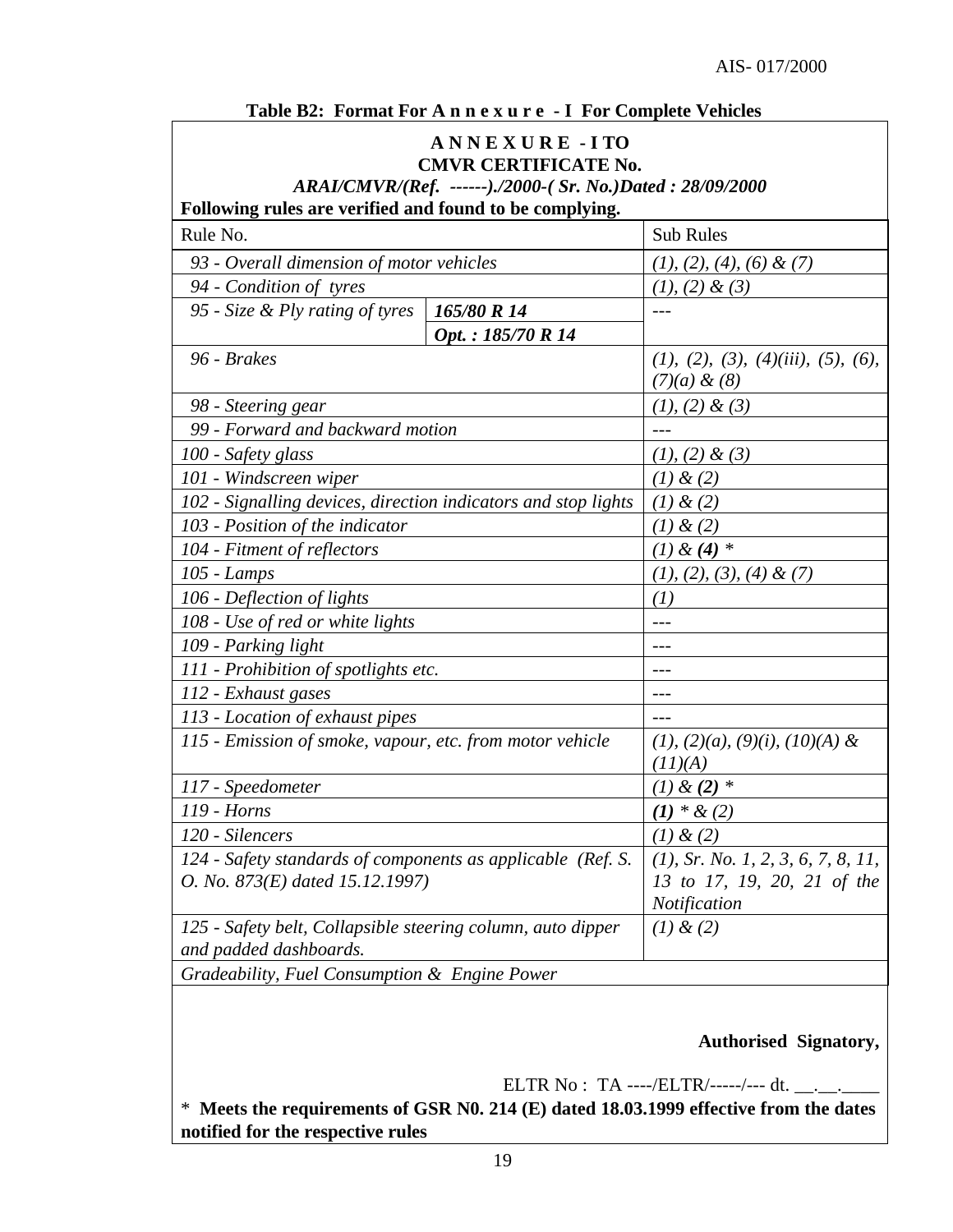#### **Table B3: Format For A n n e x u r e - I For Incomplete Vehicles**

# **A N N E X U R E - I TO**

# **CMVR CERTIFICATE No.***ARAI/CMVR/----/2000-( Sr. No.)Dated : 28/09/2000* **Following rules are verified and found to be complying.**

# **Part I : Following rules are verified and found to be complying**

| Rule No.                                                                        |                                                                                               | <b>Sub Rules</b>                                   |                                       |  |  |  |  |  |  |
|---------------------------------------------------------------------------------|-----------------------------------------------------------------------------------------------|----------------------------------------------------|---------------------------------------|--|--|--|--|--|--|
| 93 - Overall dimension of motor vehicles                                        |                                                                                               | $(1), (2), (4), (6) \& (7)$                        |                                       |  |  |  |  |  |  |
| $94$ – Condition of tyres                                                       |                                                                                               | $(1), (2) \& (3)$                                  |                                       |  |  |  |  |  |  |
| $95 - Size &$ Ply rating of tyres                                               | $7.50 \times 16 - 14 \text{ PR}$                                                              | $- - -$                                            |                                       |  |  |  |  |  |  |
| Front: Single, Rear: Dual                                                       | Opt.: 7.50 X 14, 16 PR                                                                        |                                                    |                                       |  |  |  |  |  |  |
| $96 - Brakes$                                                                   |                                                                                               | $(1), (2), (3), (4)(iii), (5), (6), (7)(a) \& (8)$ |                                       |  |  |  |  |  |  |
| 98 - Steering gear                                                              |                                                                                               | $(1), (2) \& (3)$                                  |                                       |  |  |  |  |  |  |
| 99 - Forward and backward motion                                                | $\overline{a}$                                                                                |                                                    |                                       |  |  |  |  |  |  |
| 100 - Safety glass                                                              |                                                                                               | $(1), (2) \& (3)$                                  |                                       |  |  |  |  |  |  |
| 101 - Windscreen wiper                                                          |                                                                                               | $(1)$ & $(2)$                                      |                                       |  |  |  |  |  |  |
| 102 - Signalling devices, direction indicators and stop lights                  |                                                                                               | $(1)$ & $(2)$                                      |                                       |  |  |  |  |  |  |
| 103 - Position of the indicator                                                 |                                                                                               | (1) & (2)                                          |                                       |  |  |  |  |  |  |
| 104 - Fitment of reflectors (5 if variants with overall lenghth $>6$ m)         |                                                                                               | $(1)$ & $(4)$ *                                    |                                       |  |  |  |  |  |  |
| $105 - Lamps$                                                                   |                                                                                               | $(1), (2), (3), (4) \& (7)$                        |                                       |  |  |  |  |  |  |
| 106 - Deflection of lights                                                      |                                                                                               | (1)                                                |                                       |  |  |  |  |  |  |
| 107 - Top lights (for variants if overall width $> 2.1$ m)                      |                                                                                               | $- - -$                                            |                                       |  |  |  |  |  |  |
| 108 - Use of red or white lights                                                |                                                                                               | $\overline{a}$                                     |                                       |  |  |  |  |  |  |
| 109 - Parking light                                                             |                                                                                               | ---                                                |                                       |  |  |  |  |  |  |
| 111 - Prohibition of spotlights etc.                                            | ---                                                                                           |                                                    |                                       |  |  |  |  |  |  |
| 112 - Exhaust gases                                                             |                                                                                               | $- - -$                                            |                                       |  |  |  |  |  |  |
| 113 - Location of exhaust pipes                                                 |                                                                                               | $ -$                                               |                                       |  |  |  |  |  |  |
| 115 - Emission of smoke, vapour, etc. from motor vehicle                        |                                                                                               | $(1), (2)(a), (9)(i), (10)(A) \& (11)(A)$          |                                       |  |  |  |  |  |  |
| 117 - Speedometer                                                               |                                                                                               | $(1) & (2) *$                                      |                                       |  |  |  |  |  |  |
| $119 - Horns$                                                                   |                                                                                               | $(1) * \& (2)$                                     |                                       |  |  |  |  |  |  |
| $120 - Sileners$                                                                |                                                                                               | (1) & (2)                                          |                                       |  |  |  |  |  |  |
| 124 - Safety standards of components as applicable                              |                                                                                               | $(1)$ , Sr. No. 1, 2, 3, 7, 8, 14, 15, 16, 19, &   |                                       |  |  |  |  |  |  |
| (Ref. S. O. No. 873(E) dated 15.12.1997)                                        |                                                                                               | 20, of the Notification                            |                                       |  |  |  |  |  |  |
| 125 - Safety belt, Collapsible steering column, auto                            |                                                                                               | $(1)$ & $(2)$                                      |                                       |  |  |  |  |  |  |
| dipper and padded dashboards.                                                   |                                                                                               |                                                    |                                       |  |  |  |  |  |  |
| Gradeability, Fuel Consumption & Engine Power                                   |                                                                                               |                                                    |                                       |  |  |  |  |  |  |
|                                                                                 | Part II: Following rules are to be verified after body building, at the time of registration. |                                                    |                                       |  |  |  |  |  |  |
| 93 - Overall dimension of motor vehicles                                        |                                                                                               | $(1), (2), (4), (6) \& (7)$                        |                                       |  |  |  |  |  |  |
| 102 - Signalling devices, direction indicators and stop lights                  |                                                                                               | (1) & (2)                                          |                                       |  |  |  |  |  |  |
| 104 - Fitment of reflectors (5 if variants with overall length $>6$ m)          |                                                                                               | $(4)$ & 5                                          |                                       |  |  |  |  |  |  |
| $105 - Lamps$                                                                   |                                                                                               | $(1), (2), (3), (4) \& (7)$                        |                                       |  |  |  |  |  |  |
| 108 - Use of red or white lights                                                |                                                                                               |                                                    | $- - -$                               |  |  |  |  |  |  |
| 124 – Safety standards of components as applicable (Ref. S. O. No. 873(E) dated |                                                                                               |                                                    | No.<br>Sr.<br>II<br>$\sigma f$<br>the |  |  |  |  |  |  |
| 15.12.1997)                                                                     |                                                                                               |                                                    | Notification                          |  |  |  |  |  |  |

*Authorised Signatory,*

*ELTR No : TA ----/ELTR/-----/--- dt*

*\* Meets the requirements of GSR N0. 214 (E) dated 18.03.1999 effective from the dates notified for the respective rules*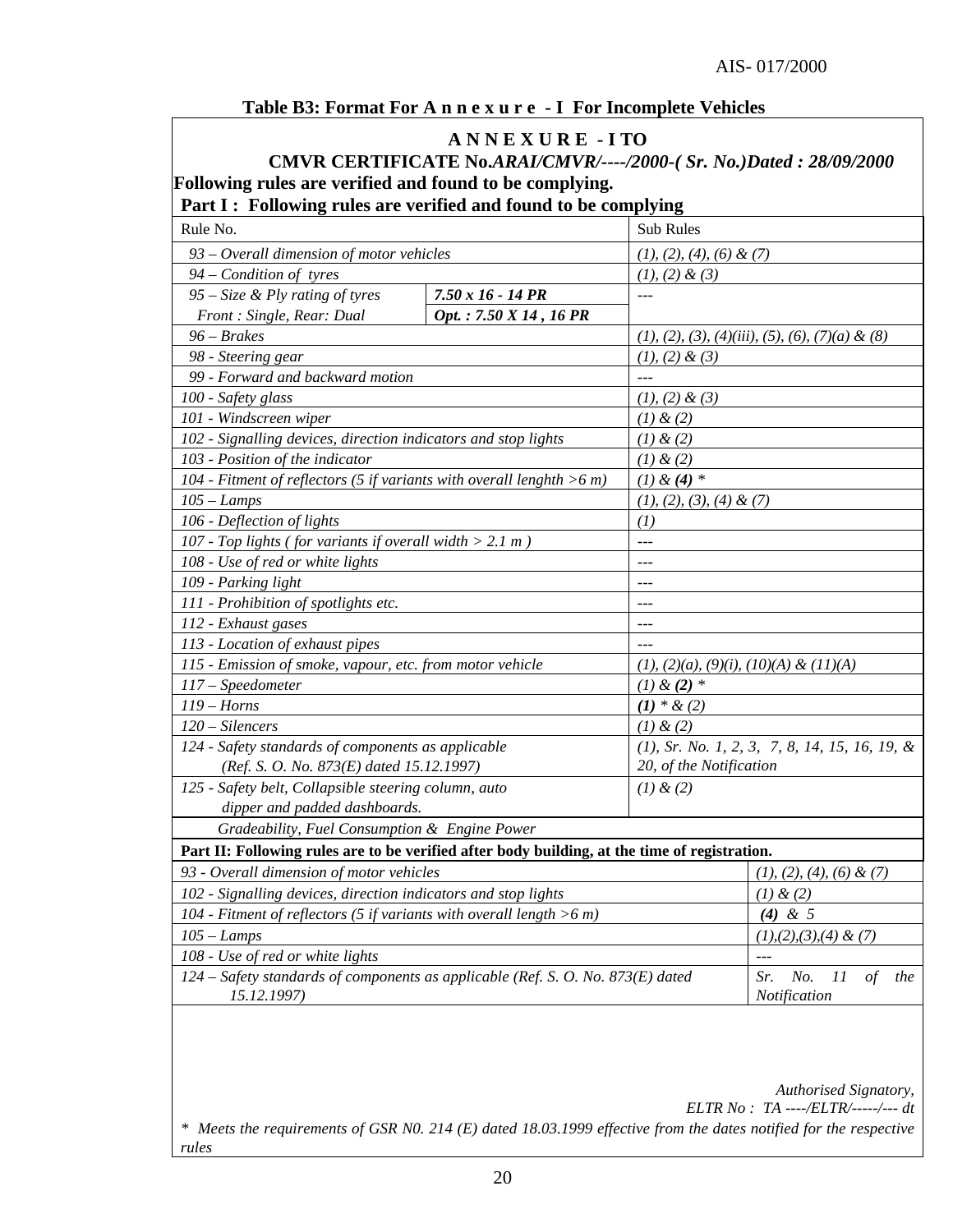# **Table B4 Format for the Brief Technical Specifications**

- 1 Manufacturer's name & address
- 2 Model
- 3 Variants
- 4 Vehicle type(goods/passenger/both/others)
- 5 Example of Chassis Number
- 6 Example of Engine Number

In the case of Engine and Chassis number, indicate the characters which are constant and the characters which vary to indicate the individual engine/chassis to be shown as \*\*\*\*\*\*.

|      | Engine type                 |
|------|-----------------------------|
| 8    | Number of cylinders         |
| 9    | Max. Net Power, kW (HP/PS)  |
| 10   | Cubic capacity, cc          |
| 11   | Nominal Dimensions, mm      |
| 11.1 | Overall length              |
| 11.2 | Overall width               |
| 11.3 | Overall height              |
| 11.4 | Rear overhang               |
| 12   | Weights                     |
| 12.1 | Kerb weight, kg             |
| 12.2 | Maximum Permissible GVW, kg |

12.3 Maximum Permissible GCW (In case of Tractortrailer combination),kg

| Test        | Manufacturer | Document No. (indicating also |
|-------------|--------------|-------------------------------|
| Agency      |              | revision status)              |
| Signature   | Signature    |                               |
| Name        | Name         |                               |
| Designation | Designation  |                               |
| Date        | Date         | Sheet No.----- of ----        |

Notes The values which are common for all variants may be indicated only once. In case the values are different for different variants, they should be appropriately indicated, if necessary in a tabular form.

While filling up the format, depending on space requirements, more than one serial number may be written in one horizontal line.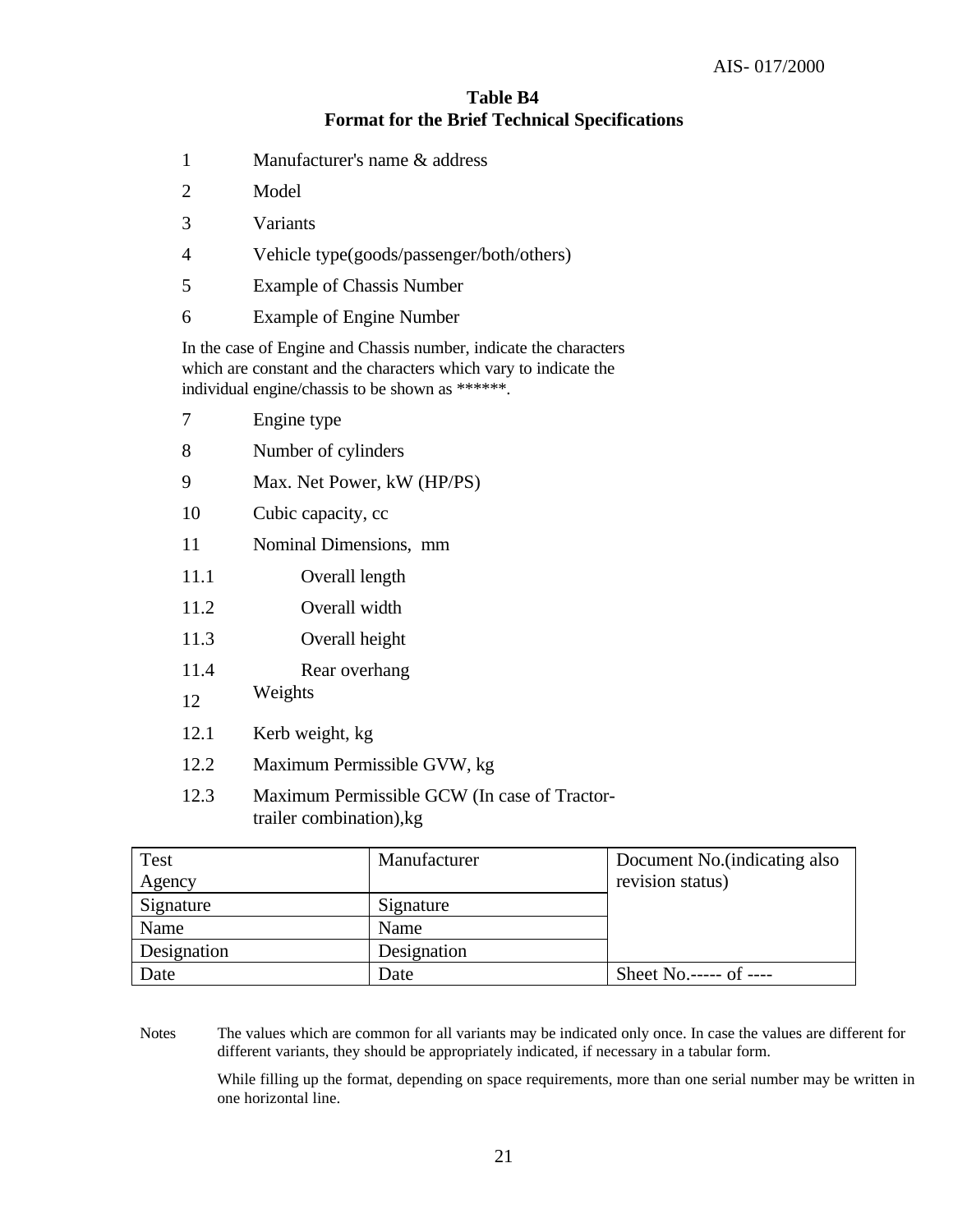| 13           | Maximum axle weight, kg                              |      |                |        |         |  |  |  |  |  |  |  |
|--------------|------------------------------------------------------|------|----------------|--------|---------|--|--|--|--|--|--|--|
| 13.1         | Front                                                |      |                |        |         |  |  |  |  |  |  |  |
| 13.2         | Rear                                                 |      |                |        |         |  |  |  |  |  |  |  |
| 13.3         | Others (Specify)                                     |      |                |        |         |  |  |  |  |  |  |  |
| 14           | Size $\&$ ply rating and number of tyres             |      |                |        |         |  |  |  |  |  |  |  |
| 14.1         | Front                                                |      |                |        |         |  |  |  |  |  |  |  |
| 14.2         | Rear                                                 |      |                |        |         |  |  |  |  |  |  |  |
| 14.3         | Others (Specify)                                     |      |                |        |         |  |  |  |  |  |  |  |
| 15           | Seating capacity (including driver)                  |      |                |        |         |  |  |  |  |  |  |  |
| 15           | Fuel used                                            |      |                |        |         |  |  |  |  |  |  |  |
| 16           | Type of suspension (Leaf spring/Coil spring/others): |      |                |        |         |  |  |  |  |  |  |  |
| 17           | If Leaf spring, No. of leaves for:<br>spring         | Left |                | Right  |         |  |  |  |  |  |  |  |
| indicate NA. | In case the suspension is not with leaf spring,      |      | Leaves Spacers | Leaves | Spacers |  |  |  |  |  |  |  |
| 17.1         | <b>Front Main</b>                                    |      |                |        |         |  |  |  |  |  |  |  |
| 17.2         | <b>Front Auxiliary</b>                               |      |                |        |         |  |  |  |  |  |  |  |
| 17.3         | Rear Main                                            |      |                |        |         |  |  |  |  |  |  |  |
| 17.4         | Rear Auxiliary                                       |      |                |        |         |  |  |  |  |  |  |  |
| 17.5         | <b>Others Main</b>                                   |      |                |        |         |  |  |  |  |  |  |  |
| 17.6         | <b>Others Auxiliary</b>                              |      |                |        |         |  |  |  |  |  |  |  |
|              |                                                      |      |                |        |         |  |  |  |  |  |  |  |

| <b>Test</b> | Manufacturer | Document No. (indicating also |
|-------------|--------------|-------------------------------|
| Agency      |              | revision status)              |
| Signature   | Signature    |                               |
| Name        | Name         |                               |
| Designation | Designation  |                               |
| Date        | Date         | Sheet No.----- of ----        |

Notes The values which are common for all variants may be indicated only once. In case the values are different for different variants, they should be appropriately indicated, if necessary in a tabular form.

While filling up the format, depending on space requirements, more than one serial number may be written in one horizontal line.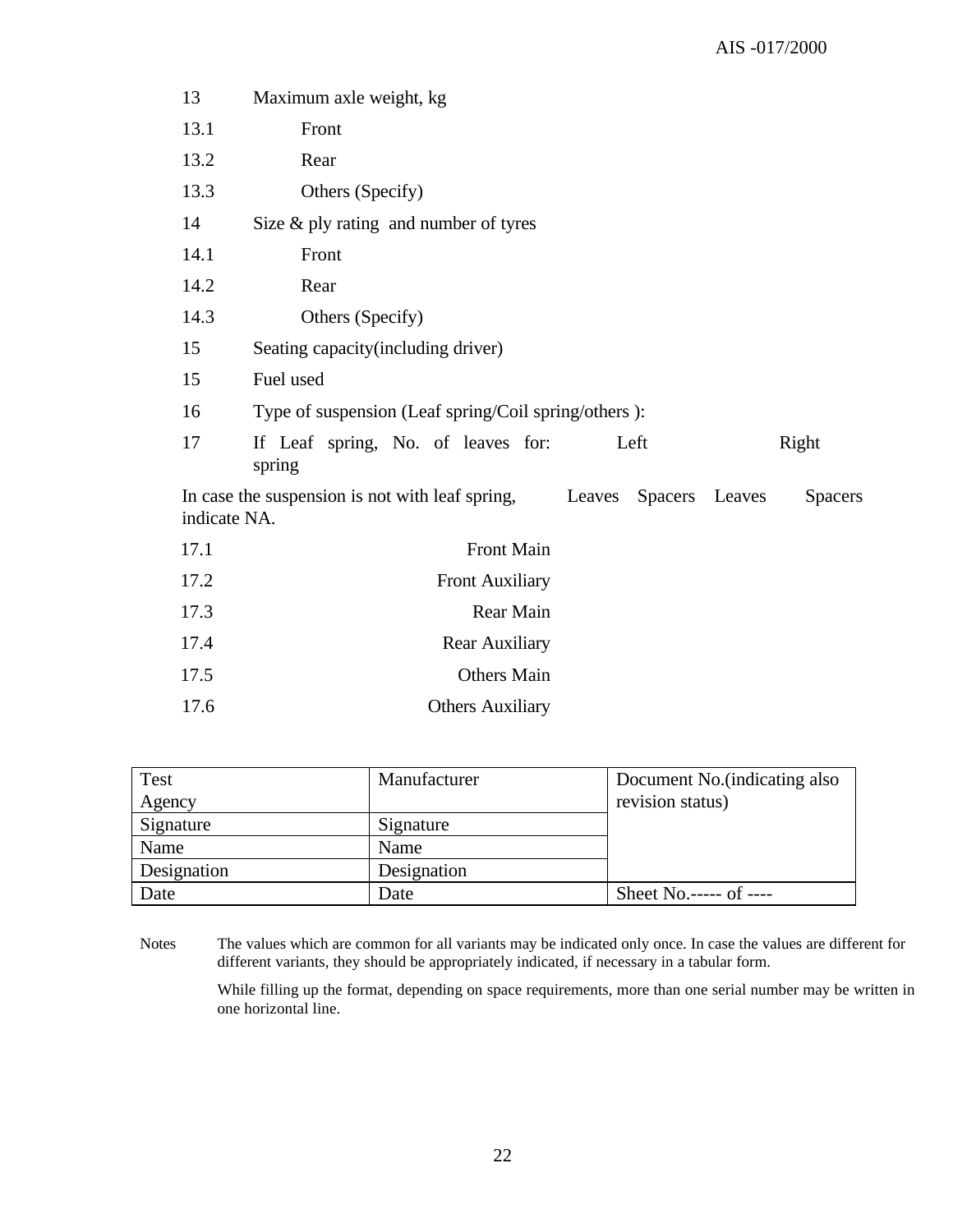#### **Table B5: Format for Extension of Approval**

**Extension Of Approval For Compliance To The Central Motor Vehicles Rules.** Ref : ARAI/CMVR/(Ref. ------)./2000-( Sr. No.) Extension - 1 to Certificate *Dt : 28/12/2000*

*M/s Paragon Ltd. Chandrapura Industrial Estate, Chikhali - 389 350, Dist. Pune, MAHARASHTRA.*

- **1.** Based on the verification of documents and additional trials conducted on the variants / base model *"##@@## ##\$\$## DLX", utility vehicle with catalytic converter, with 2560 kg. GVW,* manufactured by *M/s Paragon Ltd.*, it is declared that the compliance to the provisions of CMVR, 1989, as per the certificate / (s) listed below is also applicable to the endorsed changes in technical specifications.
- **2**. Reference CMVR Certificate number (s)
	- 2.1 *ARAI/CMVR/(Reference No…..)/2000-009 Dt : 21-05-99* 2.2 *ARAI/CMVR/( Reference No….)/2000-234 Dt : 15-01-00*
	- 2.3 *ARAI/CMVR/( Reference No….)/2000-296 Dt : 25-07-00*

#### **3**. The brief nature of the changes in the specification are:

- *Inclusion of Alternate sources for carburettor and Catalytic converter*
- *Aesthetic changes*
- **4.** The changes in the Technical Specifications, of the base model and its variants, as declared by the vehicle manufacturer, are given in Annexure - I.
- **5.** The extensions issued earlier will continue to be valid, except for No. \_\_\_\_\_, which are superseded by this extension. ( ..... wherever applicable )

#### **AUTHORISED SIGNATORY**

*(The matters given in this font are examples of the details to be filled up.)*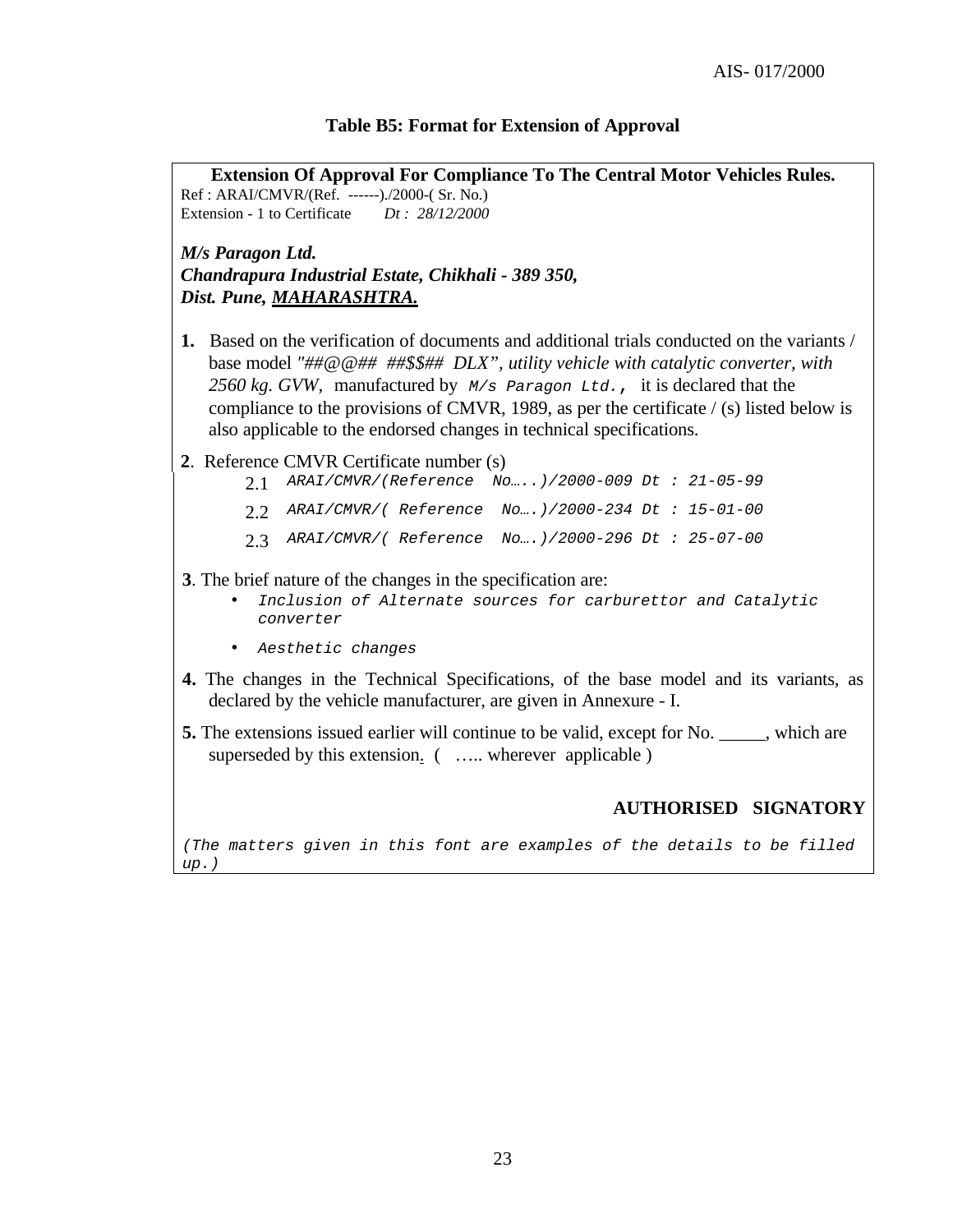|                | Table B6: Format for Annexure to Extension of Approval                                                                                                                         |                                                                          |           |            |  |                 |      |     |  |  |  |
|----------------|--------------------------------------------------------------------------------------------------------------------------------------------------------------------------------|--------------------------------------------------------------------------|-----------|------------|--|-----------------|------|-----|--|--|--|
|                | ANNEXURE-I                                                                                                                                                                     |                                                                          |           |            |  |                 |      |     |  |  |  |
|                |                                                                                                                                                                                | <b>To</b> Extension - 1 Dated . 28/09/2000, to                           |           |            |  |                 |      |     |  |  |  |
|                |                                                                                                                                                                                | Certificate FOR COMPLIANCE TO THE CENTRAL MOTOR VEHICLES RULES.          |           |            |  |                 |      |     |  |  |  |
|                |                                                                                                                                                                                | <b>Details of change in Technical Specification</b>                      |           |            |  |                 |      |     |  |  |  |
| $\mathbf{1}$   | Name of Vehicle Manufacturer :<br>M/s Paragon Ltd.,<br>Chandrapura Industrial Estate, Chikhali - 389 350, Dist. Pune,<br>MAHARASHTRA                                           |                                                                          |           |            |  |                 |      |     |  |  |  |
| $\overline{2}$ |                                                                                                                                                                                | Reference CMVR Certificate number (s)                                    |           |            |  |                 |      |     |  |  |  |
| 2.1            |                                                                                                                                                                                | ARAI/CMVR/(Reference No)/2000-009 Dt : 21-05-99 ( 001 234 005            |           |            |  |                 |      |     |  |  |  |
| 2.2            | ARAI/CMVR/(Reference No)/2000-234 Dt: 15-01-00 (001 235 005)                                                                                                                   |                                                                          |           |            |  |                 |      |     |  |  |  |
| 2.3            | ARAI/CMVR/(Reference No)/2000-296 Dt : 25-07-00 ( 001 234 006                                                                                                                  |                                                                          |           |            |  |                 |      |     |  |  |  |
| 3              | Specification / Document Number (Referred in base<br>(NO. 001 234 005)<br>Certificate)                                                                                         |                                                                          |           |            |  |                 |      |     |  |  |  |
| 3.1            | Specification / Document Number<br>at the time of last approval                                                                                                                | No. 001 234 006<br>$Rev-2$                                               |           |            |  |                 |      |     |  |  |  |
| 3.2            | Document / Specification Number                                                                                                                                                |                                                                          |           |            |  | No. 001 234 017 |      |     |  |  |  |
| $\overline{4}$ | (Extension -1). . now approved<br>Inclusion of Alternate<br>Nature of change<br>sources for --<br>(Give a brief description)<br>carburettor and Cat-Con,<br>Aesthetic changes. |                                                                          |           |            |  |                 |      |     |  |  |  |
| 5              |                                                                                                                                                                                | Changes in the Specification                                             |           |            |  |                 |      |     |  |  |  |
| Sr.<br>No.     | Specs.                                                                                                                                                                         | Description                                                              | Parameter |            |  | Parameter       |      |     |  |  |  |
| 5.1            | $A - 15$                                                                                                                                                                       | Carburettor                                                              |           | EARLIER    |  | NEW             |      |     |  |  |  |
|                | $A - 15.2$                                                                                                                                                                     | Make                                                                     | ENG,      | <b>HSD</b> |  | ENG,            | HSD, | PAT |  |  |  |
|                | $A - 15.8$                                                                                                                                                                     | Jet size                                                                 | 52        |            |  | 52,             |      | 55  |  |  |  |
| 5.2            | $C - 30$                                                                                                                                                                       | Cat-Con                                                                  |           |            |  |                 |      |     |  |  |  |
|                | $C-30.1$                                                                                                                                                                       | Make                                                                     | KCV,      | KVR        |  | KVR,            | SAN, | TUF |  |  |  |
| $up.$ )        |                                                                                                                                                                                | (The matters given in this font are examples of the details to be filled |           |            |  |                 |      |     |  |  |  |

| Test        | Manufacturer | Document No. (indicating also |
|-------------|--------------|-------------------------------|
| Agency      |              | revision status)              |
| Signature   | Signature    |                               |
| Name        | Name         |                               |
| Designation | Designation  |                               |
| Date        | Date         | Sheet No.----- of ----        |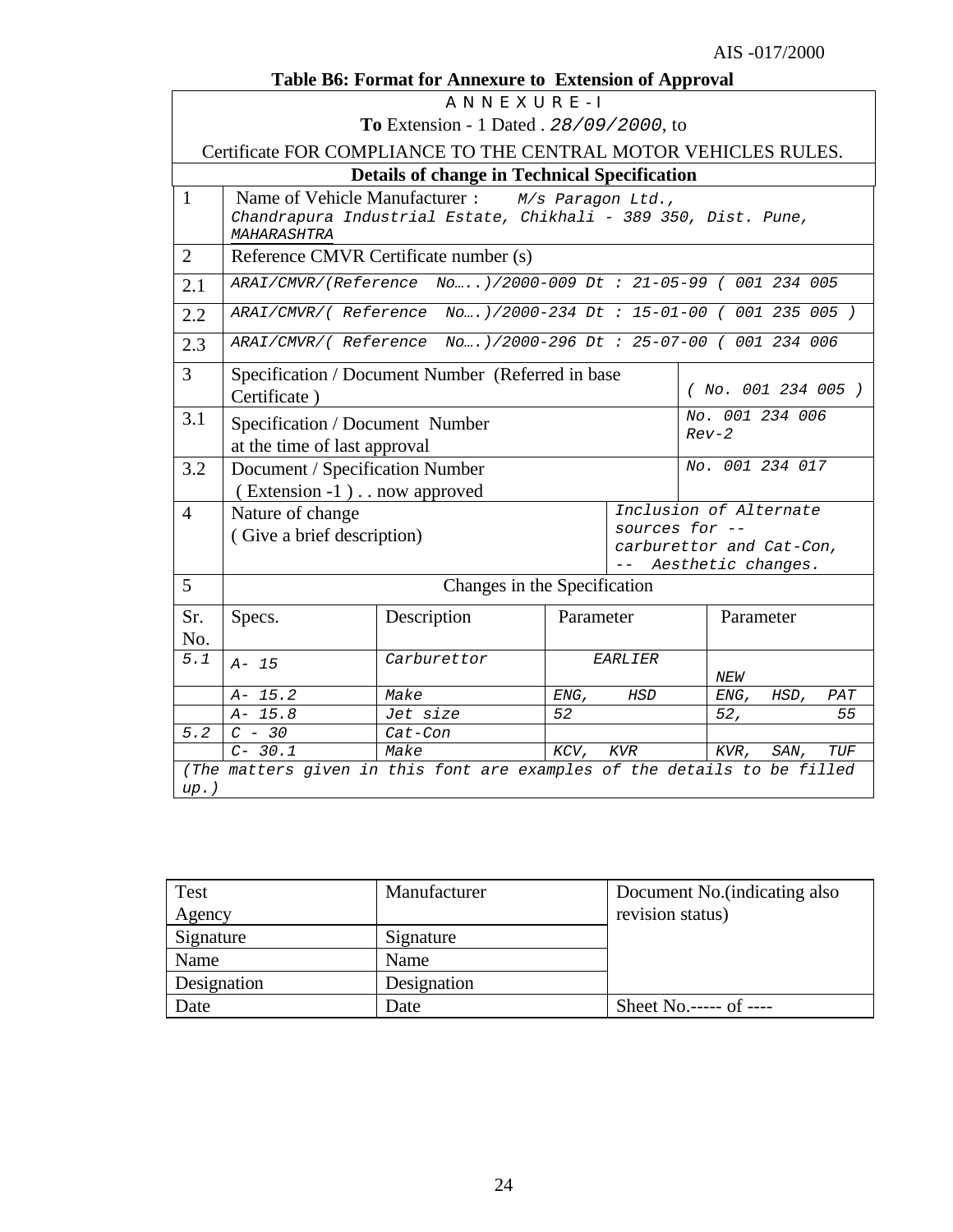# **Annexure C (See para 7.1.2) Criterion for Extension of Approval (CEA)**

#### **Preamble**

This Annexure gives factors to be considered while selecting a vehicle to represent a range of variants for establishing compliance of a model for Type Approval. This is also applicable to:

- Extension of Type Approval for changes in Technical Specifications of an already Type Approved model.
- Establishing compliance of new models/variant(s) based on an already Type Approved model.

In general, when changes in Technical Specifications of a model/variant do not affect the performance adversely, and are still within the stipulated limits, the Type Approval can be extended without further verification. If the changes affect some of the performance parameters, tests shall be carried out only for those parameters.

The changes in parameters, with respect to the vehicle tested, as declared in the Technical Specifications (AIS 007) that are deemed to adversely affect the performance in respect of various provisions/notified standards and the tests to be performed, if any, for extending the Type Approval are given below. Changes other than those given against each provision/notified standard considered to be having no adverse effect on the compliance to the provision/notified standard to the satisfaction of the Test Agency. Decision on any such parameter shall be informed by that Testing Agency to other Testing Agencies, SIAM and other AISC members giving the logic for such a consideration.

Such details are already specified in some of the notified standards. In such cases only the reference of such standard is indicated in this Annexure. It is planned to incorporate such details in all the notified standards in due course of time and as and when these are incorporated, details specified in such standards would automatically supersede those given in this Annexure.

# **C0.0 Guide Lines For Applying CEA**

C0.1 If the manufacturer has indicated a range of models/variant(s) to be certified, at the time of initial type approval, necessary base model(s)shall be selected from this range to represent the entire range, considering the CEA of each of the provisions. It may be necessary to have more than one base model/variant(s) to represent the entire range and all the provisions.

The details of tests to be carried out on each of these base models and the provisions for which each of variant(s)/model can be certified, shall also be worked out.

The format for submitting the information necessary for working out the above is given in Tables 8,9,10 and 12 of AIS007 .

If there is not a range of models/variant(s)s to be certified, at the time of initial type approval, the model tested initially shall be treated as the base model.

The interrelation ship between CEA and CMVR are tabulated and enclosed as Appendix C1, to act as a ready reckoner.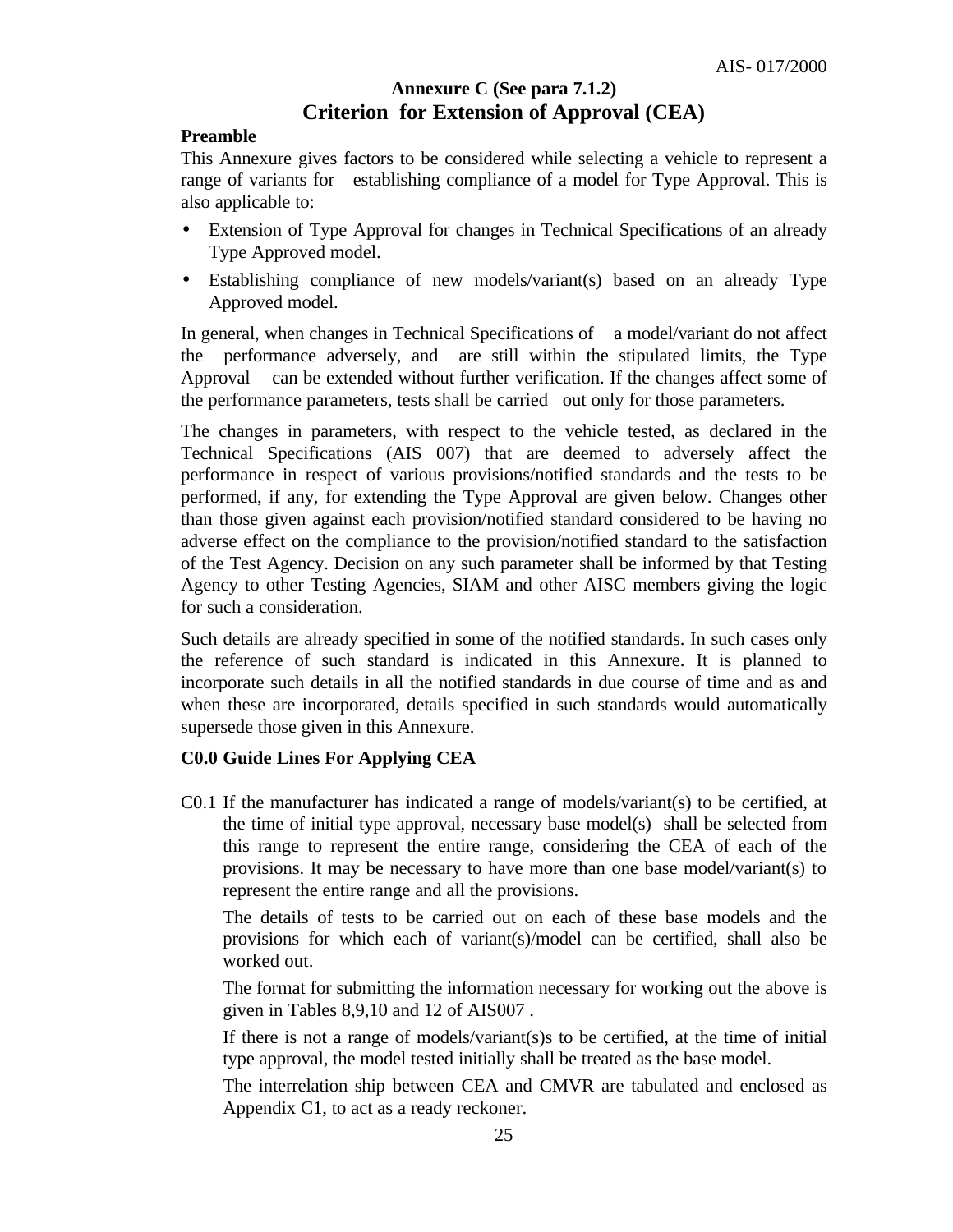- C0.2 When the validity of the certificate is to be extended for changes in the technical specification, the manufacturer shall declare the changes and the base models to be considered and the details given in the appropriate tables of AIS 007. The Testing Agency shall evaluate changes in the system and vehicle related parameters with respect to the test results of the applicable base model based on CEA, and where applicable, decide the new base model(s) , and tests to be carried out on them which are required to establish compliance.
- C0.3 If tests are carried out, they shall be also treated as those of a base model, for future evaluations.
- C0.4 The definitions of the type and variant(s) for engine, steering and brakes are given in Appendix C2 as a ready reckoner for evaluating the effects of changes.

# **C1.0 Brake System (Rule No. 96(4)**

- C1.1 For vehicles coming under the purview of Indian standards IS:13670, IS:11716, and IS:10376, the details given in IS: 14121 shall be followed.
- C1.2 For other vehicles, in the cases of following changes, tests which are necessary for establishing compliance are listed below:

| <b>Parameter and change</b>           | <b>Tests to be conducted</b>                 |
|---------------------------------------|----------------------------------------------|
| Change of vehicle<br>Category<br>(as  | If the requirement of new category is more   |
| defined in IS:11852)                  | arduous, all applicable tests to be done. If |
|                                       | the earlier test results are meeting arduous |
|                                       | requirements, test need not be repeated.     |
| Increase in GVW not exceeding 10%     | If the deceleration calculated from the      |
|                                       | previous Type P engine disconnected test,    |
|                                       | corrected for new GVW, using the formula     |
|                                       | given in C.1.2.1 is within limits, no tests  |
|                                       | need be done. Otherwise all dynamic tests.   |
| Increase in GVW exceeding 10%         | All dynamic tests                            |
| Change in number of axles             | All tests                                    |
| Unladen weight                        | All dynamic tests in the unladen condition,  |
|                                       | if the ratio (in unladen condition) of front |
|                                       | axle weight to rear axle weight is increased |
|                                       | in excess of 10%.                            |
| Suspension changes affecting the axle | Same as above for unladen weight.            |
| load distribution or control of load  |                                              |
| sensing valves                        |                                              |
| Decrease in wheel base                | All dynamic tests                            |
| Increase in wheel base                | Reaction time and depletion tests. (These    |
|                                       | tests may be conducted on a shorter          |
|                                       | wheelbase variant by simulating the piping   |
|                                       | for the longer wheelbase                     |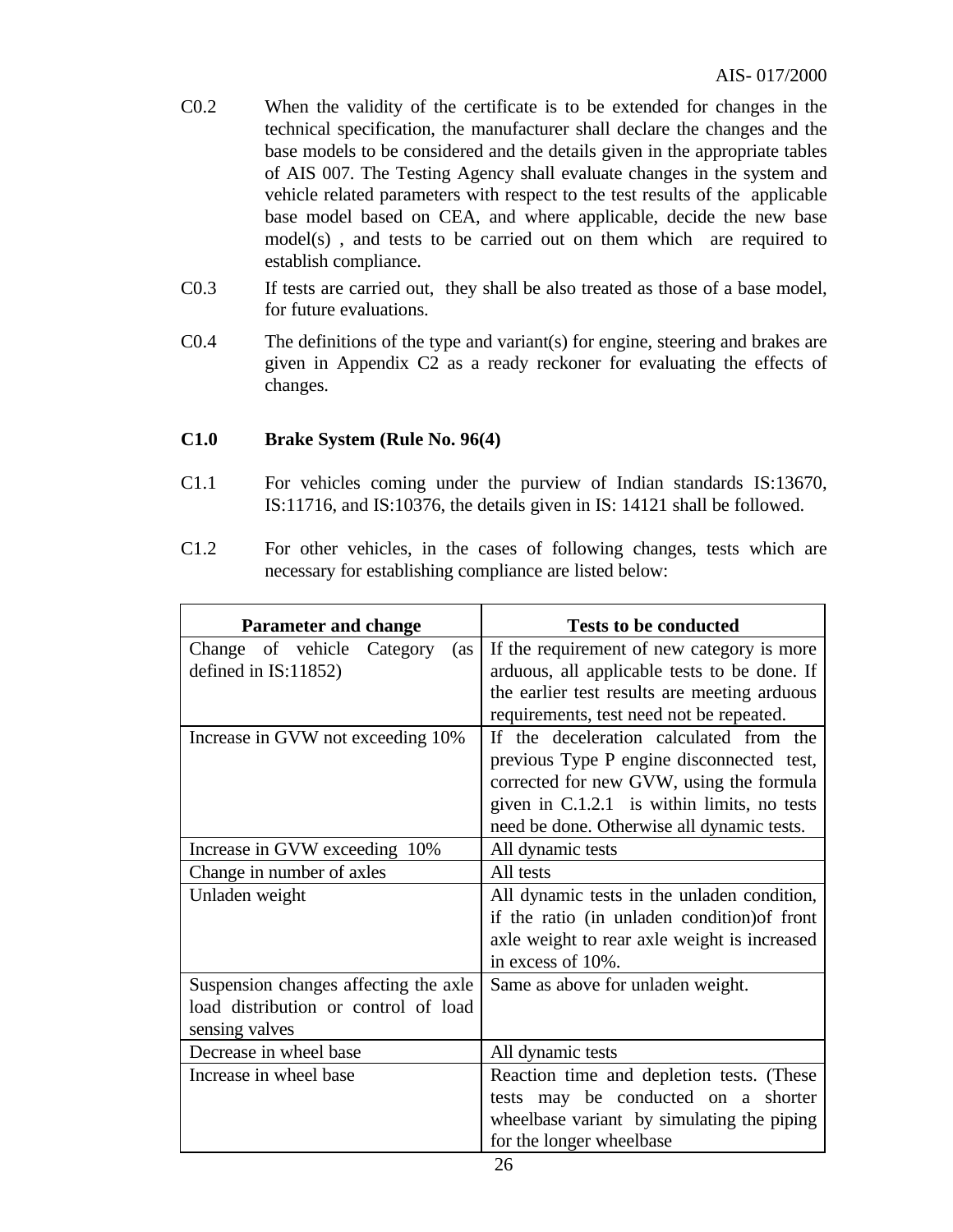| <b>Parameter and change</b>                    | <b>Tests to be conducted</b>                                                            |
|------------------------------------------------|-----------------------------------------------------------------------------------------|
| Maximum speed                                  | All P and F type tests, if the test speed is                                            |
|                                                | increased in excess of 6%.                                                              |
| Engine, gear box, overall transmission         | If the contribution of the engine braking                                               |
| ratio                                          | effect is reduced, such as change from CI to                                            |
|                                                | SI engine, decrease in number of cylinders,                                             |
|                                                | changes in transmission to decrease the                                                 |
|                                                | engine rpm at the test speed in excess of                                               |
|                                                | 8%, all F type and if applicable H type test                                            |
|                                                | to be conducted.<br>All tests which are affected. For alternative                       |
| Changes in the brake transmission              |                                                                                         |
| components,<br>affecting<br>the<br>performance | make of valves etc. only static tests need be<br>done.                                  |
| Reservoir capacity                             | If increased, charging time to be tested. If                                            |
|                                                | decreased, depletion tests to be done.                                                  |
| Compressor                                     | If capacity is decreased, charging time.                                                |
| Tyres: Increase in rolling<br>radius in        | All dynamic tests to be done                                                            |
| excess of 5%, or High aspect ratio to          |                                                                                         |
| low aspect ratio                               |                                                                                         |
| Tyres: Changes affecting adhesion              | All P type tests to be done                                                             |
| such as change from radial ply to              |                                                                                         |
| cross ply                                      |                                                                                         |
| Supplementary braking<br>if<br>system:         | Type H test to be conducted                                                             |
| performance is reduced                         |                                                                                         |
| lining material,<br>foundation<br><b>Brake</b> | Either,                                                                                 |
| brake, and changes in line pressure            | a) All applicable dynamic tests on vehicle or                                           |
| not in excess of 15%                           | b) Verification on inertia dynamometer:                                                 |
|                                                | If the performance of brake lining for                                                  |
|                                                | which type approval is to be extended,                                                  |
|                                                | and established on inertia dynamometer is                                               |
|                                                | within $\pm 15\%$ of the performance<br>of the                                          |
|                                                | lining already type approved,<br><b>as</b><br>established on inertia dynamometer,<br>no |
|                                                | tests need be conducted on the vehicle.                                                 |
| Vacuum booster ratio decrease                  | P type tests, except the booster<br>All                                                 |
|                                                | disconnected test.                                                                      |

C.1.2.1 The stopping distance or the mean fully developed deceleration shall be corrected to the condition of new specified mass by following formulae.

 $S_{ext} = \{(S_{ta} - 0.1 \text{ Vs}) \times (M_{ext}/M_{ta})\} + 0.1 \text{ Vs}$ 

 $d_{ext} = d_{ta}x M_{ta}/M_{ext}$ , Where,

 $S<sub>ta</sub>$  = Stopping distance reported in the earlier Type Approval test

 $S_{ext}$  = Stopping distance calculated for the new GVW for which extension is sought.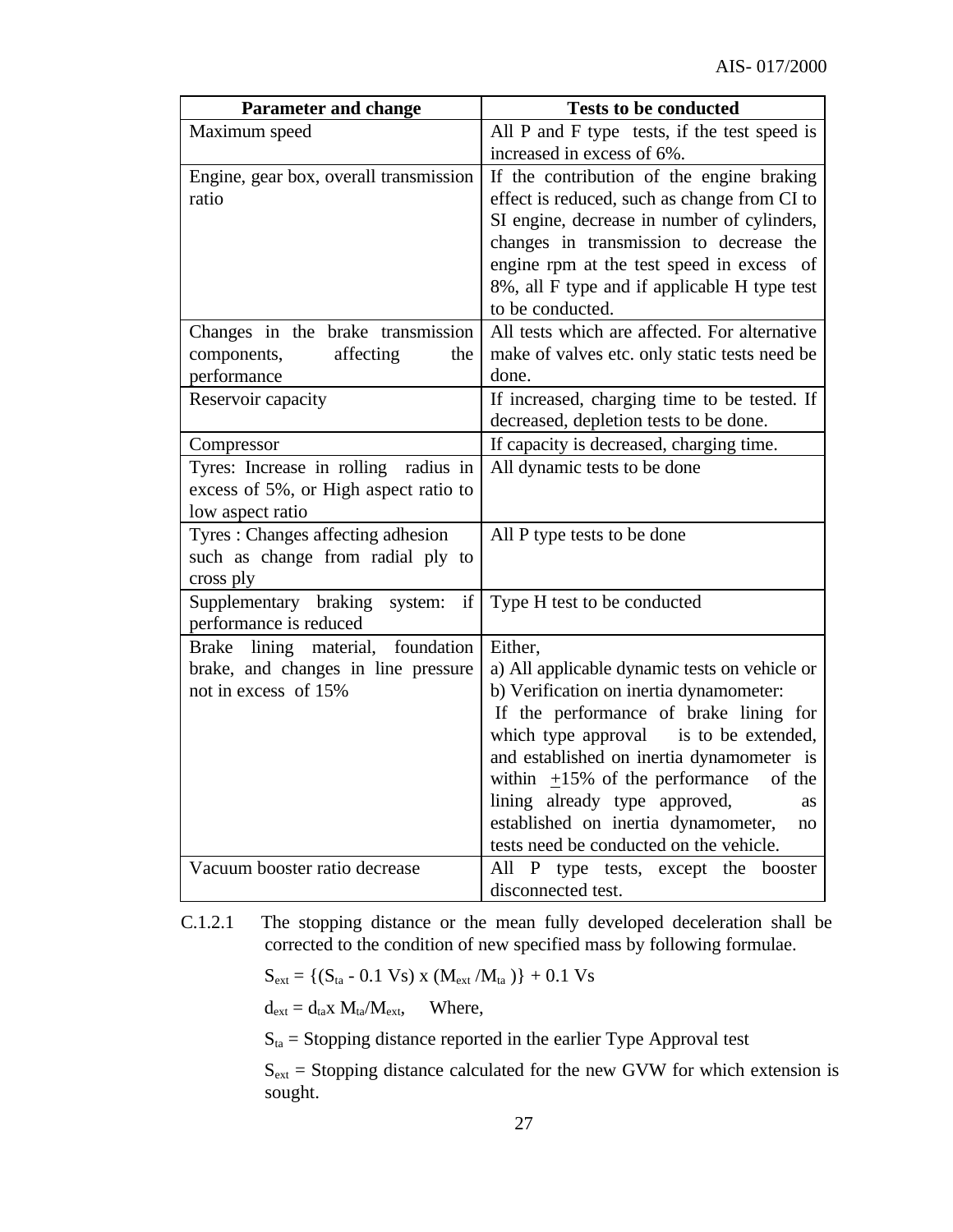$M<sub>ta</sub>$  Mass (kg) specified for the earlier Type Approval test.

 $M_{ext}$  = Mass (kg) for which extension is sought.

 $d_{ta}$  = Mean fully developed deceleration (m/s<sup>2</sup>) reported in the earlier Type Approval test

 $d_{ext}$  = Mean fully developed deceleration (m/s<sup>2</sup>) calculated for the new GVW for which extension is sought.

 $Vs = The specified test speed.$ 

 Note: This table is derived from IS:11852 Part 8. As this Indian standard does not included the limits for various changes, these details have been included in this. An amendment/revision in the Indian Standard is being processed and till such an amendment/revision is published this is to be followed.

#### **C2.0 Steering Torque (Rule No. 98(2), IS:11948**

The details given in IS: 11948-1998 shall be followed.

#### **C3.0 Laminated Safety Glass (Rule No. 100(2) & (3), IS:2553P2-1992**

- C3.1. In the cases of following changes, all tests are necessary for establishing compliance.
	- Thickness of glass (sandwich)
	- Material of plastic layer
- C3.2. In the cases of following changes, test of light transmissibility and distortion is necessary for establishing compliance
	- Any decrease in radius of curvature
	- Change of tint

#### **C4.0 Emission (Rule No. 115)**

 Details given in the document No. MOST/CMVR/ TAP 115/116 shall be followed.

#### **C5.0 Speedometer Calibration (Rule No. 117(2), IS:11827)**

- C5.1 In the cases of following changes, tests are necessary for establishing compliance:
	- Location of the Speedometer that affects the parallax from the driver's seat, if indicating a lower speed in new location.
	- Tyre size other than ply rating.
	- Ratio of speed-drive transmission that changes the number of rotations of the speed-cable per kilometer travelled by the vehicle. (See C5.2)
	- Speedometer ratio, which changes the number of rotations of the cable needed per kilometer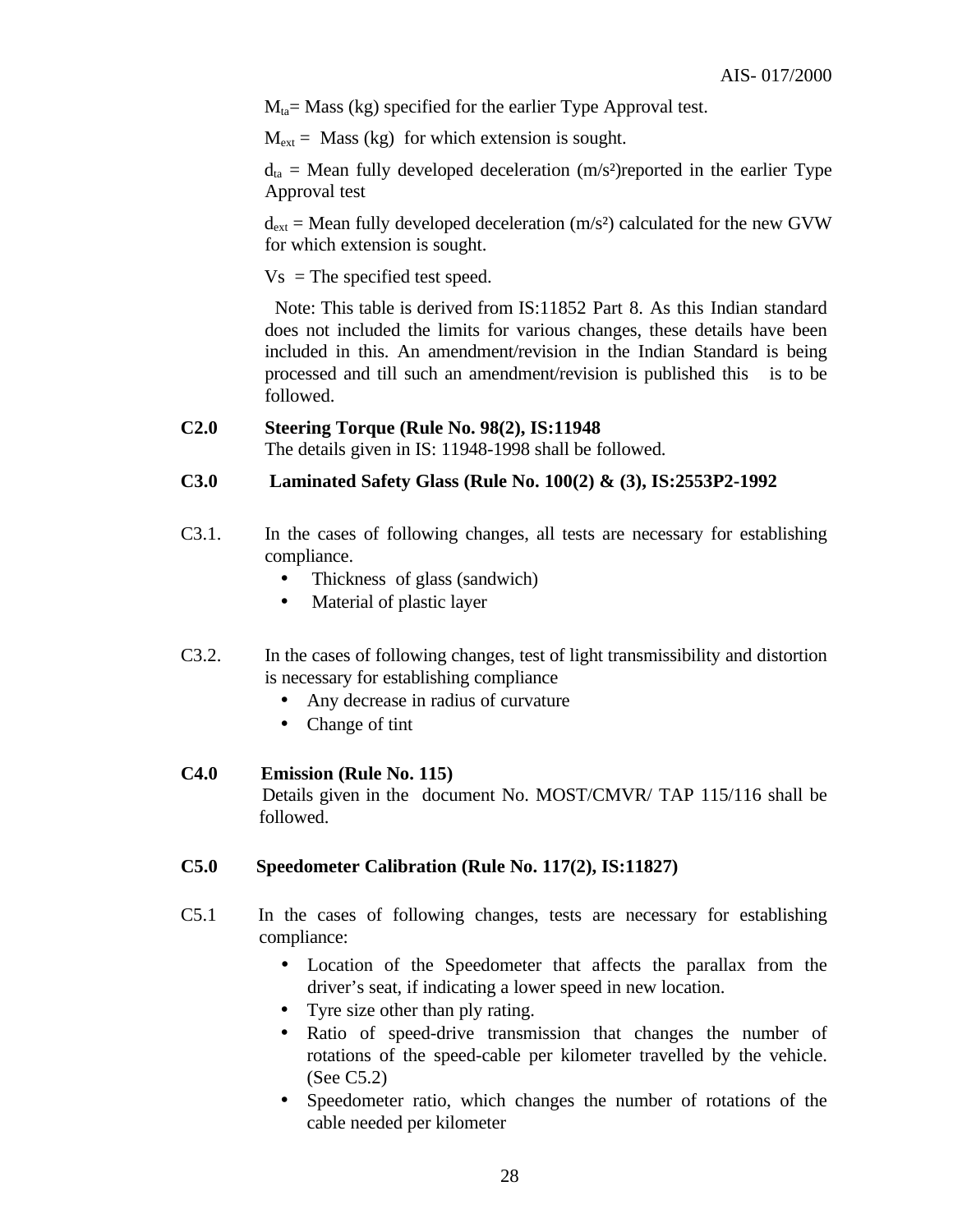C5.2**.** In the case of changes in the drive ratio of speed-drive transmission/ speedometer ratio, if the error calculated from the previous test using the new ratio, is within limits, a re-test need not be done.

# **C6.0 Sound level (Rule No. 120(2), IS:3028)**

The details given in IS: 3028-1998 shall be followed.

#### **C7.0 Hydraulic brake hose (Rule No. 124-2, IS:7079)**

C7.1 In the cases of following changes, tests which are necessary for establishing compliance are listed below:

| <b>Parameter and change</b>        | <b>Tests to be conducted</b>                 |
|------------------------------------|----------------------------------------------|
| Change of material of hose or type | Burst test and whipping test to be conducted |
| of braiding                        |                                              |
| Increase in length                 | Whipping test to be conducted                |
| Section dimensions of the hose     | Burst test and whipping test to be conducted |
| Change in bore dia                 | All tests except salt spray                  |
| End fittings                       | Salt spary test                              |

# **C8.0 Fuel Tank (Rule No. 124-7, IS:12056)**

- C8.1 In the cases of following changes, all tests are necessary for establishing compliance:
	- Fuel cap design
	- Seating arrangement of the cap on the neck
	- Venting system.
- C8.2 In the cases of following changes, pressure test is necessary for establishing compliance:
	- Reduction in wall thickness
	- Increase in volume

# **C9. EMI (Rule No. 124-21, SS21.1)**

Details given in the document No.SS21.1 shall be followed.

# **C10.0 Wheel Guard (Rule No. 124-13, IS:13943:1994)**

- C10.1 In the cases of following changes, tests are necessary for establishing compliance:(Refer fig 1 of IS:13943:1994)
	- Any decrease in tyre size that makes the distance  $c' > (2r-5m)$
	- Depth 'p' is less than 35mm
	- Any decrease in overall width 'q', or increase in 'b' or 't' that makes  $q$ <(b-5mm) for single tyre and  $q$ <(t-10mm) for dual tyres, between radial planes  $30^{\circ}$  and  $50^{\circ}$  rear of center of wheels
	- Any change in the wheel guard such that it terminates above a horizontal plane 140mm above the axis of rotation of wheels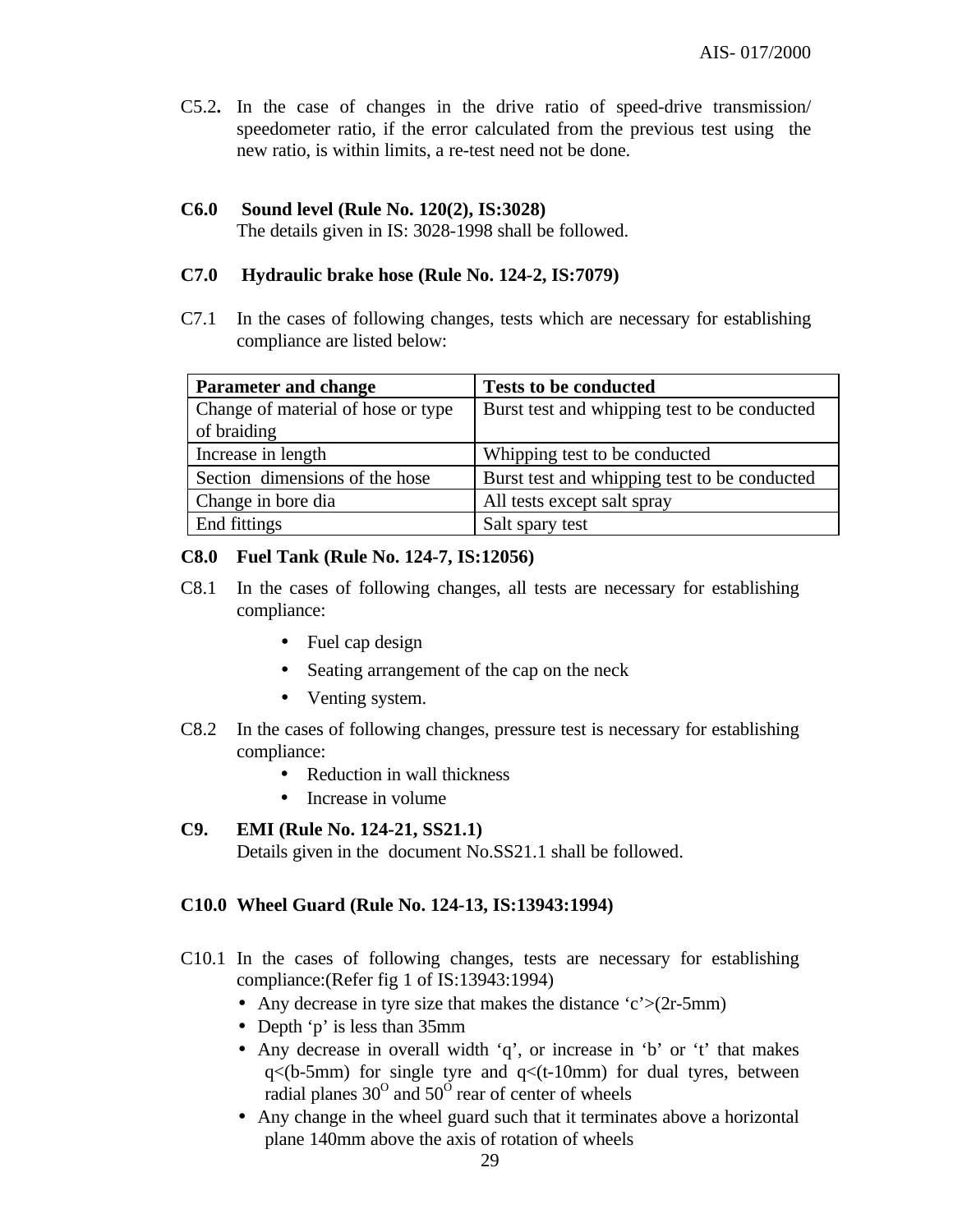• Any reduction of distance of point A from median longitudinal plane of single tyre (or median longitudinal plane of outermost tyre for twin wheels) such that it has a value less than 10mm.

#### **C11. Fuel consumption as per driving cycle**

If the changes call for a re-test of mass emission as per para **C4,** fuel consumption tests also to be carried out along with mass emission tests.

#### **C12. Fuel consumption at constant speed**

- C12.1. In case of following changes, tests are necessary for establishing the constant speed fuel consumption.
	- Change in excess of 10% vehicle test weight (GVW/Reference mass as applicable)
	- Change in the Engine type, swept volume in excess of 10%, number and arrangement of cylinders
	- Change in engine power or torque in excess of 5%
	- Change in the fuel system such as carburettor to fuel injection or viceversa.
	- Change in type of transmission(Manual to automatic/semi-automatic or vice versa)
	- Change from radial ply to cross ply tyres or vice versa
	- Change in the overall transmission ratio (in the gear used for test) and change in rolling radius of tyre, which changes the engine rpm at the test speed in excess of 8%. (If both parameters are changed, the combined effect on engine rpm at the test speed should be considered)
	- Change in body shape which increases the frontal area (If the coast down test has been conducted, and the change in road load at the test speeds is not in excess of 10%, the constant speed fuel consumption test need not be repeated)
	- Change of fuel type (petrol/diesel etc.)
	- No. of axles
	- Change in ignition/injection timing, in excess of  $2<sup>0</sup>$
	- No. of tyres
	- Change of a tyre size, which is not permitted on the rim originally used
	- Air intake system (Naturally aspirated to super/turbo charged or vice versa.
	- Changes in the Engine Control Unit (ECU), including calibration

#### **C13. Engine Power**

- C13.1Diesel engines: If the changes call for a re-test of visible pollutants, as per para C4, engine power is to be tested for establishing compliance. This test is, in any case carried out along with the smoke emission tests.
- C13.2Petrol Engines: Tests are to be conducted if the value declared by the manufacturer changes in excess of 5%.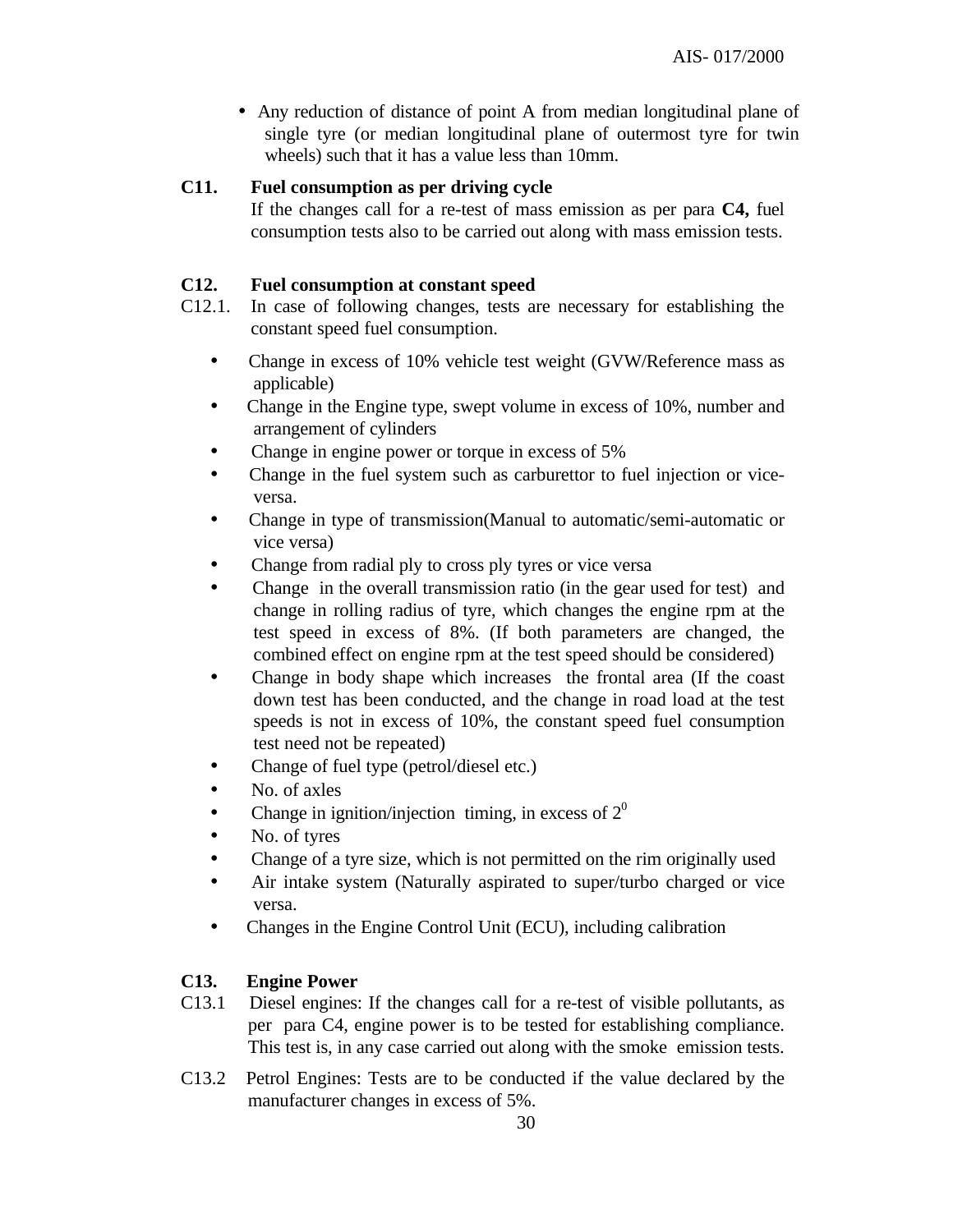#### **C14. Gradeability**

The details given in AIS-003/1999 shall be followed.

# **C15. Change of name of model/manufacturer**

In case of change of the commercial name of the model, change of name of manufacturer, additional manufacturer under technical collaboration for an already approved model, fresh certificate of compliance is necessary. Decisions on any re-tests to be done will depend on the other changes in the Technical Specification, if any, based on the CEA detailed in this Annexure.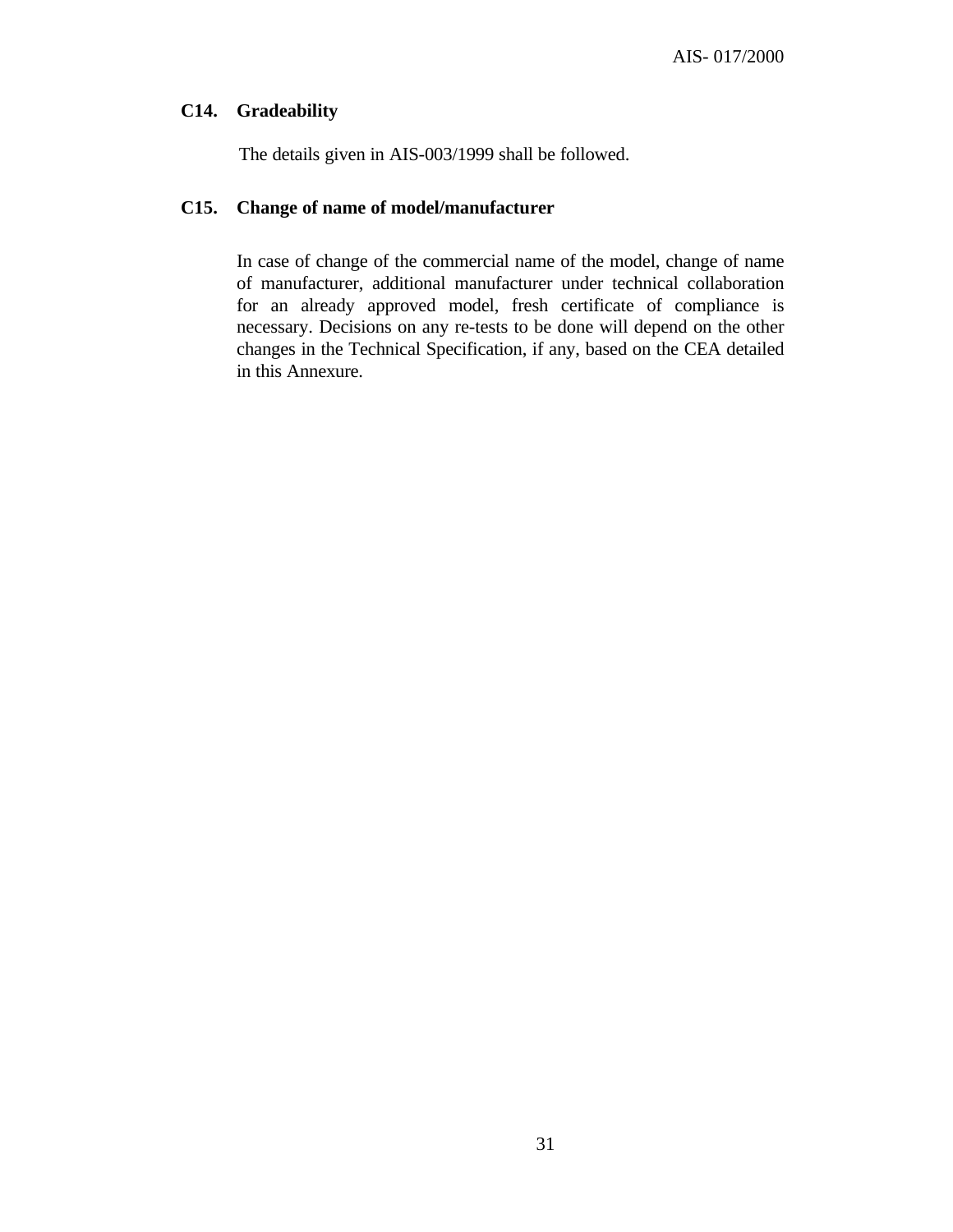#### AIS- 017/2000

# **Appendix C1 . INTER-RELATIONSHIP BETWEEN CEA AND CMVR (**See para C0.2**)**

| Vehicle Category <sup>(1)</sup><br>$\mathbf Y$<br>$\overline{\mathbf{Y}}$<br>$\mathbf Y$<br>$\mathbf Y$<br>$\mathbf Y$<br>$\mathbf Y$<br>$\mathbf Y$<br>$\mathbf Y$<br>$\mathbf Y$<br>$\mathbf Y$<br>$\mathbf Y$<br>$\mathbf Y$<br>$\mathbf Y$<br>$\mathbf Y$<br>Y<br>$\mathbf Y$<br>Vehicle Classification <sup>(2)</sup><br>$\overline{\mathbf{Y}}$<br>$\overline{\mathbf{Y}}$<br>Y<br>$\mathbf{P}$<br>$\mathbf Y$<br>$\mathbf Y$<br>$\mathbf Y$<br>${\bf P}$<br>Y<br>$\mathbf{P}$<br>$\mathbf n$<br>$\mathbf n$<br>$\mathbf n$<br>$\mathbf n$<br>$\mathbf n$<br>$\mathbf n$<br>$\overline{\mathbf{Y}}$<br>Y<br>$\mathbf{P}$<br>$\mathbf{Y}$<br>$\mathbf{Y}$<br>GVW<br>Y<br>$\mathbf P$<br>Y<br>$\mathbf n$<br>$\mathbf n$<br>$\mathbf n$<br>$\mathbf n$<br>$\mathbf n$<br>$\mathbf n$<br>n<br>$\mathbf n$<br>$\overline{\mathbf{Y}}$<br>$\mathbf Y$<br>FAW (Laden)<br>$\mathbf n$<br>$\mathbf n$<br>$\mathbf n$<br>$\mathbf n$<br>$\mathbf n$<br>$\mathbf n$<br>$\mathbf n$<br>$\mathbf n$<br>$\mathbf n$<br>$\mathbf n$<br>n<br>$\mathbf n$<br>$\mathbf n$<br>$\mathbf n$<br>$\mathbf Y$<br>RAW (Laden)<br>$\mathbf n$<br>$\mathbf n$<br>$\mathbf n$<br>$\bf n$<br>$\mathbf n$<br>$\mathbf n$<br>$\mathbf n$<br>$\mathbf n$<br>$\mathbf n$<br>$\mathbf n$<br>$\mathbf n$<br>$\mathbf n$<br>$\mathbf n$<br>$\mathbf n$<br>n<br>$\mathbf Y$<br>$\mathbf P$<br><b>ULW</b><br>$\mathbf Y$<br>$\mathbf Y$<br>$\mathbf Y$<br>$\mathbf Y$<br>$\mathbf n$<br>$\mathbf n$<br>$\mathbf n$<br>$\mathbf n$<br>$\mathbf n$<br>$\mathbf n$<br>$\mathbf n$<br>$\mathbf n$<br>$\mathbf n$<br>$\mathbf n$<br>Y<br>Y<br>$\mathbf Y$<br>$\mathbf Y$<br>$\mathbf Y$<br>Y<br>$\mathbf Y$<br>Y<br>$\mathbf Y$<br><b>Engine Type</b><br>$\mathbf n$<br>$\mathbf n$<br>$\mathbf n$<br>$\mathbf n$<br>$\mathbf n$<br>$\mathbf n$<br>$\mathbf n$<br>$\mathbf{P}$<br>$\mathbf Y$<br>$\mathbf Y$<br>$\mathbf Y$<br>$\mathbf Y$<br>$\mathbf Y$<br>$\mathbf Y$<br>$\mathbf Y$<br>Ignition, Cooling & Exhaust system<br>$\mathbf n$<br>$\mathbf n$<br>$\mathbf n$<br>$\mathbf n$<br>$\mathbf n$<br>$\mathbf n$<br>$\mathbf n$<br>$\mathbf n$<br>$\mathbf{P}$<br>$\mathbf Y$<br>$\mathbf Y$<br>$\mathbf Y$<br>$\mathbf Y$<br>$\mathbf Y$<br>$\mathbf Y$<br>$\mathbf Y$<br>$\mathbf Y$<br><b>Engine Power</b><br>$\mathbf n$<br>$\mathbf n$<br>$\mathbf n$<br>$\mathbf n$<br>$\mathbf n$<br>$\mathbf n$<br>$\mathbf n$<br>Y<br>$\mathbf Y$<br>$\mathbf Y$<br>No. of Axles<br>Y<br>$\mathbf n$<br>$\mathbf n$<br>$\mathbf n$<br>$\mathbf n$<br>$\mathbf n$<br>$\mathbf n$<br>$\mathbf n$<br>$\mathbf n$<br>$\mathbf n$<br>$\mathbf n$<br>$\mathbf n$<br>n<br>$\mathbf Y$<br>$\mathbf{P}$<br>$\mathbf Y$<br>$\mathbf Y$<br>Wheel drive (No. of permanent driven axles)<br>$\mathbf Y$<br>$\mathbf n$<br>$\mathbf n$<br>$\mathbf n$<br>$\mathbf n$<br>$\mathbf n$<br>$\mathbf n$<br>$\mathbf n$<br>$\mathbf n$<br>$\mathbf n$<br>$\mathbf n$<br>$\mathbf n$<br>$\mathbf Y$<br>No. of steered axles<br>$\mathbf n$<br>$\mathbf n$<br>$\bf n$<br>$\mathbf n$<br>$\mathbf n$<br>$\mathbf n$<br>$\mathbf n$<br>$\mathbf n$<br>$\mathbf n$<br>$\mathbf n$<br>$\mathbf n$<br>$\mathbf n$<br>$\mathbf n$<br>$\mathbf n$<br>n<br>$\mathbf Y$<br>Y<br>Y<br>$\mathbf{P}$<br>$\mathbf Y$<br>Y<br>$\mathbf Y$<br>$\mathbf Y$<br>$\mathbf Y$<br>Tyre size/no.s<br>$\mathbf n$<br>$\mathbf n$<br>$\mathbf n$<br>$\mathbf n$<br>$\mathbf n$<br>$\mathbf n$<br>$\mathbf n$<br>Y<br>Y<br>$\mathbf{Y}$<br>$\mathbf Y$<br>Transmission ratio<br>$\mathbf{P}$<br>Y<br>$\mathbf Y$<br>$\mathbf n$<br>$\mathbf n$<br>$\mathbf n$<br>$\mathbf n$<br>$\mathbf n$<br>n<br>$\mathbf n$<br>$\mathbf n$<br>$\mathbf n$<br>$\overline{P}$<br>$\mathbf{P}$<br>Y<br>$\mathbf Y$<br>$\mathbf{P}$<br>Width, height & length<br>$\mathbf n$<br>$\mathbf n$<br>$\mathbf n$<br>$\mathbf n$<br>$\mathbf n$<br>$\mathbf n$<br>$\mathbf n$<br>$\mathbf n$<br>$\mathbf n$<br>$\mathbf n$<br>$\mathbf n$<br>$\mathbf Y$<br>Wheel base<br>$\mathbf Y$<br>${\bf P}$<br>$\mathbf n$<br>$\bf n$<br>$\bf n$<br>$\mathbf n$<br>$\mathbf n$<br>$\mathbf n$<br>$\mathbf n$<br>$\mathbf n$<br>$\mathbf n$<br>$\mathbf n$<br>$\mathbf n$<br>$\mathbf n$<br>$\mathbf n$<br>$\overline{P}$<br>Body design <sup>(4)</sup><br>$\mathbf Y$<br>Y<br>$\mathbf Y$<br>Y<br>$\mathbf Y$<br>$\mathbf Y$<br>Y<br>$\mathbf n$<br>$\mathbf n$<br>$\mathbf n$<br>$\mathbf n$<br>$\mathbf n$<br>$\mathbf n$<br>$\mathbf n$<br>$\mathbf n$<br>Frontal area <sup>(3)</sup><br>${\bf P}$<br>${\bf P}$<br>${\bf P}$<br>$\mathbf P$<br>$\mathbf n$<br>$\bf n$<br>$\mathbf n$<br>$\mathbf n$<br>$\mathbf n$<br>$\mathbf n$<br>$\mathbf n$<br>$\mathbf n$<br>$\mathbf n$<br>$\mathbf n$<br>$\mathbf n$<br>$\mathbf n$<br>No. of doors<br>$\mathbf Y$<br>$\mathbf n$<br>$\mathbf n$<br>$\mathbf n$<br>$\bf n$<br>$\mathbf n$<br>$\mathbf n$<br>$\mathbf n$<br>$\mathbf n$<br>$\mathbf n$<br>$\mathbf n$<br>$\mathbf n$<br>$\mathbf n$<br>$\mathbf n$<br>$\mathbf n$<br>$\mathbf n$<br>$\mathbf Y$<br>Brake system<br>$\mathbf n$<br>$\mathbf n$<br>$\mathbf n$<br>$\mathbf n$<br>$\mathbf n$<br>$\mathbf n$<br>$\mathbf n$<br>$\mathbf n$<br>$\mathbf n$<br>$\mathbf n$<br>n<br>n<br>$\mathbf n$<br>$\mathbf n$<br>n<br>$\mathbf Y$<br>$\mathbf P$<br>$\mathbf n$<br>Steering system<br>$\bf n$<br>$\mathbf n$<br>$\mathbf n$<br>$\mathbf n$<br>$\mathbf n$<br>$\mathbf n$<br>$\mathbf n$<br>$\mathbf n$<br>$\mathbf n$<br>$\mathbf n$<br>n<br>$\mathbf n$<br>$\mathbf n$<br>Legends:<br>P: May not affect directly. But consequential changes (for e.g. pipe lengths, vehicle classification, coast down values etc.<br>n: No Effect<br>may have an effect on CEA) or may affect only under limited circumstances.<br>studied in detail<br>Vehicle Category: 2 wheelers, 3 wheelers below 1.5t GVW, and M/N vehicles.<br>Vehicle classification: Classification within M/N such M1, N1 etc.<br>(2)<br>Includes shape change affecting the air resistance<br>(4)<br>Does not include frontal area and shape affecting the air resistance | Rules                    | Parameters changed, others remaining same |  | Steering effort<br>(15:11948.1998)<br>$98-3$ | 101(3) Wiping system | Lights installation<br>102 t0 110 | 115 Emission | driving cycle | mode<br>115 Emission13 | 11827)<br>calibration(IS<br>117 Speedo | 3028-1998)<br>120 Noise<br>$\frac{8}{10}$ | 124 Strg.Col. Impact | Side door impact<br>$\overline{24}$<br>$\overline{\phantom{0}}$ | 124 Hood latch | $\overline{\Xi}$<br>24 | Gradeability | power<br>Engine | - driving cycle<br>ပူ | FC Const. Speed |
|-------------------------------------------------------------------------------------------------------------------------------------------------------------------------------------------------------------------------------------------------------------------------------------------------------------------------------------------------------------------------------------------------------------------------------------------------------------------------------------------------------------------------------------------------------------------------------------------------------------------------------------------------------------------------------------------------------------------------------------------------------------------------------------------------------------------------------------------------------------------------------------------------------------------------------------------------------------------------------------------------------------------------------------------------------------------------------------------------------------------------------------------------------------------------------------------------------------------------------------------------------------------------------------------------------------------------------------------------------------------------------------------------------------------------------------------------------------------------------------------------------------------------------------------------------------------------------------------------------------------------------------------------------------------------------------------------------------------------------------------------------------------------------------------------------------------------------------------------------------------------------------------------------------------------------------------------------------------------------------------------------------------------------------------------------------------------------------------------------------------------------------------------------------------------------------------------------------------------------------------------------------------------------------------------------------------------------------------------------------------------------------------------------------------------------------------------------------------------------------------------------------------------------------------------------------------------------------------------------------------------------------------------------------------------------------------------------------------------------------------------------------------------------------------------------------------------------------------------------------------------------------------------------------------------------------------------------------------------------------------------------------------------------------------------------------------------------------------------------------------------------------------------------------------------------------------------------------------------------------------------------------------------------------------------------------------------------------------------------------------------------------------------------------------------------------------------------------------------------------------------------------------------------------------------------------------------------------------------------------------------------------------------------------------------------------------------------------------------------------------------------------------------------------------------------------------------------------------------------------------------------------------------------------------------------------------------------------------------------------------------------------------------------------------------------------------------------------------------------------------------------------------------------------------------------------------------------------------------------------------------------------------------------------------------------------------------------------------------------------------------------------------------------------------------------------------------------------------------------------------------------------------------------------------------------------------------------------------------------------------------------------------------------------------------------------------------------------------------------------------------------------------------------------------------------------------------------------------------------------------------------------------------------------------------------------------------------------------------------------------------------------------------------------------------------------------------------------------------------------------------------------------------------------------------------------------------------------------------------------------------------------------------------------------------------------------------------------------------------------------------------------------------------------------------------------------------------------------------------------------------------------------------------------------------------------------------------------------------------------------------------------------------------------------------------------------------------------------------------------------------------------------------------------------------------------------------------------------------------------------------------------------------------------------------------------------------------------------------------------------------------------------------------|--------------------------|-------------------------------------------|--|----------------------------------------------|----------------------|-----------------------------------|--------------|---------------|------------------------|----------------------------------------|-------------------------------------------|----------------------|-----------------------------------------------------------------|----------------|------------------------|--------------|-----------------|-----------------------|-----------------|
|                                                                                                                                                                                                                                                                                                                                                                                                                                                                                                                                                                                                                                                                                                                                                                                                                                                                                                                                                                                                                                                                                                                                                                                                                                                                                                                                                                                                                                                                                                                                                                                                                                                                                                                                                                                                                                                                                                                                                                                                                                                                                                                                                                                                                                                                                                                                                                                                                                                                                                                                                                                                                                                                                                                                                                                                                                                                                                                                                                                                                                                                                                                                                                                                                                                                                                                                                                                                                                                                                                                                                                                                                                                                                                                                                                                                                                                                                                                                                                                                                                                                                                                                                                                                                                                                                                                                                                                                                                                                                                                                                                                                                                                                                                                                                                                                                                                                                                                                                                                                                                                                                                                                                                                                                                                                                                                                                                                                                                                                                                                                                                                                                                                                                                                                                                                                                                                                                                                                                                                                                               |                          |                                           |  |                                              |                      |                                   |              |               |                        |                                        |                                           |                      |                                                                 |                |                        |              |                 |                       |                 |
|                                                                                                                                                                                                                                                                                                                                                                                                                                                                                                                                                                                                                                                                                                                                                                                                                                                                                                                                                                                                                                                                                                                                                                                                                                                                                                                                                                                                                                                                                                                                                                                                                                                                                                                                                                                                                                                                                                                                                                                                                                                                                                                                                                                                                                                                                                                                                                                                                                                                                                                                                                                                                                                                                                                                                                                                                                                                                                                                                                                                                                                                                                                                                                                                                                                                                                                                                                                                                                                                                                                                                                                                                                                                                                                                                                                                                                                                                                                                                                                                                                                                                                                                                                                                                                                                                                                                                                                                                                                                                                                                                                                                                                                                                                                                                                                                                                                                                                                                                                                                                                                                                                                                                                                                                                                                                                                                                                                                                                                                                                                                                                                                                                                                                                                                                                                                                                                                                                                                                                                                                               |                          |                                           |  |                                              |                      |                                   |              |               |                        |                                        |                                           |                      |                                                                 |                |                        |              |                 |                       |                 |
|                                                                                                                                                                                                                                                                                                                                                                                                                                                                                                                                                                                                                                                                                                                                                                                                                                                                                                                                                                                                                                                                                                                                                                                                                                                                                                                                                                                                                                                                                                                                                                                                                                                                                                                                                                                                                                                                                                                                                                                                                                                                                                                                                                                                                                                                                                                                                                                                                                                                                                                                                                                                                                                                                                                                                                                                                                                                                                                                                                                                                                                                                                                                                                                                                                                                                                                                                                                                                                                                                                                                                                                                                                                                                                                                                                                                                                                                                                                                                                                                                                                                                                                                                                                                                                                                                                                                                                                                                                                                                                                                                                                                                                                                                                                                                                                                                                                                                                                                                                                                                                                                                                                                                                                                                                                                                                                                                                                                                                                                                                                                                                                                                                                                                                                                                                                                                                                                                                                                                                                                                               |                          |                                           |  |                                              |                      |                                   |              |               |                        |                                        |                                           |                      |                                                                 |                |                        |              |                 |                       |                 |
|                                                                                                                                                                                                                                                                                                                                                                                                                                                                                                                                                                                                                                                                                                                                                                                                                                                                                                                                                                                                                                                                                                                                                                                                                                                                                                                                                                                                                                                                                                                                                                                                                                                                                                                                                                                                                                                                                                                                                                                                                                                                                                                                                                                                                                                                                                                                                                                                                                                                                                                                                                                                                                                                                                                                                                                                                                                                                                                                                                                                                                                                                                                                                                                                                                                                                                                                                                                                                                                                                                                                                                                                                                                                                                                                                                                                                                                                                                                                                                                                                                                                                                                                                                                                                                                                                                                                                                                                                                                                                                                                                                                                                                                                                                                                                                                                                                                                                                                                                                                                                                                                                                                                                                                                                                                                                                                                                                                                                                                                                                                                                                                                                                                                                                                                                                                                                                                                                                                                                                                                                               |                          |                                           |  |                                              |                      |                                   |              |               |                        |                                        |                                           |                      |                                                                 |                |                        |              |                 |                       |                 |
|                                                                                                                                                                                                                                                                                                                                                                                                                                                                                                                                                                                                                                                                                                                                                                                                                                                                                                                                                                                                                                                                                                                                                                                                                                                                                                                                                                                                                                                                                                                                                                                                                                                                                                                                                                                                                                                                                                                                                                                                                                                                                                                                                                                                                                                                                                                                                                                                                                                                                                                                                                                                                                                                                                                                                                                                                                                                                                                                                                                                                                                                                                                                                                                                                                                                                                                                                                                                                                                                                                                                                                                                                                                                                                                                                                                                                                                                                                                                                                                                                                                                                                                                                                                                                                                                                                                                                                                                                                                                                                                                                                                                                                                                                                                                                                                                                                                                                                                                                                                                                                                                                                                                                                                                                                                                                                                                                                                                                                                                                                                                                                                                                                                                                                                                                                                                                                                                                                                                                                                                                               |                          |                                           |  |                                              |                      |                                   |              |               |                        |                                        |                                           |                      |                                                                 |                |                        |              |                 |                       |                 |
|                                                                                                                                                                                                                                                                                                                                                                                                                                                                                                                                                                                                                                                                                                                                                                                                                                                                                                                                                                                                                                                                                                                                                                                                                                                                                                                                                                                                                                                                                                                                                                                                                                                                                                                                                                                                                                                                                                                                                                                                                                                                                                                                                                                                                                                                                                                                                                                                                                                                                                                                                                                                                                                                                                                                                                                                                                                                                                                                                                                                                                                                                                                                                                                                                                                                                                                                                                                                                                                                                                                                                                                                                                                                                                                                                                                                                                                                                                                                                                                                                                                                                                                                                                                                                                                                                                                                                                                                                                                                                                                                                                                                                                                                                                                                                                                                                                                                                                                                                                                                                                                                                                                                                                                                                                                                                                                                                                                                                                                                                                                                                                                                                                                                                                                                                                                                                                                                                                                                                                                                                               |                          |                                           |  |                                              |                      |                                   |              |               |                        |                                        |                                           |                      |                                                                 |                |                        |              |                 |                       |                 |
|                                                                                                                                                                                                                                                                                                                                                                                                                                                                                                                                                                                                                                                                                                                                                                                                                                                                                                                                                                                                                                                                                                                                                                                                                                                                                                                                                                                                                                                                                                                                                                                                                                                                                                                                                                                                                                                                                                                                                                                                                                                                                                                                                                                                                                                                                                                                                                                                                                                                                                                                                                                                                                                                                                                                                                                                                                                                                                                                                                                                                                                                                                                                                                                                                                                                                                                                                                                                                                                                                                                                                                                                                                                                                                                                                                                                                                                                                                                                                                                                                                                                                                                                                                                                                                                                                                                                                                                                                                                                                                                                                                                                                                                                                                                                                                                                                                                                                                                                                                                                                                                                                                                                                                                                                                                                                                                                                                                                                                                                                                                                                                                                                                                                                                                                                                                                                                                                                                                                                                                                                               |                          |                                           |  |                                              |                      |                                   |              |               |                        |                                        |                                           |                      |                                                                 |                |                        |              |                 |                       |                 |
|                                                                                                                                                                                                                                                                                                                                                                                                                                                                                                                                                                                                                                                                                                                                                                                                                                                                                                                                                                                                                                                                                                                                                                                                                                                                                                                                                                                                                                                                                                                                                                                                                                                                                                                                                                                                                                                                                                                                                                                                                                                                                                                                                                                                                                                                                                                                                                                                                                                                                                                                                                                                                                                                                                                                                                                                                                                                                                                                                                                                                                                                                                                                                                                                                                                                                                                                                                                                                                                                                                                                                                                                                                                                                                                                                                                                                                                                                                                                                                                                                                                                                                                                                                                                                                                                                                                                                                                                                                                                                                                                                                                                                                                                                                                                                                                                                                                                                                                                                                                                                                                                                                                                                                                                                                                                                                                                                                                                                                                                                                                                                                                                                                                                                                                                                                                                                                                                                                                                                                                                                               |                          |                                           |  |                                              |                      |                                   |              |               |                        |                                        |                                           |                      |                                                                 |                |                        |              |                 |                       |                 |
|                                                                                                                                                                                                                                                                                                                                                                                                                                                                                                                                                                                                                                                                                                                                                                                                                                                                                                                                                                                                                                                                                                                                                                                                                                                                                                                                                                                                                                                                                                                                                                                                                                                                                                                                                                                                                                                                                                                                                                                                                                                                                                                                                                                                                                                                                                                                                                                                                                                                                                                                                                                                                                                                                                                                                                                                                                                                                                                                                                                                                                                                                                                                                                                                                                                                                                                                                                                                                                                                                                                                                                                                                                                                                                                                                                                                                                                                                                                                                                                                                                                                                                                                                                                                                                                                                                                                                                                                                                                                                                                                                                                                                                                                                                                                                                                                                                                                                                                                                                                                                                                                                                                                                                                                                                                                                                                                                                                                                                                                                                                                                                                                                                                                                                                                                                                                                                                                                                                                                                                                                               |                          |                                           |  |                                              |                      |                                   |              |               |                        |                                        |                                           |                      |                                                                 |                |                        |              |                 |                       |                 |
|                                                                                                                                                                                                                                                                                                                                                                                                                                                                                                                                                                                                                                                                                                                                                                                                                                                                                                                                                                                                                                                                                                                                                                                                                                                                                                                                                                                                                                                                                                                                                                                                                                                                                                                                                                                                                                                                                                                                                                                                                                                                                                                                                                                                                                                                                                                                                                                                                                                                                                                                                                                                                                                                                                                                                                                                                                                                                                                                                                                                                                                                                                                                                                                                                                                                                                                                                                                                                                                                                                                                                                                                                                                                                                                                                                                                                                                                                                                                                                                                                                                                                                                                                                                                                                                                                                                                                                                                                                                                                                                                                                                                                                                                                                                                                                                                                                                                                                                                                                                                                                                                                                                                                                                                                                                                                                                                                                                                                                                                                                                                                                                                                                                                                                                                                                                                                                                                                                                                                                                                                               |                          |                                           |  |                                              |                      |                                   |              |               |                        |                                        |                                           |                      |                                                                 |                |                        |              |                 |                       |                 |
|                                                                                                                                                                                                                                                                                                                                                                                                                                                                                                                                                                                                                                                                                                                                                                                                                                                                                                                                                                                                                                                                                                                                                                                                                                                                                                                                                                                                                                                                                                                                                                                                                                                                                                                                                                                                                                                                                                                                                                                                                                                                                                                                                                                                                                                                                                                                                                                                                                                                                                                                                                                                                                                                                                                                                                                                                                                                                                                                                                                                                                                                                                                                                                                                                                                                                                                                                                                                                                                                                                                                                                                                                                                                                                                                                                                                                                                                                                                                                                                                                                                                                                                                                                                                                                                                                                                                                                                                                                                                                                                                                                                                                                                                                                                                                                                                                                                                                                                                                                                                                                                                                                                                                                                                                                                                                                                                                                                                                                                                                                                                                                                                                                                                                                                                                                                                                                                                                                                                                                                                                               |                          |                                           |  |                                              |                      |                                   |              |               |                        |                                        |                                           |                      |                                                                 |                |                        |              |                 |                       |                 |
|                                                                                                                                                                                                                                                                                                                                                                                                                                                                                                                                                                                                                                                                                                                                                                                                                                                                                                                                                                                                                                                                                                                                                                                                                                                                                                                                                                                                                                                                                                                                                                                                                                                                                                                                                                                                                                                                                                                                                                                                                                                                                                                                                                                                                                                                                                                                                                                                                                                                                                                                                                                                                                                                                                                                                                                                                                                                                                                                                                                                                                                                                                                                                                                                                                                                                                                                                                                                                                                                                                                                                                                                                                                                                                                                                                                                                                                                                                                                                                                                                                                                                                                                                                                                                                                                                                                                                                                                                                                                                                                                                                                                                                                                                                                                                                                                                                                                                                                                                                                                                                                                                                                                                                                                                                                                                                                                                                                                                                                                                                                                                                                                                                                                                                                                                                                                                                                                                                                                                                                                                               |                          |                                           |  |                                              |                      |                                   |              |               |                        |                                        |                                           |                      |                                                                 |                |                        |              |                 |                       |                 |
|                                                                                                                                                                                                                                                                                                                                                                                                                                                                                                                                                                                                                                                                                                                                                                                                                                                                                                                                                                                                                                                                                                                                                                                                                                                                                                                                                                                                                                                                                                                                                                                                                                                                                                                                                                                                                                                                                                                                                                                                                                                                                                                                                                                                                                                                                                                                                                                                                                                                                                                                                                                                                                                                                                                                                                                                                                                                                                                                                                                                                                                                                                                                                                                                                                                                                                                                                                                                                                                                                                                                                                                                                                                                                                                                                                                                                                                                                                                                                                                                                                                                                                                                                                                                                                                                                                                                                                                                                                                                                                                                                                                                                                                                                                                                                                                                                                                                                                                                                                                                                                                                                                                                                                                                                                                                                                                                                                                                                                                                                                                                                                                                                                                                                                                                                                                                                                                                                                                                                                                                                               |                          |                                           |  |                                              |                      |                                   |              |               |                        |                                        |                                           |                      |                                                                 |                |                        |              |                 |                       |                 |
|                                                                                                                                                                                                                                                                                                                                                                                                                                                                                                                                                                                                                                                                                                                                                                                                                                                                                                                                                                                                                                                                                                                                                                                                                                                                                                                                                                                                                                                                                                                                                                                                                                                                                                                                                                                                                                                                                                                                                                                                                                                                                                                                                                                                                                                                                                                                                                                                                                                                                                                                                                                                                                                                                                                                                                                                                                                                                                                                                                                                                                                                                                                                                                                                                                                                                                                                                                                                                                                                                                                                                                                                                                                                                                                                                                                                                                                                                                                                                                                                                                                                                                                                                                                                                                                                                                                                                                                                                                                                                                                                                                                                                                                                                                                                                                                                                                                                                                                                                                                                                                                                                                                                                                                                                                                                                                                                                                                                                                                                                                                                                                                                                                                                                                                                                                                                                                                                                                                                                                                                                               |                          |                                           |  |                                              |                      |                                   |              |               |                        |                                        |                                           |                      |                                                                 |                |                        |              |                 |                       |                 |
|                                                                                                                                                                                                                                                                                                                                                                                                                                                                                                                                                                                                                                                                                                                                                                                                                                                                                                                                                                                                                                                                                                                                                                                                                                                                                                                                                                                                                                                                                                                                                                                                                                                                                                                                                                                                                                                                                                                                                                                                                                                                                                                                                                                                                                                                                                                                                                                                                                                                                                                                                                                                                                                                                                                                                                                                                                                                                                                                                                                                                                                                                                                                                                                                                                                                                                                                                                                                                                                                                                                                                                                                                                                                                                                                                                                                                                                                                                                                                                                                                                                                                                                                                                                                                                                                                                                                                                                                                                                                                                                                                                                                                                                                                                                                                                                                                                                                                                                                                                                                                                                                                                                                                                                                                                                                                                                                                                                                                                                                                                                                                                                                                                                                                                                                                                                                                                                                                                                                                                                                                               |                          |                                           |  |                                              |                      |                                   |              |               |                        |                                        |                                           |                      |                                                                 |                |                        |              |                 |                       |                 |
|                                                                                                                                                                                                                                                                                                                                                                                                                                                                                                                                                                                                                                                                                                                                                                                                                                                                                                                                                                                                                                                                                                                                                                                                                                                                                                                                                                                                                                                                                                                                                                                                                                                                                                                                                                                                                                                                                                                                                                                                                                                                                                                                                                                                                                                                                                                                                                                                                                                                                                                                                                                                                                                                                                                                                                                                                                                                                                                                                                                                                                                                                                                                                                                                                                                                                                                                                                                                                                                                                                                                                                                                                                                                                                                                                                                                                                                                                                                                                                                                                                                                                                                                                                                                                                                                                                                                                                                                                                                                                                                                                                                                                                                                                                                                                                                                                                                                                                                                                                                                                                                                                                                                                                                                                                                                                                                                                                                                                                                                                                                                                                                                                                                                                                                                                                                                                                                                                                                                                                                                                               |                          |                                           |  |                                              |                      |                                   |              |               |                        |                                        |                                           |                      |                                                                 |                |                        |              |                 |                       |                 |
|                                                                                                                                                                                                                                                                                                                                                                                                                                                                                                                                                                                                                                                                                                                                                                                                                                                                                                                                                                                                                                                                                                                                                                                                                                                                                                                                                                                                                                                                                                                                                                                                                                                                                                                                                                                                                                                                                                                                                                                                                                                                                                                                                                                                                                                                                                                                                                                                                                                                                                                                                                                                                                                                                                                                                                                                                                                                                                                                                                                                                                                                                                                                                                                                                                                                                                                                                                                                                                                                                                                                                                                                                                                                                                                                                                                                                                                                                                                                                                                                                                                                                                                                                                                                                                                                                                                                                                                                                                                                                                                                                                                                                                                                                                                                                                                                                                                                                                                                                                                                                                                                                                                                                                                                                                                                                                                                                                                                                                                                                                                                                                                                                                                                                                                                                                                                                                                                                                                                                                                                                               |                          |                                           |  |                                              |                      |                                   |              |               |                        |                                        |                                           |                      |                                                                 |                |                        |              |                 |                       |                 |
|                                                                                                                                                                                                                                                                                                                                                                                                                                                                                                                                                                                                                                                                                                                                                                                                                                                                                                                                                                                                                                                                                                                                                                                                                                                                                                                                                                                                                                                                                                                                                                                                                                                                                                                                                                                                                                                                                                                                                                                                                                                                                                                                                                                                                                                                                                                                                                                                                                                                                                                                                                                                                                                                                                                                                                                                                                                                                                                                                                                                                                                                                                                                                                                                                                                                                                                                                                                                                                                                                                                                                                                                                                                                                                                                                                                                                                                                                                                                                                                                                                                                                                                                                                                                                                                                                                                                                                                                                                                                                                                                                                                                                                                                                                                                                                                                                                                                                                                                                                                                                                                                                                                                                                                                                                                                                                                                                                                                                                                                                                                                                                                                                                                                                                                                                                                                                                                                                                                                                                                                                               |                          |                                           |  |                                              |                      |                                   |              |               |                        |                                        |                                           |                      |                                                                 |                |                        |              |                 |                       |                 |
|                                                                                                                                                                                                                                                                                                                                                                                                                                                                                                                                                                                                                                                                                                                                                                                                                                                                                                                                                                                                                                                                                                                                                                                                                                                                                                                                                                                                                                                                                                                                                                                                                                                                                                                                                                                                                                                                                                                                                                                                                                                                                                                                                                                                                                                                                                                                                                                                                                                                                                                                                                                                                                                                                                                                                                                                                                                                                                                                                                                                                                                                                                                                                                                                                                                                                                                                                                                                                                                                                                                                                                                                                                                                                                                                                                                                                                                                                                                                                                                                                                                                                                                                                                                                                                                                                                                                                                                                                                                                                                                                                                                                                                                                                                                                                                                                                                                                                                                                                                                                                                                                                                                                                                                                                                                                                                                                                                                                                                                                                                                                                                                                                                                                                                                                                                                                                                                                                                                                                                                                                               |                          |                                           |  |                                              |                      |                                   |              |               |                        |                                        |                                           |                      |                                                                 |                |                        |              |                 |                       |                 |
|                                                                                                                                                                                                                                                                                                                                                                                                                                                                                                                                                                                                                                                                                                                                                                                                                                                                                                                                                                                                                                                                                                                                                                                                                                                                                                                                                                                                                                                                                                                                                                                                                                                                                                                                                                                                                                                                                                                                                                                                                                                                                                                                                                                                                                                                                                                                                                                                                                                                                                                                                                                                                                                                                                                                                                                                                                                                                                                                                                                                                                                                                                                                                                                                                                                                                                                                                                                                                                                                                                                                                                                                                                                                                                                                                                                                                                                                                                                                                                                                                                                                                                                                                                                                                                                                                                                                                                                                                                                                                                                                                                                                                                                                                                                                                                                                                                                                                                                                                                                                                                                                                                                                                                                                                                                                                                                                                                                                                                                                                                                                                                                                                                                                                                                                                                                                                                                                                                                                                                                                                               |                          |                                           |  |                                              |                      |                                   |              |               |                        |                                        |                                           |                      |                                                                 |                |                        |              |                 |                       |                 |
|                                                                                                                                                                                                                                                                                                                                                                                                                                                                                                                                                                                                                                                                                                                                                                                                                                                                                                                                                                                                                                                                                                                                                                                                                                                                                                                                                                                                                                                                                                                                                                                                                                                                                                                                                                                                                                                                                                                                                                                                                                                                                                                                                                                                                                                                                                                                                                                                                                                                                                                                                                                                                                                                                                                                                                                                                                                                                                                                                                                                                                                                                                                                                                                                                                                                                                                                                                                                                                                                                                                                                                                                                                                                                                                                                                                                                                                                                                                                                                                                                                                                                                                                                                                                                                                                                                                                                                                                                                                                                                                                                                                                                                                                                                                                                                                                                                                                                                                                                                                                                                                                                                                                                                                                                                                                                                                                                                                                                                                                                                                                                                                                                                                                                                                                                                                                                                                                                                                                                                                                                               |                          |                                           |  |                                              |                      |                                   |              |               |                        |                                        |                                           |                      |                                                                 |                |                        |              |                 |                       |                 |
|                                                                                                                                                                                                                                                                                                                                                                                                                                                                                                                                                                                                                                                                                                                                                                                                                                                                                                                                                                                                                                                                                                                                                                                                                                                                                                                                                                                                                                                                                                                                                                                                                                                                                                                                                                                                                                                                                                                                                                                                                                                                                                                                                                                                                                                                                                                                                                                                                                                                                                                                                                                                                                                                                                                                                                                                                                                                                                                                                                                                                                                                                                                                                                                                                                                                                                                                                                                                                                                                                                                                                                                                                                                                                                                                                                                                                                                                                                                                                                                                                                                                                                                                                                                                                                                                                                                                                                                                                                                                                                                                                                                                                                                                                                                                                                                                                                                                                                                                                                                                                                                                                                                                                                                                                                                                                                                                                                                                                                                                                                                                                                                                                                                                                                                                                                                                                                                                                                                                                                                                                               |                          |                                           |  |                                              |                      |                                   |              |               |                        |                                        |                                           |                      |                                                                 |                |                        |              |                 |                       |                 |
|                                                                                                                                                                                                                                                                                                                                                                                                                                                                                                                                                                                                                                                                                                                                                                                                                                                                                                                                                                                                                                                                                                                                                                                                                                                                                                                                                                                                                                                                                                                                                                                                                                                                                                                                                                                                                                                                                                                                                                                                                                                                                                                                                                                                                                                                                                                                                                                                                                                                                                                                                                                                                                                                                                                                                                                                                                                                                                                                                                                                                                                                                                                                                                                                                                                                                                                                                                                                                                                                                                                                                                                                                                                                                                                                                                                                                                                                                                                                                                                                                                                                                                                                                                                                                                                                                                                                                                                                                                                                                                                                                                                                                                                                                                                                                                                                                                                                                                                                                                                                                                                                                                                                                                                                                                                                                                                                                                                                                                                                                                                                                                                                                                                                                                                                                                                                                                                                                                                                                                                                                               | Y: May affect, CEA to be |                                           |  |                                              |                      |                                   |              |               |                        |                                        |                                           |                      |                                                                 |                |                        |              |                 |                       |                 |
|                                                                                                                                                                                                                                                                                                                                                                                                                                                                                                                                                                                                                                                                                                                                                                                                                                                                                                                                                                                                                                                                                                                                                                                                                                                                                                                                                                                                                                                                                                                                                                                                                                                                                                                                                                                                                                                                                                                                                                                                                                                                                                                                                                                                                                                                                                                                                                                                                                                                                                                                                                                                                                                                                                                                                                                                                                                                                                                                                                                                                                                                                                                                                                                                                                                                                                                                                                                                                                                                                                                                                                                                                                                                                                                                                                                                                                                                                                                                                                                                                                                                                                                                                                                                                                                                                                                                                                                                                                                                                                                                                                                                                                                                                                                                                                                                                                                                                                                                                                                                                                                                                                                                                                                                                                                                                                                                                                                                                                                                                                                                                                                                                                                                                                                                                                                                                                                                                                                                                                                                                               |                          |                                           |  |                                              |                      |                                   |              |               |                        |                                        |                                           |                      |                                                                 |                |                        |              |                 |                       |                 |
|                                                                                                                                                                                                                                                                                                                                                                                                                                                                                                                                                                                                                                                                                                                                                                                                                                                                                                                                                                                                                                                                                                                                                                                                                                                                                                                                                                                                                                                                                                                                                                                                                                                                                                                                                                                                                                                                                                                                                                                                                                                                                                                                                                                                                                                                                                                                                                                                                                                                                                                                                                                                                                                                                                                                                                                                                                                                                                                                                                                                                                                                                                                                                                                                                                                                                                                                                                                                                                                                                                                                                                                                                                                                                                                                                                                                                                                                                                                                                                                                                                                                                                                                                                                                                                                                                                                                                                                                                                                                                                                                                                                                                                                                                                                                                                                                                                                                                                                                                                                                                                                                                                                                                                                                                                                                                                                                                                                                                                                                                                                                                                                                                                                                                                                                                                                                                                                                                                                                                                                                                               | (1)                      |                                           |  |                                              |                      |                                   |              |               |                        |                                        |                                           |                      |                                                                 |                |                        |              |                 |                       |                 |
|                                                                                                                                                                                                                                                                                                                                                                                                                                                                                                                                                                                                                                                                                                                                                                                                                                                                                                                                                                                                                                                                                                                                                                                                                                                                                                                                                                                                                                                                                                                                                                                                                                                                                                                                                                                                                                                                                                                                                                                                                                                                                                                                                                                                                                                                                                                                                                                                                                                                                                                                                                                                                                                                                                                                                                                                                                                                                                                                                                                                                                                                                                                                                                                                                                                                                                                                                                                                                                                                                                                                                                                                                                                                                                                                                                                                                                                                                                                                                                                                                                                                                                                                                                                                                                                                                                                                                                                                                                                                                                                                                                                                                                                                                                                                                                                                                                                                                                                                                                                                                                                                                                                                                                                                                                                                                                                                                                                                                                                                                                                                                                                                                                                                                                                                                                                                                                                                                                                                                                                                                               | (3)                      |                                           |  |                                              |                      |                                   |              |               |                        |                                        |                                           |                      |                                                                 |                |                        |              |                 |                       |                 |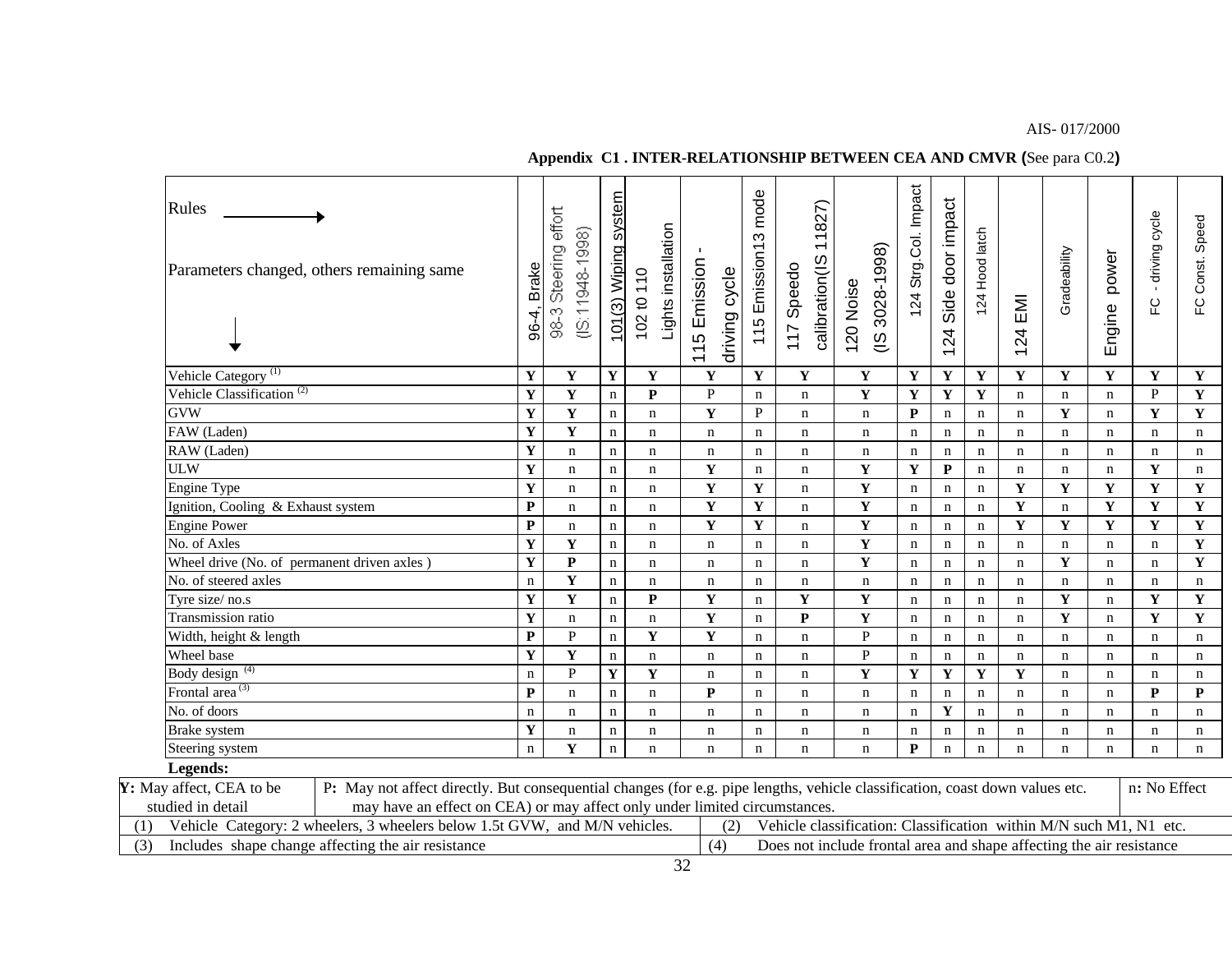# **Appendix C2 . Definitions of type and variant for major systems.** (See para C0.4)

**(a). Type of engine:** Means a family of engines, which does not differ in parameters listed in the following paragraphs of AIS007-1998:

| wheelers:                  | In the case of 2 and $3 \mid 7.3, 7.5, 7.6, 7.13, 14.1, 15$ or 16, 21, 30   |
|----------------------------|-----------------------------------------------------------------------------|
| In case of other vehicles: | A4.3, A4.5, A4.6, C1.1, C11, C11.1, C2/ C3,<br>C8.1, C9 or C10, C15 and C24 |

- **(b) Variant of Engine:** Means Engines of the same type, as defined in para **(a)** (i.e. there are no changes in the above parameters) but varies in respect of the other system related parameters described in AIS007/1998
- **(c) Type of Braking:** Means a braking system, which does not differ in parameters listed in the following paragraphs of AIS007-1998:

| wheelers:                 | In the case of 2 & 3 36.1, 36.3, 36.3.1, 36.3.2, and 36.3.3                                |
|---------------------------|--------------------------------------------------------------------------------------------|
| In case of other vehicles | $\vert$ D1.2, D1.3, D1.4, D2.1, D3.1, D4.2, D5.2, D6.2, D7, D15 to D19.1, D10.2, and D11.1 |

- **(d) Variant of Braking system:** Means braking system of the same type, as defined in para **(c)** (i.e. there are no changes in the above parameters) but varies in respect of the other system related parameters described in AIS007/1998
- **(e)** Type of Steering system: Means a Steering system, which does not differ in parameters listed in the following paragraphs of AIS007-1998:

| In the case of 3 wheelers: | 35.1 and 35.4.5                |
|----------------------------|--------------------------------|
| In case of other vehicles  | B3.1, B3.5.1, B3.7, and B3.7.1 |

**(f) Variant of Steering system:** Means steering system of the same type, as defined in para (**(e)** (i.e. there are no changes in the above parameters) but varies in respect of the other system related parameters described in AIS007/1998.